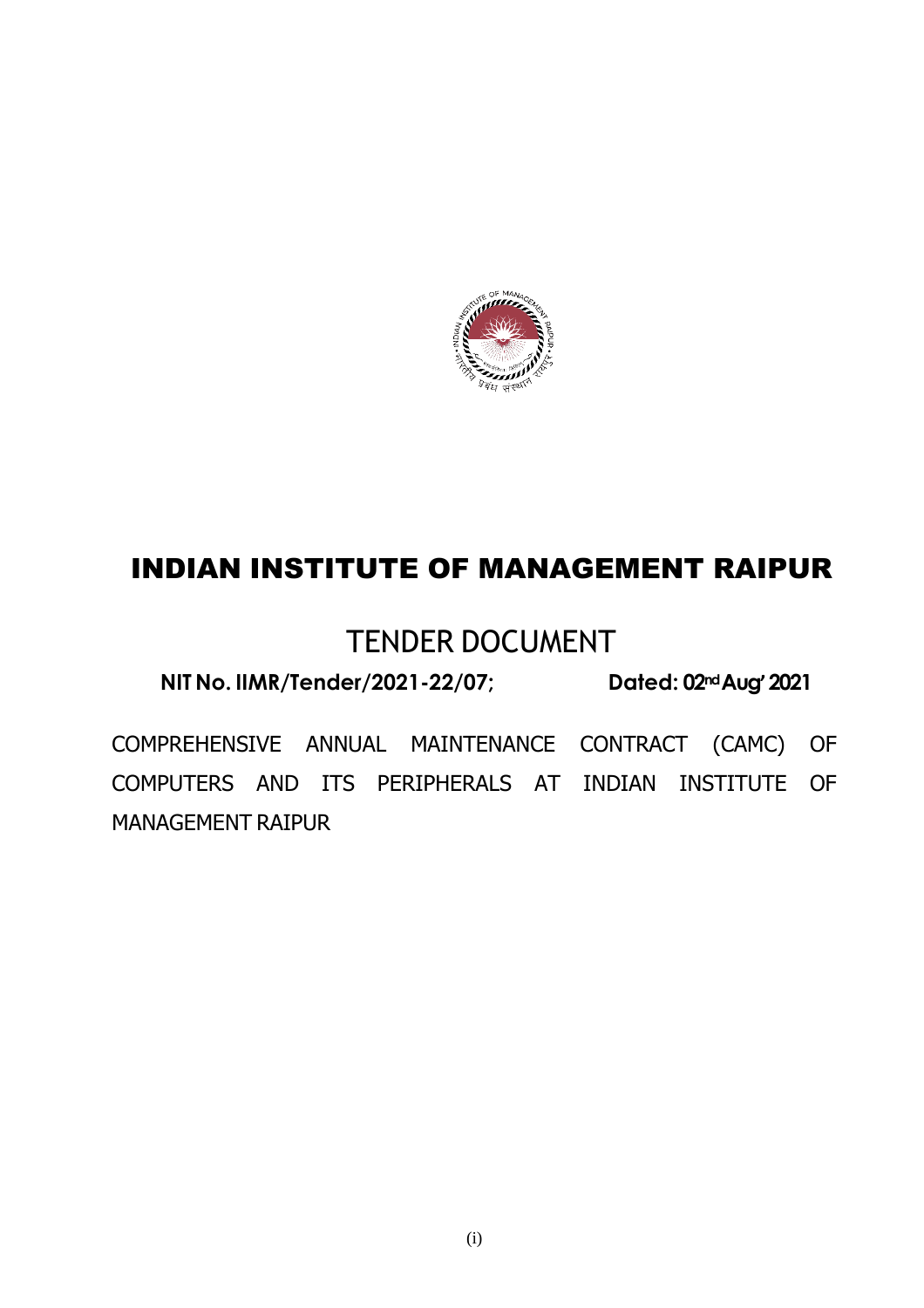#### **NOTICE INVITING TENDER**

| <b>Online bids</b> under Two-Cover system are invited on behalf of IIM RAIPUR from reputed firms for |  |
|------------------------------------------------------------------------------------------------------|--|
| following Services:                                                                                  |  |

| S.No | Particulars                                | Details                                                                                                                 |
|------|--------------------------------------------|-------------------------------------------------------------------------------------------------------------------------|
|      | Work                                       | Comprehensive Annual Maintenance Contract<br>(CAMC)<br>of<br>computers Printers and its peripherals at IIM Raipur, Atal |
|      |                                            | Nagar, P.O.-Kurru(Abhanpur), Raipur-493661, Chhattisgarh.                                                               |
| 2.   | <b>Estimated Cost</b>                      | 6.3 Lakhs                                                                                                               |
| 3.   | Cost of Tender                             | Rs 590/- incl. of GST (Rupee Five Hundred Ninety Only)                                                                  |
|      | (Non-Refundable)                           |                                                                                                                         |
| 4.   | <b>Earnest Money Deposit</b>               | Rs 50,000/- (Rupee Fifty Thousand Only)                                                                                 |
| 5.   | <b>AMC</b> Period                          | One year CAMC. The CAMC period may be extended up to<br>03 years subject to the satisfactory performance of vendor.     |
| 6.   | Document Download Period                   | $02nd$ Aug 2021 to 23 <sup>rd</sup> Aug 2021                                                                            |
| 7.   | <b>Clarification Period Date</b><br>& Time | Upto $12^{th}$ Aug 2021 till 06 pm.                                                                                     |
| 8.   | Last date of Bid submission                | $23^{\text{rd}}$ Aug 2021 upto 03.00 P.M.                                                                               |
| 9.   | <b>Tender Opening Date</b>                 | 23 <sup>rd</sup> Aug 2021 upto 03.30 P.M.                                                                               |
| 10   | <b>Contact Persons</b>                     | Shakib Ahmed (0771-2474-610/609) (for technical query)                                                                  |
|      |                                            | Sr. SPO (0771-2474705) (for any tender related query)                                                                   |
| 11.  | Pre bid queries                            | Bidders are requested to send their pre-bid queries on or                                                               |
|      |                                            | before 12.08.2021 through email in itdept@iimraipur.ac.in and                                                           |
|      |                                            | caooffice@iimraipur.ac.in and mention the subject name pre-                                                             |
|      |                                            | bid query & tender no. IIMR/Tender/2021-22/07 dated                                                                     |
|      |                                            | 02.08.2021                                                                                                              |
|      |                                            | After due date no queries will be entertained further.                                                                  |
|      |                                            | Replies to the queries will be made and to be uploaded in                                                               |
|      |                                            | Tender Section of IIM Raipur website on or before 14.08.2021                                                            |
|      |                                            |                                                                                                                         |

This tender document containing eligibility criteria, scope of work, terms and conditions, specification and other documents, can be seen/downloaded at/from the eWizard e- procurement portal (https://mhrd.euniwizarde.com) or e-Publishing website of CPP Portal or Indian Institute of Management Raipur website[:www.iimraipur.ac.in](http://www.iimraipur.ac.in/)[.](http://www.iimu.ac.in/)

This tender is required to be uploaded on the website eWizard e- procurement portal (https://mhrd.euniwizarde.com)and no where else as it will be opened online at this site only.

The tenderer shall deposit Earnest Money of Rs.50,000/- (Rupees Fifty Thousand Only) through **Demand Draft drawn** in favour of "**Indian Institute of Management Raipur**" payable at Raipur through a scheduled bank only. No other mode of submission of EMD will be acceptable.

The tenderer shall sign and stamp each page of this tender document as taken of having read, understood and comply with tender, the terms and conditions contained herein.

**Manual bid/tender will not be accepted under any circumstances. Incomplete bid/documents shall be rejected without giving any reason.**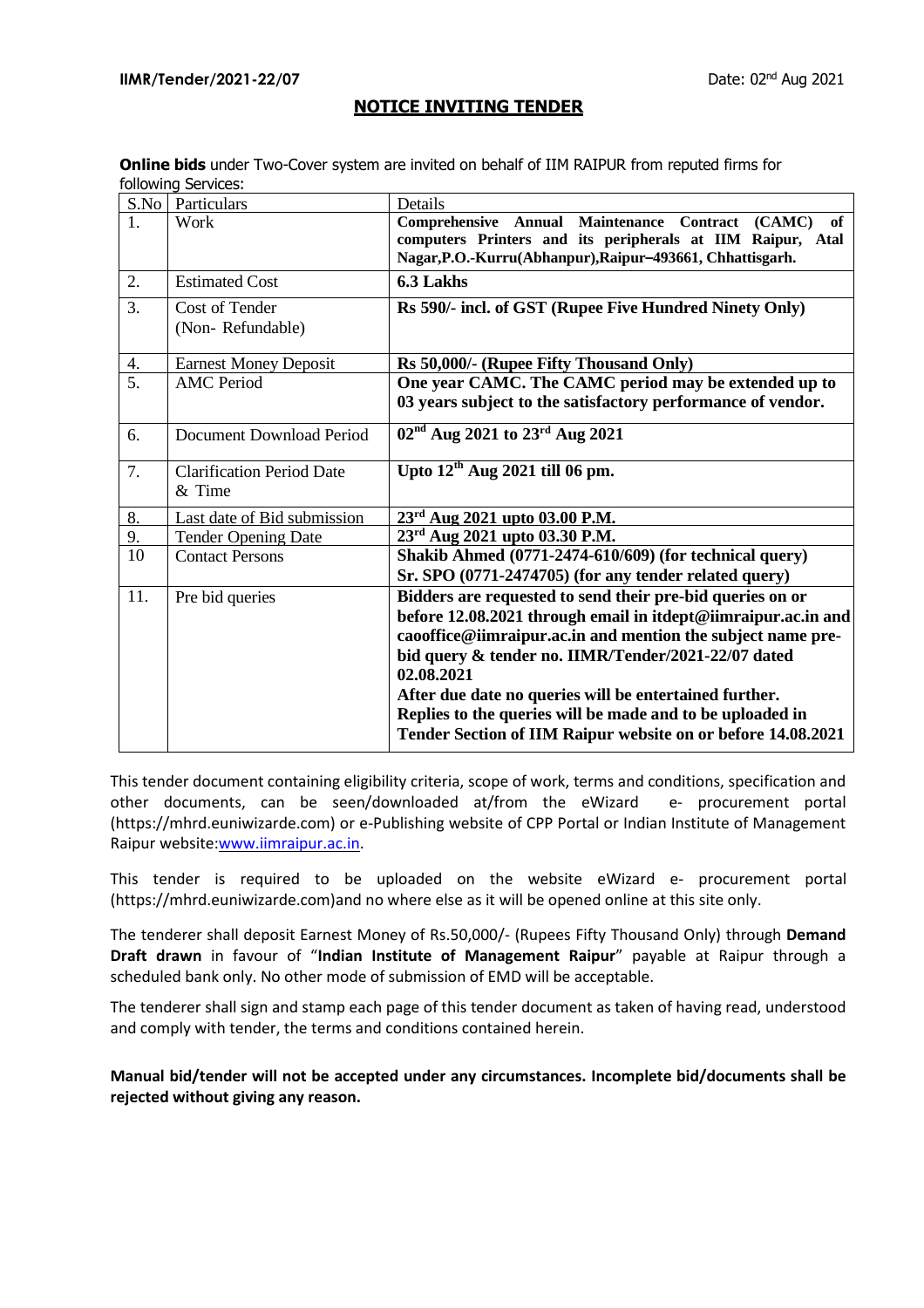- 1. The prospective bidder shall fulfil the following minimum eligibility criteria:
	- i. The bidder should be registered with any Govt. Depts i.e., Central Govt./ State Govt./ PSU OR Registered under MSME/NSIC OR registered under Shop & Establishment Act/ Companies Act.
	- ii. The bidder's firm/company/Agency should be ISO Certified Company.
	- iii. The eligible firms shall have average annual turnover of the relevant work / service not less than Rs50.00 Lakh during last three financial years ending 31st March 2021 or 31st March 2020.
	- iv. The bidder must be registered under GST Act.
	- v. The bidder should have a valid Permanent Account Number (PAN) allotted to firm/proprietor.
	- vi. The bidder should have experience of having successfully completed similar works in IIMs, CFTIs, CFIs, CUs, PSUs and Central Govt. organizations during the last five years ending last day of month previous to the month of issue of NIT should have following:
		- a. One similar work completion certificate not less than Rs 6 Lakh **and**,
		- b. One similar work completion certificate for at least 200 set of computers and accessories **or**
		- c. One Annual Maintenance Contract for LAN of more than 200 nodes connected in LAN under Window/Linux/NT environment.

vii. The service center/shop/local office/partner office etc. should be available at Raipur (C.G.).

2. **The details/ information regarding online tendering i.e. Registration on eWizard Portal, Preparation of Bid and Submission of bid are available in the tender document**. IIM RAIPUR reserves the right to reject any or all tenders and shall not be bound to assign any reason for such rejection.

For and on behalf of IIM Raipur

**Sd/- CAO,IIM Raipur**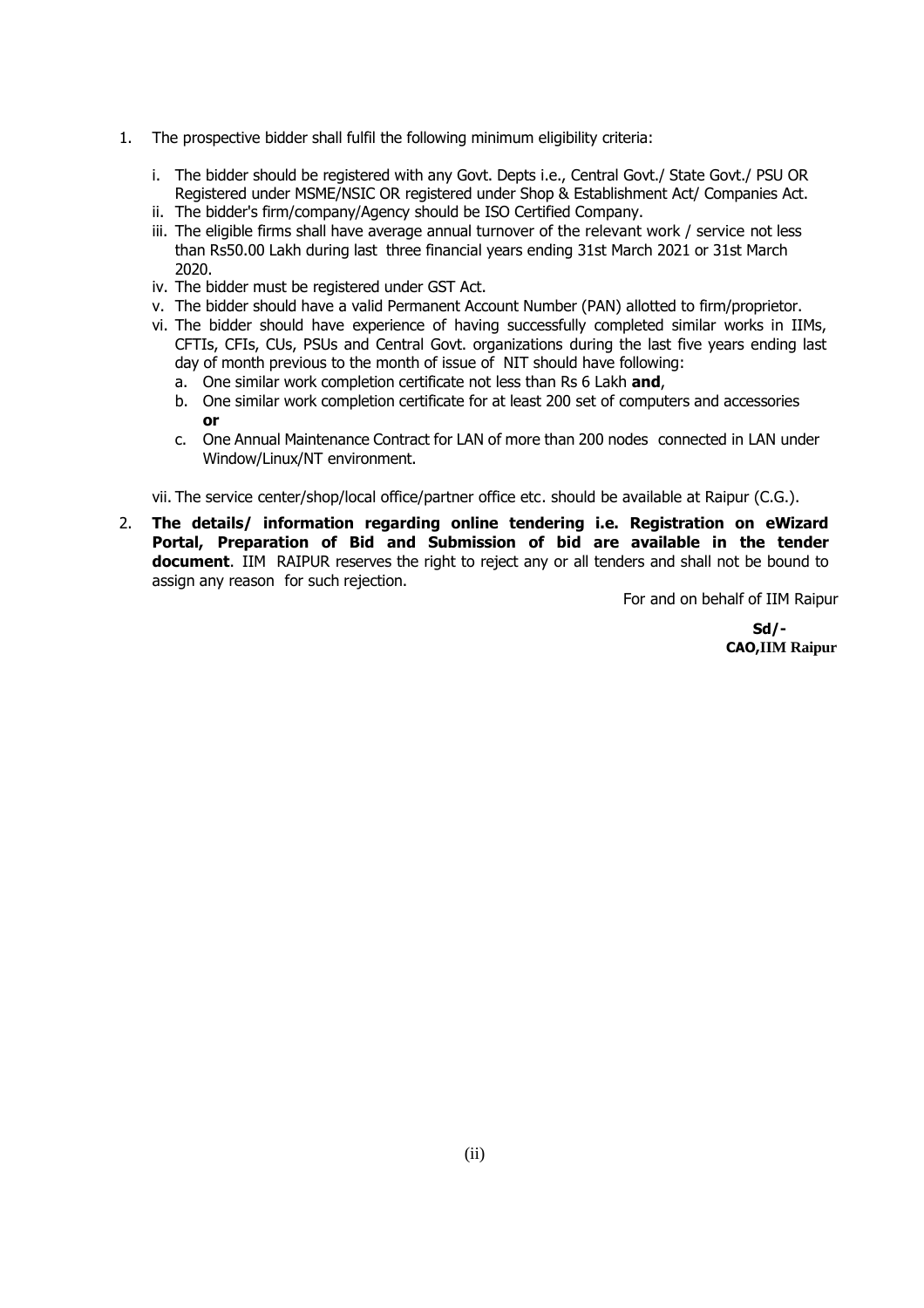## **INDEX**

| SL.                                                  |                                                  | Page No.          |                    |                              |  |
|------------------------------------------------------|--------------------------------------------------|-------------------|--------------------|------------------------------|--|
| No.                                                  | <b>Description</b>                               | From              | To                 | <b>Total</b><br><b>Pages</b> |  |
| 1                                                    | <b>Front Cover</b>                               | (i)               | (i)                | 1                            |  |
| $\overline{2}$                                       | <b>NIT</b>                                       | (ii)              | (iii)              | 1                            |  |
| 3                                                    | <b>Index of Tender Document</b>                  |                   | (iii)              | 1                            |  |
| 4                                                    | Section - I<br><b>Instructions to Bidder</b>     | $ITB -1$          | $ITB -15$          | 15                           |  |
| 5                                                    | Section - II<br><b>Information for Bidder</b>    |                   | $IFB-2$            | $\overline{2}$               |  |
| Section - III<br>6<br>Terms & Conditions of Contract |                                                  | $TCC-1$           | $TCC-12$           | 12                           |  |
| $\overline{7}$                                       | Section - IV<br>Scope of Work                    | SoW-1             | $S0W-3$            | 3                            |  |
| 8                                                    | Section - V<br><b>Tender Forms and Schedules</b> | <b>TF&amp;S-1</b> | <b>TF&amp;S-18</b> | 18                           |  |
|                                                      | <b>Total Pages of Tender Document</b>            |                   |                    |                              |  |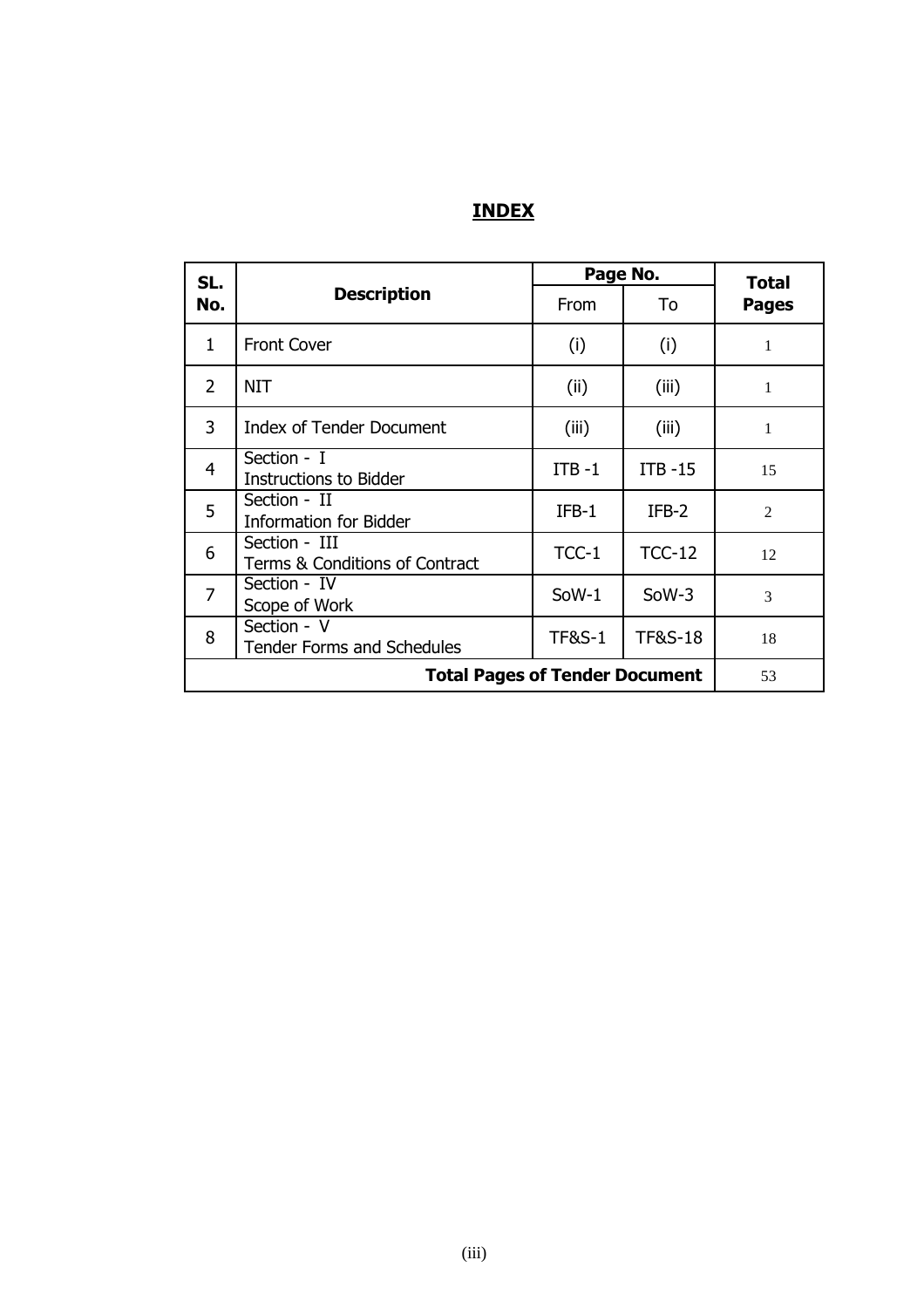# **Section – I**

# **INSTRUCTIONS TO BIDDER**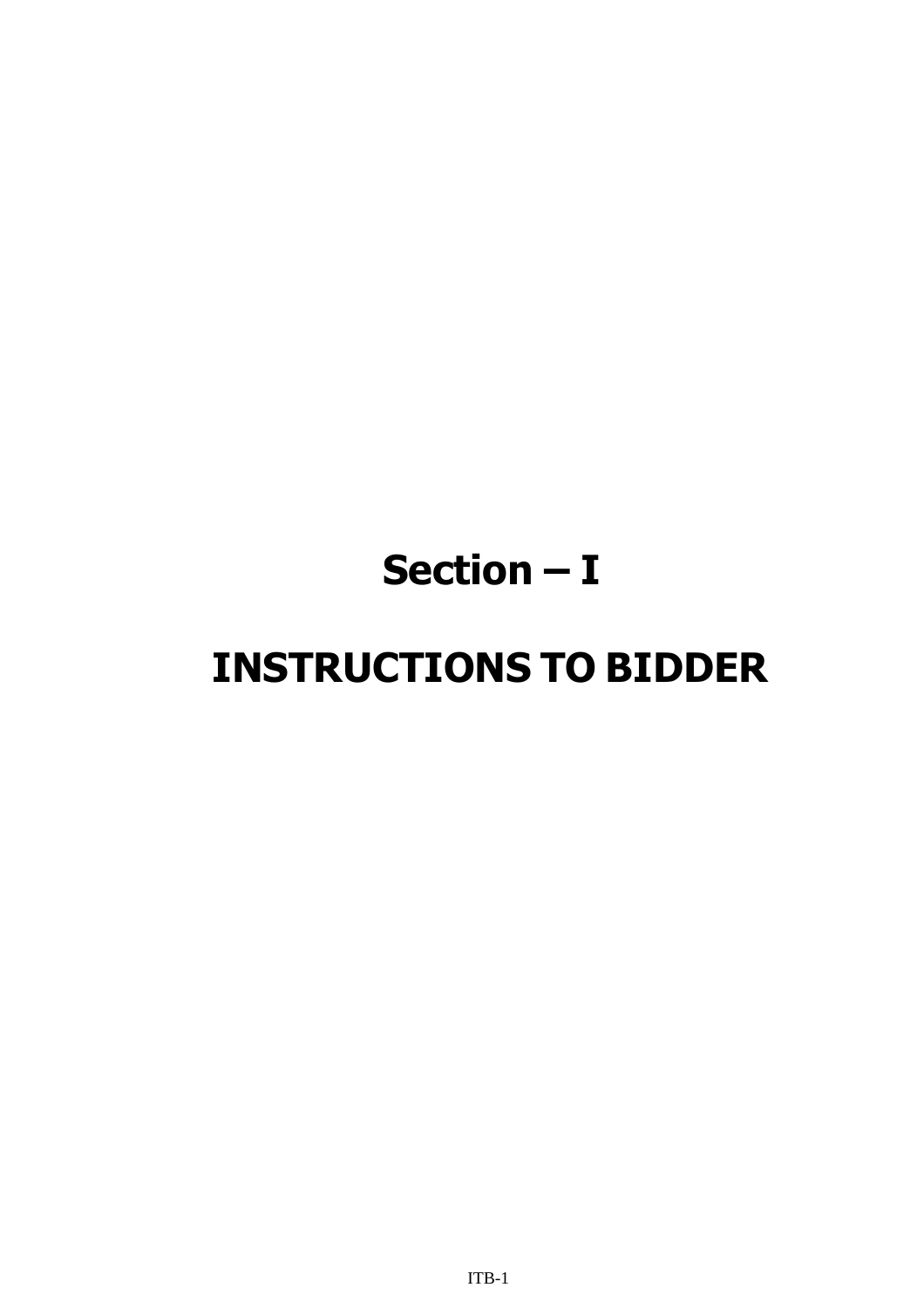## **Section-I Instructions to Bidders**

#### **A. GENERAL:**

1.1 Online bids under two envelope/cover system is hereby invited on behalf of IIM RAIPUR for **Comprehensive Annual Maintenance Contract (CAMC) of computers and its peripherals at Indian Institute of Management Raipur, Cheriya Gaon, Naya Raipur in newly constructed campus)** Tender forms can also be downloaded from [https://mhrd.euniwizarde.com](https://mhrd.euniwizarde.com/) or [www.eprocure.gov.in/eprocure/app](http://www.eprocure.gov.in/eprocure/app) or https://www.iimraipur.ac.in/

This section of the bidding documents provides the information necessary for bidders to prepare online responsive bids, in accordance with the requirements of the Institute/ Employer. It also provides information on online bid submission, opening, evaluation and contract award.

Matters governing the performance of the Contractor, payments under the contract or matters affecting the risks, rights and obligations of the parties under the contract are not normally included in this section, but instead under Terms and Conditions of Contract.

#### **1.2 INSTRUCTIONS FOR ONLINE BID SUBMISSION:**

The bidders are required to submit soft copies of their bids electronically on the ewizard portal [https://mhrd.euniwizarde.com,](https://mhrd.euniwizarde.com/) using valid Digital Signature Certificates. The instructions given below are meant to assist the bidders in registering on the eWizard Portal, prepare their bids in accordance with the requirements and submitting their bids online on the eWizard Portal.

#### **1.2.1 REGISTRATION:**

- (i) Bidders are required to enroll on the e-Procurement module of the eWizard Portal by using the "**Bidder [Enrollment](https://eprocure.gov.in/eprocure/app%3Bjsessionid%3DA512B4033BE50EA69FB12EA32AA58209.eprocgep3?component=%24WebHomeBorder.%24WebRightMenu.%24DirectLink&page=Home&service=direct&session=T)**" option available on the home page.
- (ii) During enrolment /registration, the bidders should provide the correct/true information including valid email-id & mobile no. All the correspondence shall be made directly with the contractors/bidders through email-id provided.
- (iii) As part of the enrolment process, the bidders will be required to choose a unique username and assign a password for their accounts.
- (iv) For e-tendering possession of valid Digital Signature Certificate (Class II or Class III Certificates with signing key usage) is mandatory which can be obtained from SIFY/TCS/nCode/eMudra or any Certifying Authority recognized by CCA India on eToken/ SmartCard.
- (v) Upon enrolment on eWizard Portal for e-tendering, the bidders shall register their valid Digital Signature Certificate with their profile.
- (vi) Only one valid DSC should be registered by a bidder. Bidders are responsible to ensure that they do not lend their DSCs to others which may lead to misuse and should ensure safety of the same.
- (vii) Bidders can than log into the site through the secured login by entering their userID / password and the password of the DSC /eToken.

#### **1.2.2 PREPARATION OF BIDS**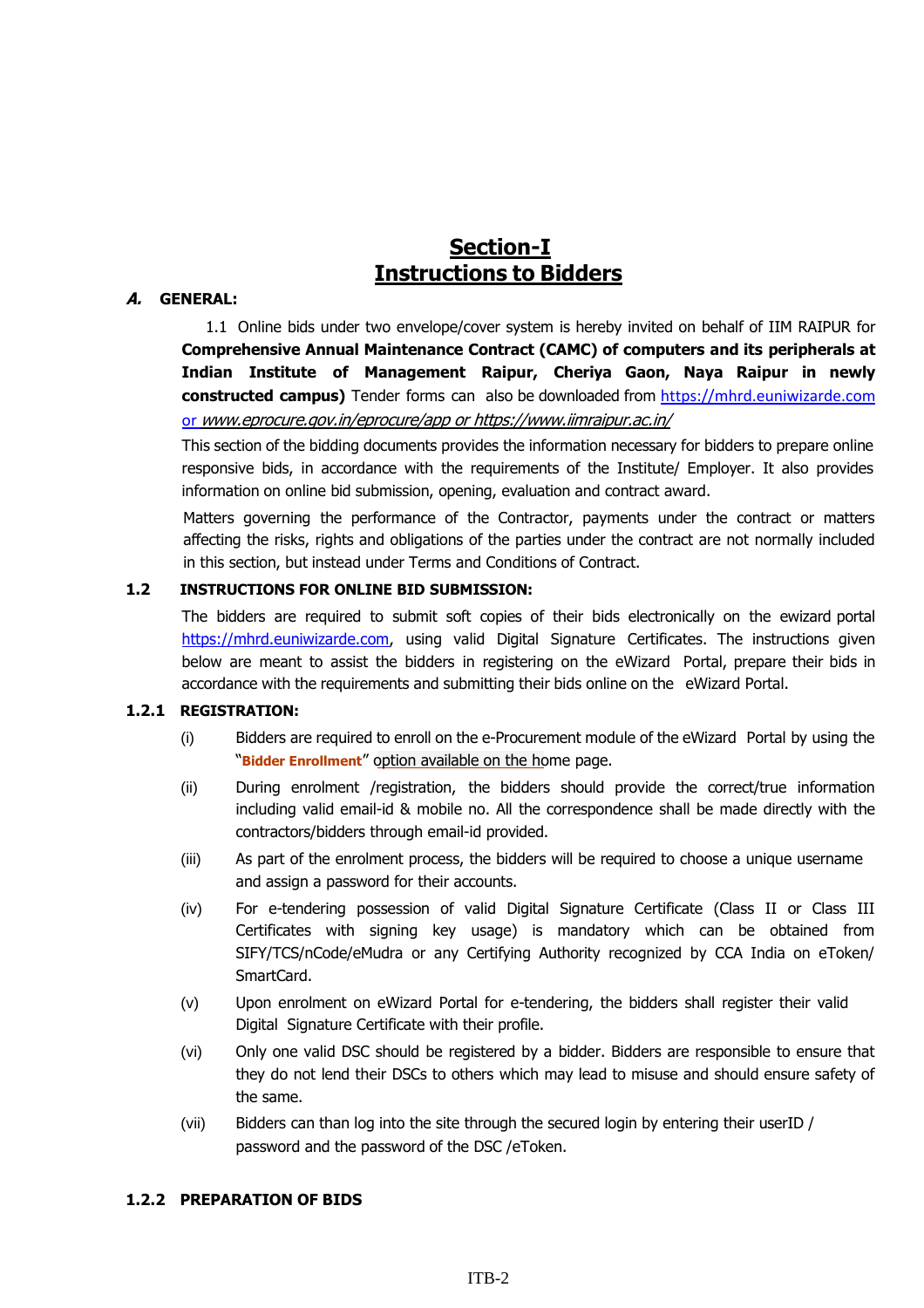(i) For preparation of bid, Bidders shall search the tender from published tender list available on site and download the complete tender document and should take into account corrigendum if any published before submitting their bids.

After selecting the tender document same shall be moved to the **'My favourite**' folder or 'My tenders' folder of bidders account from where bidder can view all the details of the tender document.

- (ii) Bidder shall go through the tender document carefully to understand the documents required to be submitted as part of the bid. Bidder shall note the number of covers in which the bid documents have to be submitted, the number of documents - including the names and content of each of the document that need to be submitted. Any deviations from these may lead to rejection of the bid.
- (iii) Any clarifications if required then same may be obtained online through the tender site, or through the contact details given in the tender document.
- (iv) Bidders should get ready in advance the bid documents to be submitted as indicated in the tender document/schedule in PDF/xls/rar/zip/dwf formats. If there is more than one document, they can be clubbed together using zip format.
- (v) Bidders can update well in advance, the documents such as experience certificates, annual report, PAN, GST, other details etc., under **"My Space"** option, which can be submitted as per tender requirements. This will facilitate the bid submission process faster by reducing upload time of bids.

#### **1.2.3 SUBMISSION OF BIDS**

- (i) Bidder should log into the site well in advance for bid submission so that he/ she upload the bid in time i.e. on or before the bid submission time.
- (ii) **Bidder should prepare the Tender Fee and EMD as per the instructions specified in the NIT/ tender document under Clause No. 13.0 of ITB. The originals should be submitted to the Tender Inviting Authority, on or before the last date & time of bid submission. Otherwise the uploaded bid will be rejected.** Bidder should send the EMD & Tender fee through Indian postal Service/ Courier services.

Micro and Small Scale Enterprises (MSEs) under their single point Registration Scheme for the goods/ services at NSIC or District Industries Centre (DIC) or Khadi & Village Industries Commission (KVIC) or Khadi & Village Industries Board (KVIB) or any other body specified by Ministry of MSME or MSEs having Udyog Aadhar Memorandum for stores/works/services shall be provided benefits as per the "Public Procurement Policy for Micro and Small Scale Enterprises (MSEs) Order 2012".

Eligible MSEs / NISC are exempted from furnishing the Bid Security Deposit/ EMD and tender fee. They should submit valid certificate online mode in eWizard portal and will be the part of technical bid.

(iii) While submitting the bids online, the bidder shall read the terms & conditions (of eWuzard portal) and accepts the same in order to proceed further to submit their bid.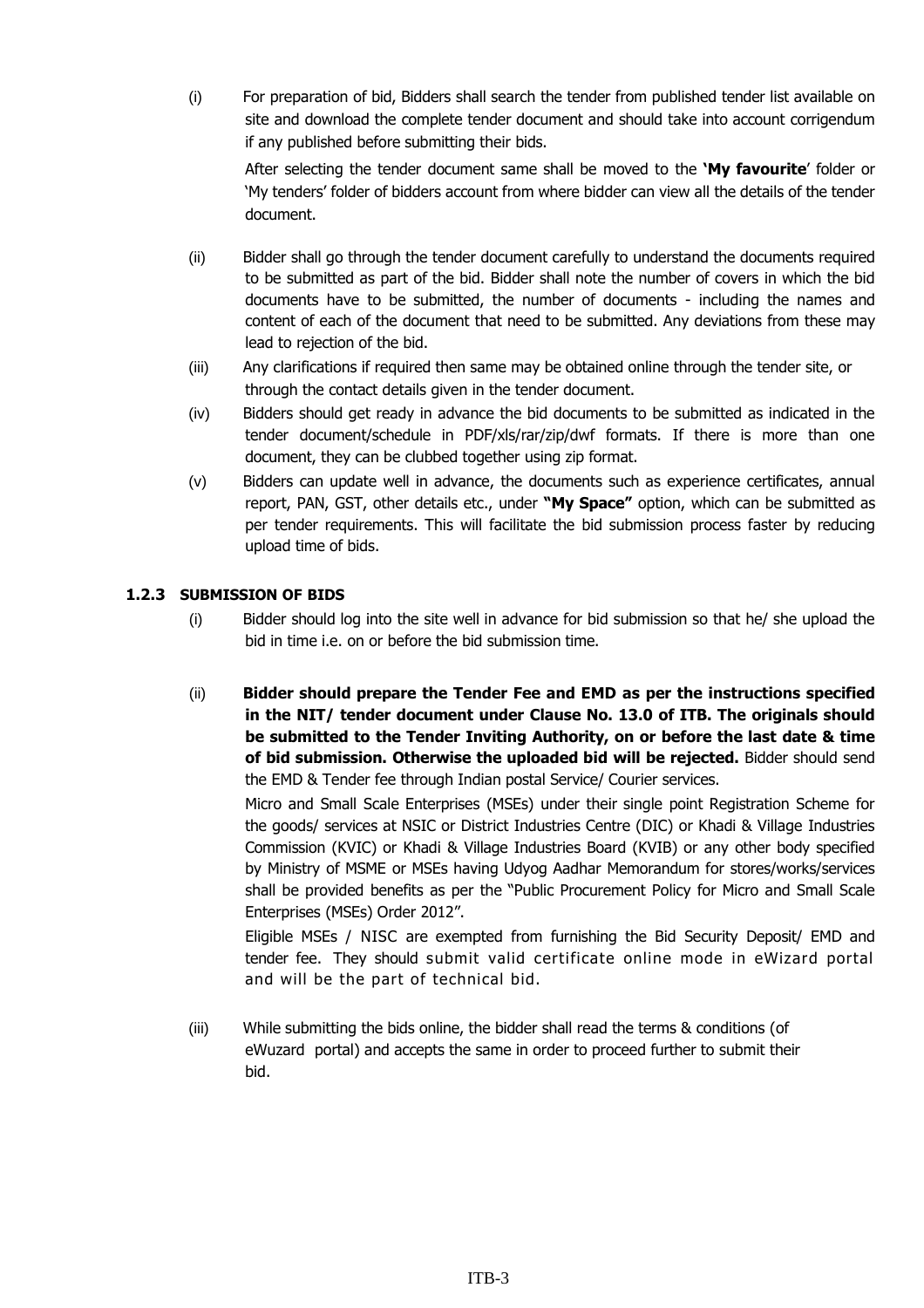- (iv) Bidder shall select the payment option as offline to pay the Tender Fee/ EMD and enter details of the **DD.**
- (v) Bidder shall digitally sign and upload the required bid documents one by one as indicated in the tender document.
- (vi) Bidders shall note that the very act of using DSC for downloading the tender document and uploading their offers is deemed to be a confirmation that they have read all sections and pages of the tender document without any exception and have understood the complete tender document and are clear about the requirements of the tender document.
- (vi) Bidder shall note that each document to be uploaded for the tender should be less than 2 MB. If any document is more than 2MB, it can be reduced through zip/rar and the same can be uploaded. For the file size of less than 1 MB, the transaction uploading time will be very fast.
- **(vii) Utmost care shall be taken for uploading Schedule of quantity & Price and any change/ modification of the price schedule shall render it unfit for bidding.** Bidders shall download the Schedule of quantities & Prices i.e. Schedule-A, in XLS format and save it without changing the name of the file. Bidder shall quote their rates both in figures and words in white background cells, thereafter save and upload the file in financial bid cover (Price bid) only. If the Schedule of Quantity & Price file is found to be modified by the bidder, the bid will be rejected.

#### **The bidders are cautioned that uploading of financial bid elsewhere i.e. other than in cover 2 will result in rejection of the tender.**

- (ix) Bidders shall submit their bids through online e-tendering system to the Tender Inviting Authority (TIA) well before the bid submission end date & time (as per Server System Clock). The TIA will not be held responsible for any sort of delay or the difficulties faced during the submission of bids online by the bidders at the eleventh hour.
- (x) After the bid submission (i.e. after Clicking "Freeze Bid Submission" in the portal), the bidders shall take print out of system generated acknowledgement number, and keep it as a record of evidence for online submission of bid, which will also act as an entry pass to participate in the bid opening.
- (xi) Bidder should follow the server time being displayed on bidder's dashboard at the top of the tender site, which shall be considered valid for all actions of requesting, bid submission, bid opening etc., in the e-tender system.
- (xii) Any queries relating to the process of online bid submission or queries relating to e-tender Portal in general may be directed to the Helpdesk Support. Details of help desk number is : Phone No. 011-49606060/9355030620/8448288985/8448288981

Mail Id: helpdeskeuniwizarde@gmail.com / ewizardsaikat.pal@gmail.com / ewizardkumar@gmail.com

#### **2.0 QUALIFYING CRITERIA**

- 2.1 The bidders must fulfill the following minimum Qualifying Criteria:
	- A. The bidder should be registered with any Govt. Depts i.e., Central Govt./ State Govt./ PSU OR Registered MSEs OR registered under Shop & Establishment Act/ Companies Act.
	- B. The bidder's firm/company/Agency should be ISO Certified for services.
	- C. The eligible firms shall have average annual turnover of the relevant work / service not less than Rs50.00 Lakh during last three financial years ending  $31<sup>st</sup>$  March 2021 or  $31<sup>st</sup>$  March 2020
	- D. The bidder must be registered under **GST** Act**.**
	- E. The bidder should have a valid Permanent Account Number (**PAN**) allotted to the firm/proprietor.
	- F. The bidder should have experience of having successfully completed similar works in IIMs, CFTIs, CFIs, CUs, PSUs and Central Govt. organizations during the last five years ending last day of month previous to the month of issue of NIT should have following:
		- i. One similar work completion certificate costing not less Rs 6 Lakh **and**,
		- ii. One similar work completion certificate for at least 200 set of computers and accessories **or**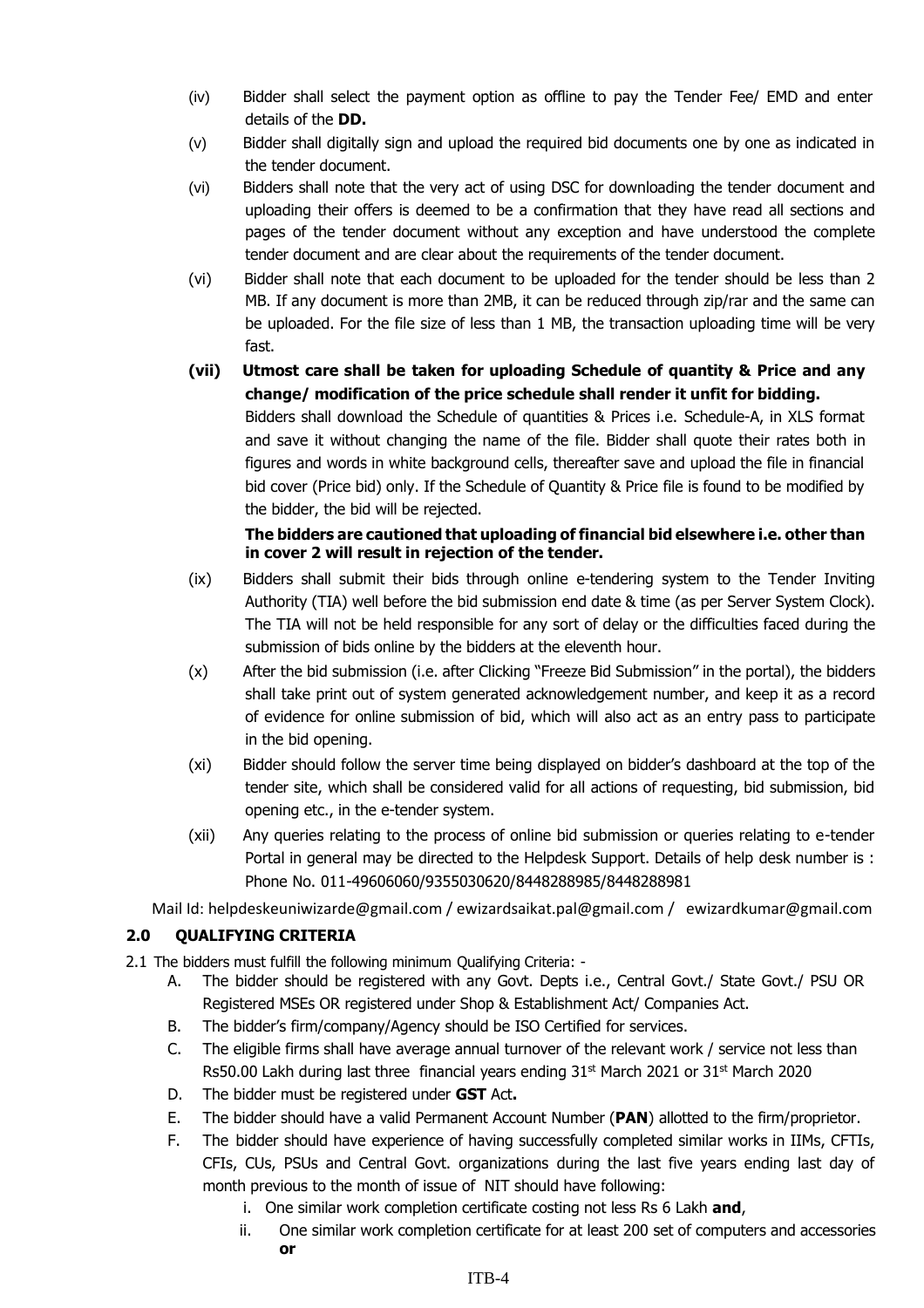iii. One Annual Maintenance Contract for LAN of more than 200 nodes connected in LAN under Window/Linux/NT environment.

#### **Similar works means "Repair and Maintenance of Computers or its Peripherals".**

- G. The service center/shop/local office/partner office etc. should be available at Raipur (C.G.).
- 2.2 The bidder shall furnish legible Scanned Copies for documentary proof as below for fulfilling qualifying criteria as above failing which his offer shall be summarily rejected. Illegible documents shall not be considered for evaluation of bid.
	- i. Scanned Copy of registration certificate with any Govt. Depts i.e., Central Govt./ State Govt./ PSU OR MSEs OR Shop & Establishment Act/ Companies Act
	- ii. Scanned Copies of ISO Certificate
	- iii. Scanned Copies of Financial Year Wise Turn Over Certificate from Chartered Accountant for last three years ending 31st March 2021 31st March 2020.
	- iv. Scanned Copy of **GST** registration certificate**.**
	- v. Scanned Copy of Permanent Account Number (**PAN**).
	- vi. Scanned Copies of work orders and their successful completion certificate. Following shall be clearly mentioned in the experience certificate:
		- a. Date
		- b. Name of work.
		- c. Name of contractor.
		- d. Time period of work/ completion date.
		- e. Amount of work/ number of Computer set and accessories/nodes on LAN.
		- f. Seal, sign and designation of issuing authority.
	- vii. Scanned Copy for the proof of service center/shop/local office/partner office etc. with address available at Raipur (C.G.).
- 2.3 In case where audited results for the immediate preceding years are not available, then a scanned copy of Statement of Account as on the closing date of immediate preceding Financial Year depicting the Turnover, Net worth & Profitability duly certified by their Chartered Accountant/ Certified Public Accountant (performing the audit of the company) shall be submitted. Necessary evidence regarding the appointment of auditors shall also be submitted along with the bid.
- 2.4 The bidder should not have been banned/ delisted/ blacklisted/ debarred from business by any PSU/ Govt. department during last 3 years on the grounds mentioned in clause 26.0 of ITB, self-declaration in this regard is to be provided as per **Annexure VI of Section V, TF&S**.
- 3.0 Offer from Joint Venture firms shall not be considered.

#### **4.0 SITE VISIT:**

- 4.1 The bidders in their own interest at their cost are advised to visit, inspect and examine the existing site and its surroundings and satisfy themselves including prevailing rules, regulations/ directions of the local authorities/ State Government, that may be necessary for preparing the bid and execution of the contract, before submitting their Bids in respect of the Site Conditions including access to the site, availability of land, water, power and other facilities, Source and extent of availability of suitable materials including water etc. and labour, including but not restricted to any other conditions which may influence or affect the work or cost thereof under the contract. No extra charges consequent upon lack of any information/ knowledge and understanding shall be entertained or payable by the Institute.
- 4.2 The bidders should note that information, if any, with regard to the site and local conditions, as contained in this Bid document has been given merely to assist the bidders and is not warranted complete in all respects. The bidder should ascertain all other information pertaining to and needed for the work including information regarding the risks, contingencies and other circumstances which may influence or affect the work or the cost thereof under this contract.
- 4.3 All the temporary services/arrangements shall be made by Contractor at no extra cost to Institute.
- 4.4 The bidders are advised to contact the **IT Department, IIM Raipur** for site visit at the following address: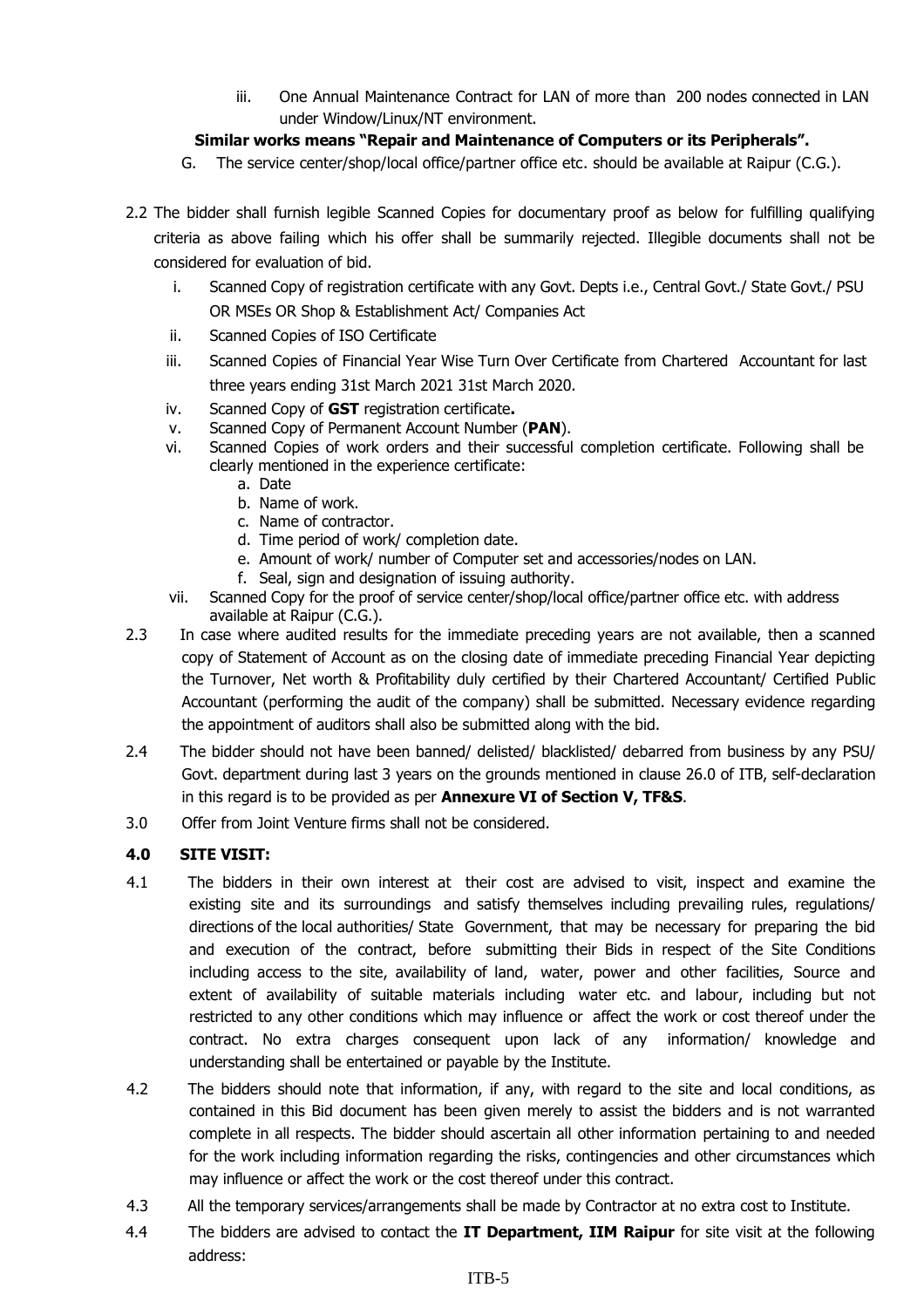**Mr. Shakib Ahmed (Asst. System Manager) IT Department, Indian Institute of Management Raipur, Atal Nagar, P. O. - Kurru (Abhanpur), Raipur – 493 661, Chhattisgarh, India, Phone: 0771-2474-610,609, 651.**

#### **5.0 Cost of Bidding:**

The Bidder shall bear all costs associated with the preparation and submission of his Bid, and the Employer will, in no case, be responsible or liable for those costs, regardless of the conduct or outcome of the tendering process.

#### **B. BIDDING DOCUMENTS**

#### **6. 0 Content of Bidding Documents:**

- **6.1** The set of bidding documents comprises the documents listed below and corrigenda/ addenda if any, issued in accordance with the tender document.
	- Section-I : Instructions to Bidders.
	- Section-II : Information for Bidders.
	- Section-III : Terms & Conditions of Contract (TCC).
	- Section-IV : Scope of Work.
	- Section-V : Tender Forms and Schedules (TF&S)
- **6.2** The bidder is expected to examine carefully all instructions, Forms, Schedule of Quantities & Prices, qualification criterion, information and other schedules, General and Special conditions of contract, specifications and drawings in the Bid Document. Failure to comply with the requirements of Bid Documents shall be at the bidder's own risk. Pursuant to Clause 20.0 hereof, bids, which are not substantially responsive to the requirements of the Bid Documents, shall be rejected.

#### **7.0 Clarification of Bidding Documents:**

- 7.1 A prospective Bidder requiring any clarification of the bidding documents may notify the Employer in writing at least 07 (seven) days before the last date of submission of the tender. The Institute will respond in writing to any request for clarification or modification of the tender document, if considered necessary, at its sole discretion.
- 7.2 The Institute shall not be bound to respond to the request from the prospective bidders and this shall not become the reason for claiming extension of the deadline for the submission of the tenders.
- 7.3 Verbal clarification and information given by the Institute or its any employee(s) or his representative(s) shall not in any way be binding on Institute and/ or bidder.

#### **8.0 Amendment of Bidding Documents:**

- 8.1 Before the deadline for submission of bids, the Employer may for any reason, whether at its own initiative, or in response to a clarification regulated by a prospective bidder, amend/ modify the bidding documents by issuing addenda/ corrigenda.
- 8.2 Any addendum/corrigendum thus issued shall be part of the bidding documents and shall be published on e Wizard Porta / IIIM Raipur website. Bidders are required to acknowledge the receipt of any such amendment from the eWizard Portal/ IIM RAIPUR website. It will be presumed that the amendment has been accepted and the information contained therein has been taken into account by the bidder in the bid.

The bidders are requested to see the website once again before the due date of tender opening to ensure that they have not missed any corrigendum/ addendum uploaded against the said tender after downloading the tender document. The responsibility of downloading the related corrigendum/ addendum, if any, will be of the downloading parties.

No separate intimation in respect of corrigendum/ addendum to this tender, if any, will be sent to tenderer(s) who have downloaded the documents from website.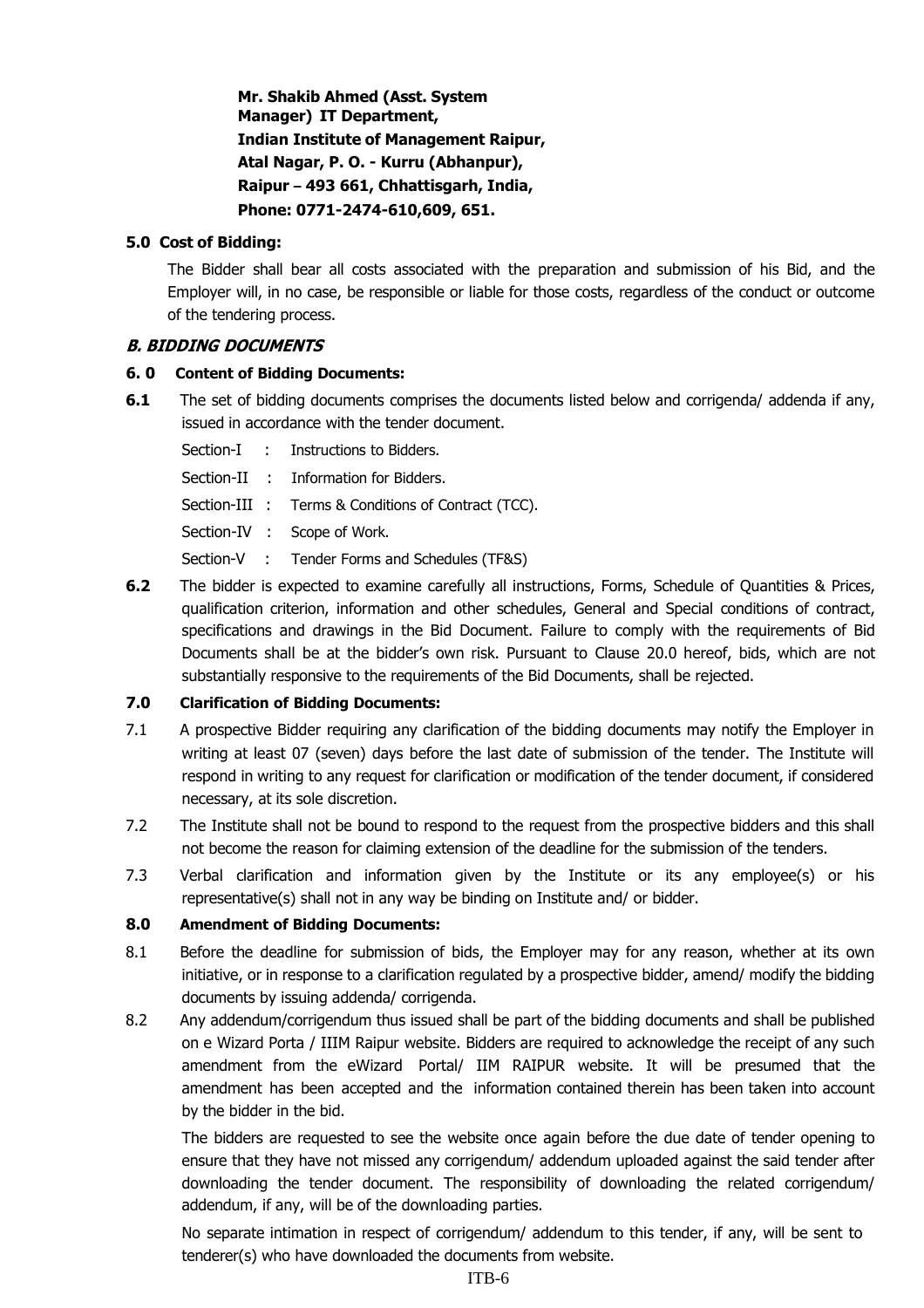- 8.3 To give prospective bidders reasonable time in which to take an addendum/ corrigendum into account in preparing the bid, the Institute may, at its discretion, extend the deadline for the submission of the tender.
- 8.4 The Institute reserves the right to itself to postpone and/ or extend the date of receipt or to withdraw the bid notice, without assigning any reason thereof entirely at its discretion. In such an event bidder shall not be entitled to any compensation in any form whatsoever.

#### **C. PREPARATIONOFBIDS:9.0**

#### **Language of Bid**

- 9.1 The bid and all documents shall be in English and correspondence relating thereto shall be written in the English/ Hindi language. Supporting documents and printed literature in any other language shall be accompanied by an appropriate translation to the English/ Hindi language.
- 9.2 For the purpose of interpretation of the tender clauses, the English version shall prevail.

#### **10.1 Document comprising the Bid:**

**10.2** The tender shall be submitted online in two cover system duly scanned and digitally signed by the authorized representative of the bidder as follows:

#### **(A) COVER-1 (TECHNICAL BID)**

#### **Online bids should be submitted containing scanned copy of following document in Cover-1.**

- i) Tender fee as per Clause No. 13.0 of ITB.
- ii) Earnest Money Deposit as per Clause No. 13.0 of ITB.
- iii) Pursuant to Clause 17.1.1 to 17.1.4, Authorization/ Power of Attorney in favour of authorized signatory for signing of documents and online submission of bid having the following information:

Name & Address of authorized signatory:- Attested signature of authorized signatory: Telephone/ Fax No.:- Mobile No.:- E-mail ID:-

- iv) The bidders or his authorized representative shall sign and upload all the documents, owning responsibility for their correctness/ authenticity and submit Declaration in respect of acceptance of terms and conditions of tender document as per **Annexure-II** Section-V, **TF&S.**
- v) All Documents establishing conformity to the Qualifying Criteria as mentioned at Clause 2.0 above.
- vii) Partnership deed in case of partnership firm, Memorandum and Articles of Association in case of limited Company and Power of Attorney in favour of authorized signatory.
- viii) Duly filled Warranty Form as per **Annexure I** Section-V, **TF&S**.
- ix) Dully filled and signed Electronic Clearing System form along with cancelled cheque as per **Annexure III** Section-V, **TF&S.**
- x) Dully filled and signed Format for Declaration/Undertaking for Applicability of Provisions of Micro and Small Enterprises as per **Annexure IV** Section-V, **TF&S**.

**Note: Please note that without documentary evidence appended with the Technical offer (Cover-1), the status of applicability of MSEs shall be treated as "Not Applicable".**

- xi) Duly filled and signed Declaration by Bidder as per **Annexure VI** of Section-IV, **TF&S.**
- xii) Experience details and Financial Data as per **Annexure VII** of Section-V, **TF&S** along with supporting documents establishing fulfillment of qualifying requirement**.**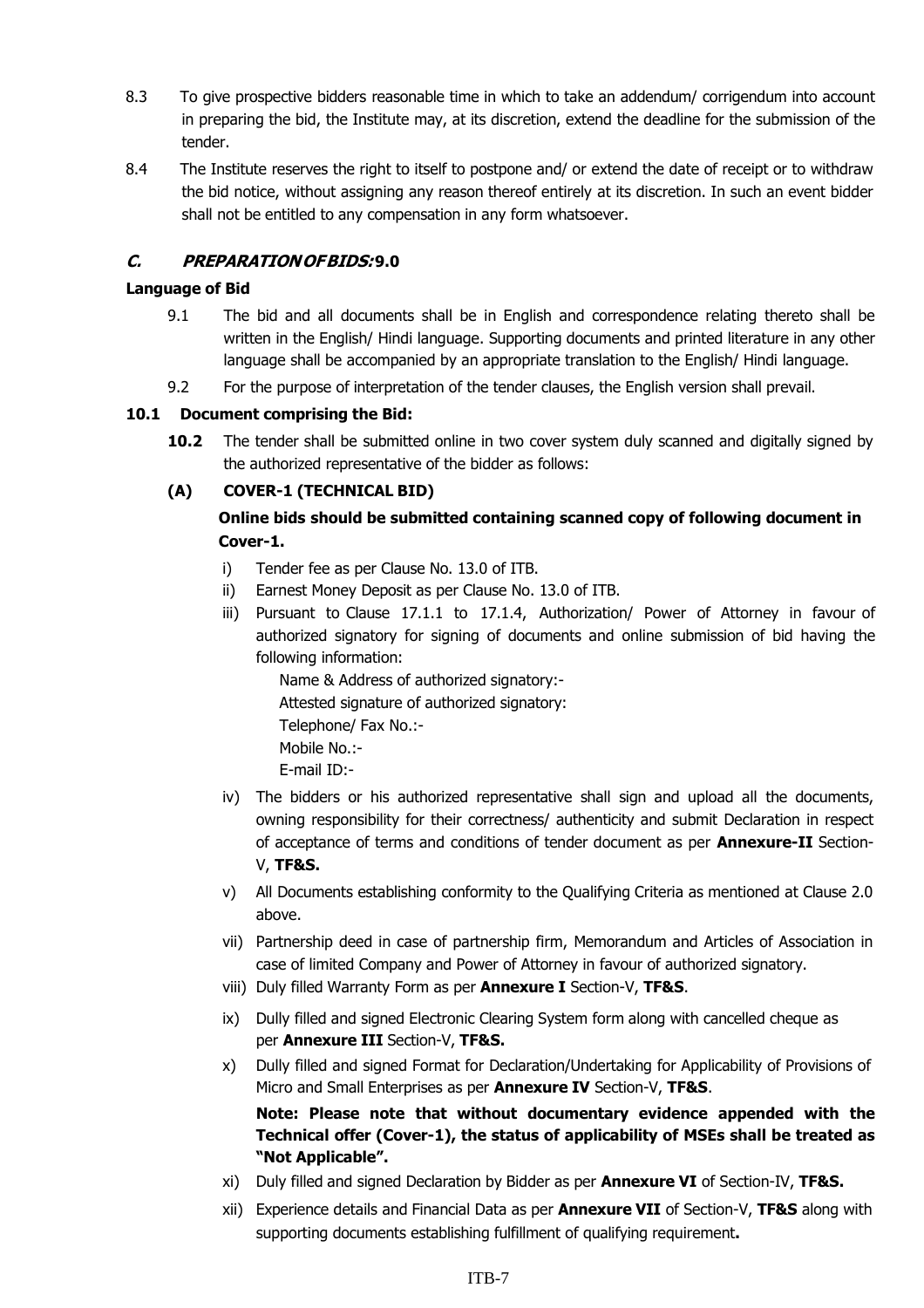- xiii) Declarations as per **Annexure-VIII** of Section-V, **TF&S.**
- xiv) Details of Goods and Service Registration of Indian Institute of Management Raipur, IIM RAIPUR, **Annexure-IX** of Section-V, **TF&S.**
- xv) Details of Goods and Service Registration of Bidder **Annexure-X** of Section-V, **TF&S.**

#### **The bidders are cautioned that divulging of any price information in Cover- 1 (Techno commercial Bid) will result in rejection of the tender.**

If the Cover  $-1$  i.e. technical bid does not contain any of the above mentioned documents or does not meet the minimum qualifying criteria as given in clause 2 of **ITB**, then the offer shall be deemed liable to rejection/ disqualification. The respective Cover  $-$  2, i.e. Price Bid of the technically disqualified offers shall be rejected without opening.

#### **(B) COVER-2 (PRICE BID):**

The **Cover-2 i.e.** Schedule of price bid (placed at Schedule-A of Section –V) in the form of BOQ\_XXXX.xls should be filled and uploaded to eWizard-Portal in conformity with the tender specification on the portal only. Unit of Measurement (UOM) is indicated in the etender form. Rate to be quoted should be in Indian Rupee as per UOM indicated in the e-tender form/tender document.

Bidders shall download the Schedule of quantities & Prices i.e. Schedule-A of Section - V in XLS format and save it without changing the name of the file. Bidder shall quote their rates in figures in the cells, thereafter save and upload the file in financial bid cover (Price bid) only. If the Schedule of Quantity & Price file is found to be modified by the bidder, the bid will be rejected.

- 10.2 The bidder is advised to avoid offering of rebate/discount. However in case of exceptional circumstances, the rebate/ discount offered by the bidder should be only in the Price bid i.e. Schedule of Quantities & Prices itself. The rebate/ discount offered anywhere else shall not be considered for the purpose of the evaluation of bids.
- 10.3 The Cover-1 & 2 shall together constitute the Complete Bid.

#### **11.0 Bid Prices:**

- 11.1 The quoted rates in the schedule of quantities and price will be exclusive of GST.GST if applicable will be paid extra as per actual at the time of billing.
	- 11.1.1 However, increase on rate of GST or introduction of new tax imposed after the abovestipulated date shall be considered for reimbursement/ recovery against production of documentary evidence of its payment. Change in nomenclature of any existing taxes, duties, etc. shall not be construed as a new tax for the purpose of reimbursement. If rate of GST decreases during currency of the contract, then benefit shall accrue to IIM RAIPUR.
	- 11.1.2 Bidders are advised to carefully read **'Scope of Work' and 'Schedule of Quantities & Prices'** to ascertain the adequate number of well qualified residential engineer(s), material, machinery etc. for successful execution of the work and quote rates accordingly.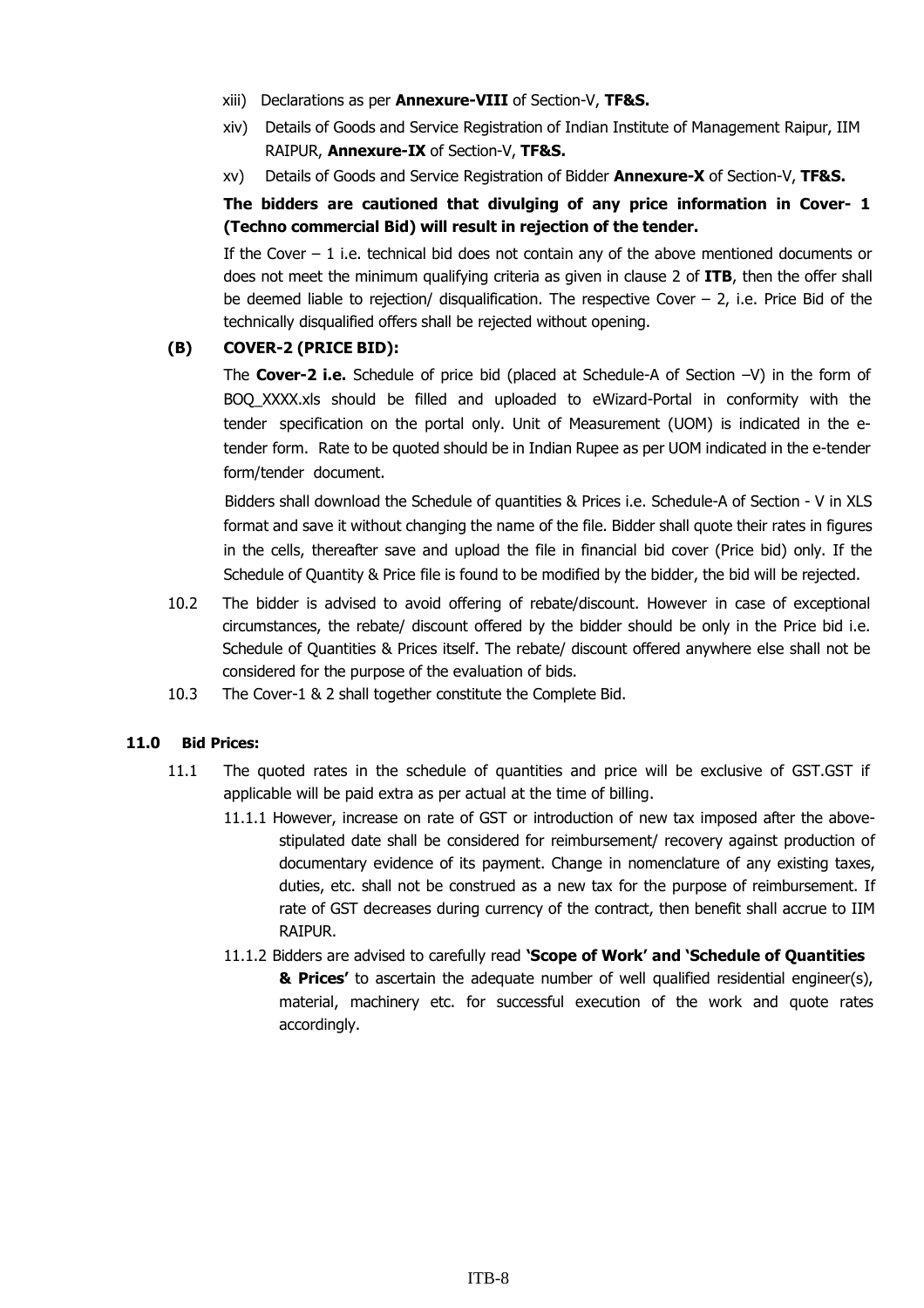11.2 The rates shall only be quoted in Indian Currency and if quoted in other currency, the offer will be liable to be rejected.

#### **12.0 Bid Validity:**

- 12.1 Bids shall remain valid for a period of **180** days from the date of opening of the TECHNICAL BIDs. A bid valid for a shorter period may be rejected by the Institute as being non responsive.
- 12.2 In exceptional circumstances, prior to expiry of the original tender validity period, the Institute may request the bidder, in writing, for a specified extension in the period of the validity. The bidder may refuse the request without forfeiting its EMD (bid security). The bidder agreeing to the request will neither be required nor be permitted to modify its bid.
- 12.3 The provisions regarding discharge and forfeiture of EMD shall continue to apply during the extended period of tender validity.

#### **13. 0 Tender Fee and Earnest Money:**

- **13.1 TENDER FEE: -** The Bidder shall have to deposit Non- Refundable Tender fee of **Rs590.00 incl. of GST (Rupees Five Hundred Ninety Only**) in form of DD/Bankers cheque in favour of **IIM RAIPUR** payable at **Raipur**. Small Scale Units registered or with National Small Industries Institute (NSIC) under their single point registration scheme for stores/works are exempted from furnishing tender fee.
- 13.2 The Bidder shall deposit EMD of **Rs20,000/- (Rupees Twenty Thousand only)** in the form of

Demand Draft in favour of "IIM RAIPUR ", Payable at Raipur, **OR**

Eligible MSEs registered / NSIC are exempted from furnishing the EMD and tender fee. They should uploaded (online in eWizard portal) valid registration certificate/ Entrepreneurs memorandum (EM-II) details/UAM and other relevant documents issued by above board/body in their favour for the works/ services covered under this tender document. **No other bidders are exempted from furnishing the Bid Security Deposit/ EMD and Tender Fee as mentioned above**.

**It is the sole responsibility of the eligible MSEs and registered MSEs bidder to ascertain whether registration certificate issued to him is applicable for the works/ services covered under this tender document.**

- 13.3 **Any Bid not accompanied with proper EMD shall be rejected summarily as being non responsive and their price bid (Cover - 2) will not be opened.**
- 13.4 Earnest Money of bidders who are not qualified for opening of price bid shall be returned, without any interest, within 30 days after such notification. The Earnest Money of all the unsuccessful bidders whose price bid has been opened will be returned, without any interest, within 30 days of notification of the award of contract to the successful bidder.
- 13.5 The Bidders shall not be entitled, during the period of validity of their offers without the consent in writing of the Institute, to revoke or withdraw their bids or change in any respect of their offer or any terms and conditions thereof. In case of a Bidder revoking or withdrawing his Bid or changing any terms and conditions in regard thereto without the consent of the Institute in writing during the period of validity of his offer, the Institute may at his discretion, forfeit the Bid Security furnished by the Bidder along with his offer.
- 13.6 The Earnest Money may be forfeited:
	- a) if the Bidder withdraws the Bid after bid opening (technical bid) during the period of Bid validity; or
	- b) If a bidder fails to accept rectification of arithmetical errors noticed by the Institute; or
	- c) if the Bidder adopts corrupt/ fraudulent /collusive/ coercive practices; or
	- d) in the case of a successful Bidder, if the Bidder fails within the specified time limit to
		- i. Refuse to accept the LOA or to sign the Agreement; and/or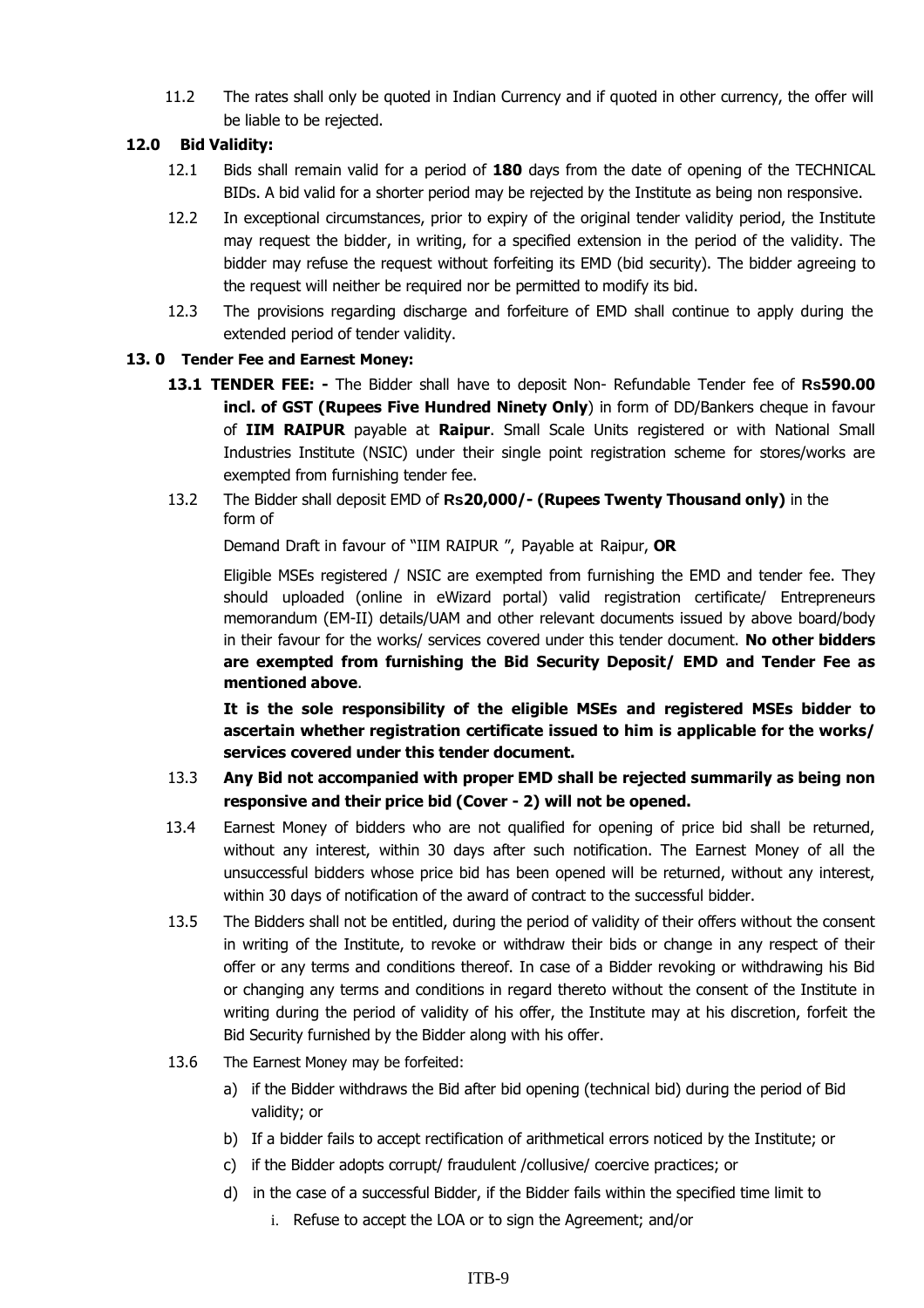ii. Furnish the required Performance Security Deposit.

In addition to this the bidder may at the discretion of the Institute, be debarred from bidding for a period as may be considered fit by the Institute, against any bid that might be invited by the Institute in future. The Institute will also be within its rights to circulate the information at its discretion to other prospective Institute's about the bidders conduct.

#### **14.0 Format and Signing of Bid:**

- 14.1 Bidders are advised to fill in the Price Schedules and Annexures, in respect of each and every item by strictly following the instructions, foot notes etc. to facilitate the Institute in speedy evaluation of Bids, failure to do so may prevent the Bid from being considered by the Institute.
- 14.2 The bidders in their own interest are advised to be very careful while mentioning their rates in price bid in electronic form.
- 15.0 Any deviation from terms & conditions of the tender document shall not be entertained. Separate set of commercial conditions (such as Bidders standard printed conditions) enclosed with the offer and any reference thereto may render the Bid liable to rejection.

#### **D. SUBMISSION OF BIDS**

#### **16.1 On-Line Submission**:

The bid-submission would be online through the E-procurement portal https://mhrd.euniwizarde.com/ on or before the **due date and time as mentioned in NIT**. The Server Date & Time as appearing on the website https://mhrd.euniwizarde.com/ shall only be considered for the cut-off date and time for submission of bids. Offers sent through post, telegram, fax, telex, e-mail, and courier or by any other mode will not be considered. In case of date of opening is declared as holiday tender will be opened on next working day at same time.

The Institute may, in the exceptional circumstances and at its discretion, extend the deadline for submission of bids by issuing an amendment, in which case all rights and obligations of the Institute and the bidders previously subject to the original deadline will then be subject to the new deadline.

All documents specified in Clause. No. 2.2 hereinabove should be scanned, uploaded and attached with the tender before schedule close of Bid Submission time.

#### 16.2 **Offline Submissions:**

Hard copy of. DD towards cost of bid document & DD towards EMD shall be submitted offline (i.e. physically) in separate sealed envelope bearing on the top the reference of the Tender specification to "**Chief Administrative Officer, Indian Institute of Management Raipur, Atal Nagar, P. O. - Kurru (Abhanpur), Raipur – 493 661, Chhattisgarh, India**" on or before the due date & time of submission as per NIT.

If any discrepancy is found between Hard Copies viz. DD towards cost of bid document & DD towards Bid Security / EMD and scanned copy of same uploaded online then the online bid shall be liable for rejection.

#### 16.3 **Special Note on Security of Bids:**

The bid submitted by a Bidder is encrypted by a Symmetric Key which is again encrypted by the public key of the tender opening officers. All such encryptions take place at the Bidder's end.

16.4 Bidders will not be able to submit their bids after the due date and time for submission of bids has elapsed.

#### 16.5 **Modification, Substitution and Withdrawal of Bid:**

16.5.1 The Bidder may choose to revise the Bids till the Bid submission deadline. For any Revision of the Bid, the bidder has to submit it afresh. It should be noted that bid once withdrawn by the bidder he cannot participate in same tender again.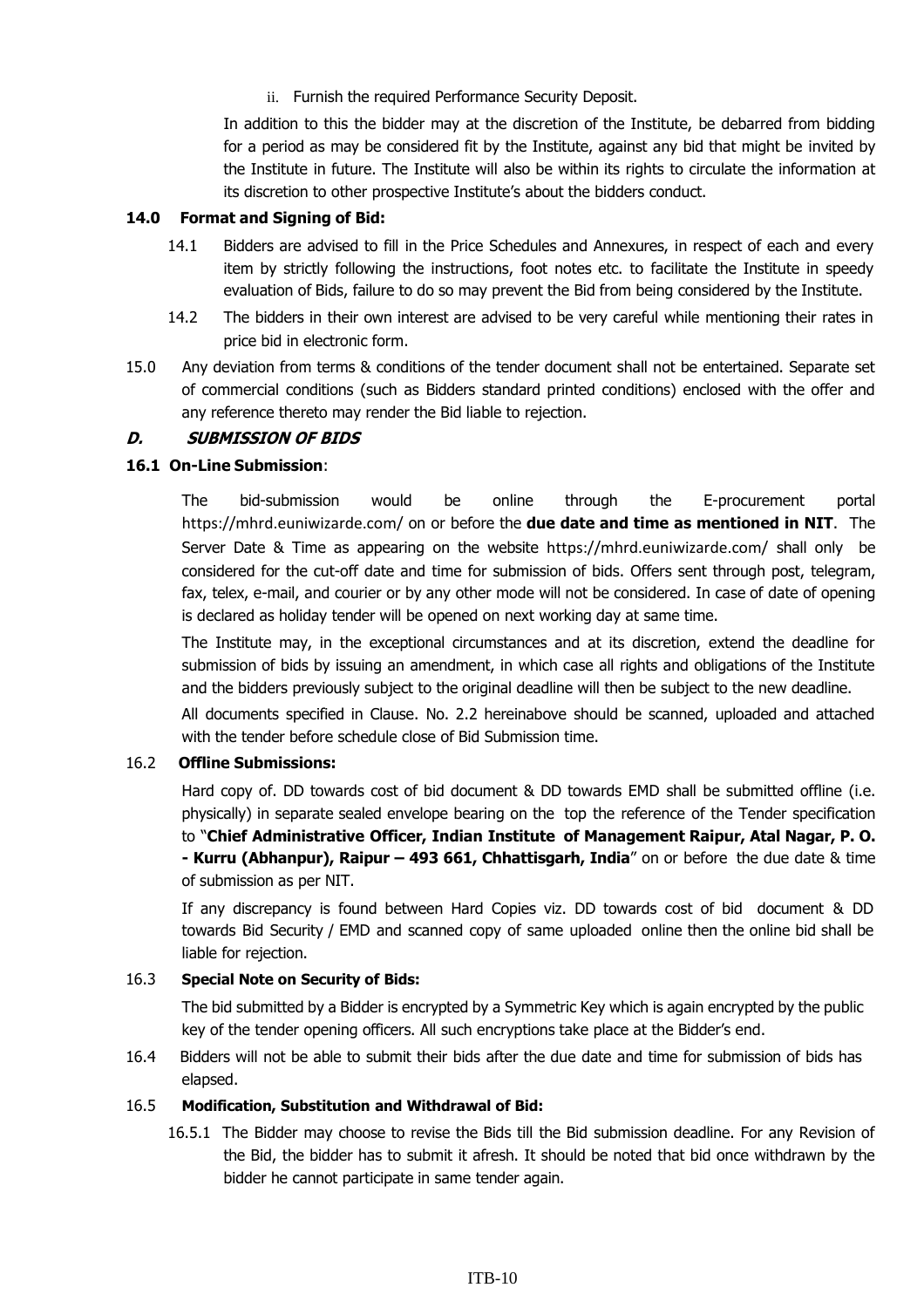16.5.2 By withdrawing bid from a tender till bid submission deadline, a bidder requests the Buyer organization to ignore all his submissions, and to return his earnest Money Deposit (EMD) forthwith as per the procedure of the organization.

#### **16.6 Deadline for submission of Bids:**

- 16.6.1 Bids must be received by the Employer at the address specified in the Invitation for Bids (Notice Inviting e-Tender) not later than the time and date stated in the Invitation for Bids. In the event of the specified date for submission of bids being declared a holiday for the Employer, the bids will be received upto the appointed time on next working day.
- 16.6.2 The Employer may, at its discretion, extend this deadline for submission of bids by amending the bidding documents in accordance with ITB Sub-clause no. 8, in which case all rights and obligations of Employer and Bidders will thereafter be subject to the deadline as extended

#### **16.7 Late Bids:**

Online submission of the bid will not be permitted on the portal after expiry of submission time and the bidder shall not be permitted to submit the same by any other mode. Similarly, hard copies of the Offline documents, if received by the Employer after the deadline for submission of Bids prescribed in Invitation for Bids (Notice Inviting e-Tender), then it will be considered as 'Late Bid' notwithstanding the fact that the bidder has uploaded the bid online within the stipulated deadline. In such a case, the uploaded online bid on the portal shall be considered as non-responsive and shall not be processed further.

- **17.1** The Bid shall be submitted in the prescribed form and the same shall be signed and scanned properly as laid down hereunder:
	- 17.1.1 If the Bid is submitted by an individual, it shall be signed by the proprietor above his full name and full name of his firm with its current business address.
	- 17.1.2 If the Bid is submitted by a proprietary firm, it shall be signed by the proprietor above his full name and full name of his firm with its current business address.
	- 17.1.3 If the Bid is submitted by a firm in partnership, it shall be signed by all the partners of the firm above their full names and current business addresses, or by a partner holding the power of attorney for the firm by signing the Bid in which case a certified copy of the power of attorney shall accompany the bid. A certified copy of the partnership deed and current business addresses of all the partners of the firm shall also accompany the bids.
	- 17.1.4 If the Bid is submitted by a Limited Company or a Institute, it shall be signed by a duly authorized person holding the power of attorney for signing the Bid in which case a certified copy of the power of attorney shall accompany the bid. Such limited Company or Institute may be required to furnish satisfactory evidence of its existence before the Contract is awarded.
	- 17.1.5 All witness and sureties shall be persons of status and their full names, occupations and addresses shall be stated below their signatures. All signatures affixed on each page in the Bid will be dated.

#### **E. BID OPENING AND EVALUATION**

#### **18.0 Bid Opening**

- 18.1 The Institute/ Authority inviting Tender will open the online bids received upto last date & time of submission of bid in the presence of the bidders/ bidders' representatives who choose to attend at the time, date and place specified in the NIT. In the event of the specified date for the submission of bids being declared a holiday for the Institute, the Bids will be opened at the specified time and location on the next working day.
- 18.2 Initially, the 'TECHNICAL BID' shall be opened consisting of online and offline submissions and the 'Price Bid' of only those bidders whose TECHNICAL BID is acceptable to the Employer shall be opened online subsequently.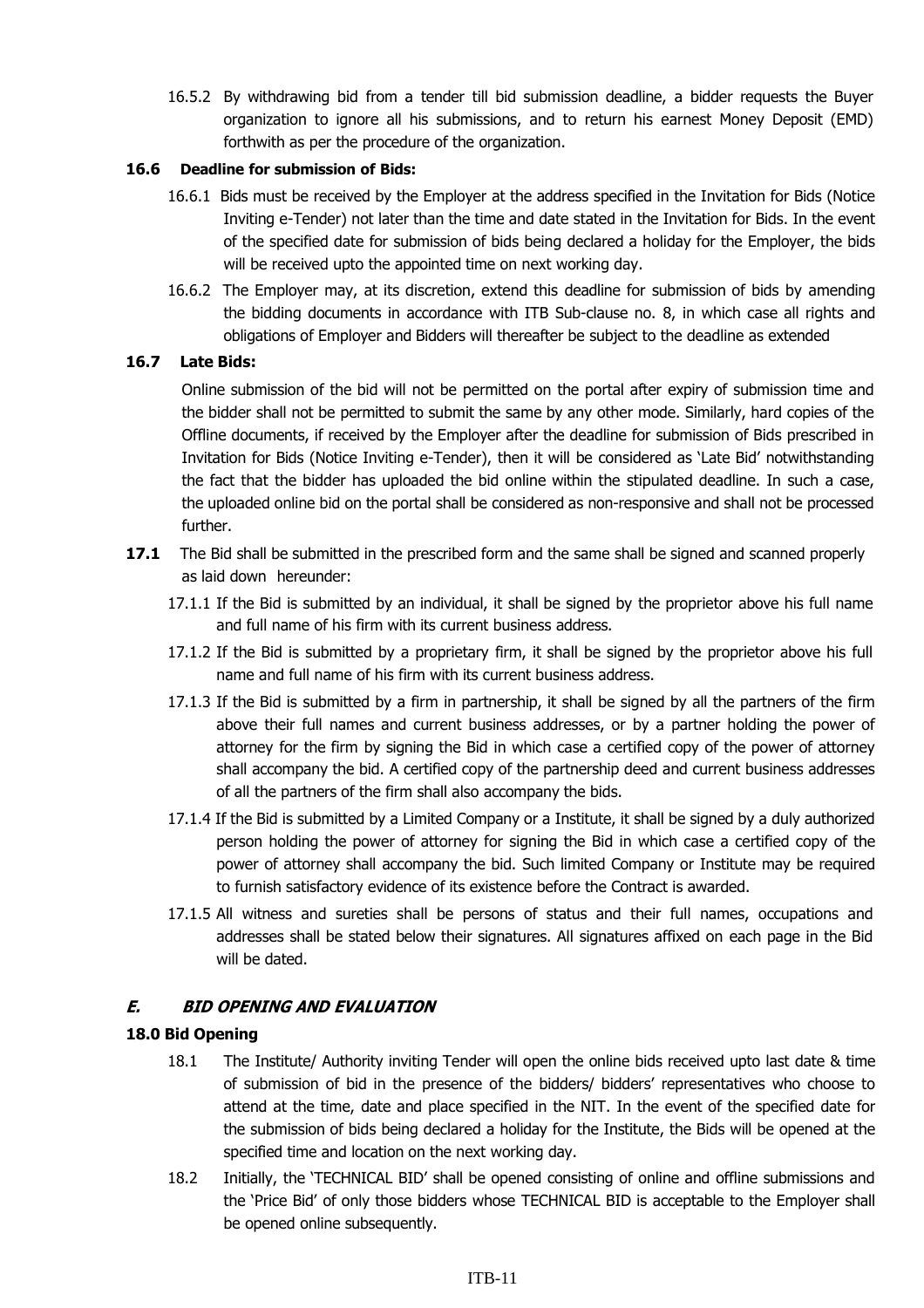The date, time and place of opening of financial bids shall be informed through above mentioned web site to the bidders whose TECHNICAL BIDs are found responsive. Tenderer or their representative may chose to attend opening of online financial bids.

#### **19.0 Process to be Confidential**

Information relating to the examination, clarification, evaluation, and comparison of bids and recommendations for the award of a contract shall not be disclosed to bidders or any other persons not officially concerned with such process until the award to the successful Bidder has been announced.

No bidder shall contact any employee of the Institute, except when requested in writing, on any matter relating to the tenders, from the time of opening of the tenders till the time the contract is awarded.

Any attempt by a Bidder to influence the Employer's in the process of examination, clarification, evaluation and comparison of tenders, and in decisions concerning award of contract, may result in rejection of the bidder's tender.

#### **20.0 Examination of Bids and Determination of Responsiveness**

- 20.1 During the detailed evaluation of "TECHNICAL BIDs", the Institute will determine whether each Bid:
	- (a) meets the qualifying criteria;
	- (b) is accompanied by the required securities; and
	- (c) is substantially responsive to the requirements of the bidding documents. The Institute's determination of bid's responsiveness shall be based on the contents of the bid itself without recourse to extrinsic evidence. During the detailed evaluation of the "Financial Bids", the responsiveness of the bids will be further determined with respect to priced schedule of quantity and price.
- 20.2 A substantially responsive "Bid" is one which conforms to all the terms, conditions, and specifications of the bidding documents, without material deviation or reservation. The bid that does not meet minimum acceptable standards of completeness, consistency and details will be rejected for non-responsive.
- 20.3 If a "Bid" is not substantially responsive, it will be rejected by the Institute, and may not subsequently be made responsive by correction or withdrawal of the nonconforming deviation or reservation.
- 20.4 The Institute may waive any minor informality/non-conformity/irregularity in a bid that does not constitute material deviation and that does not prejudice or affect the relative ranking of any bidder as a result of evaluation.
- 20.5 If the present performance of the bidder in a current contract for any work is unsatisfactory as certified by the project authority of the relevant project, the offer of the bidder will be summarily rejected without assigning any reasons thereof.
- 20.6 Conditional offers are liable for rejection.

#### **21.0 Clarification of Tenders:**

- 21.1 To assist in the examination, evaluation and comparison of tenders, the Institute may ask the bidders individually for clarification of their tenders.
- 21.2 The request for clarification and their response shall be in writing, but no change in the price or substance of the tender shall be sought, offered or permitted except as required to confirm the correction of arithmetical errors discovered by the Institute during the evaluation of the tenders.
- 21.3 The bidder shall promptly provide all necessary information and documents to be submitted to the Institute during evaluation of its tender. Failure to provide correct and timely information, concealment of material facts regarding litigation history and arbitration proceedings etc. having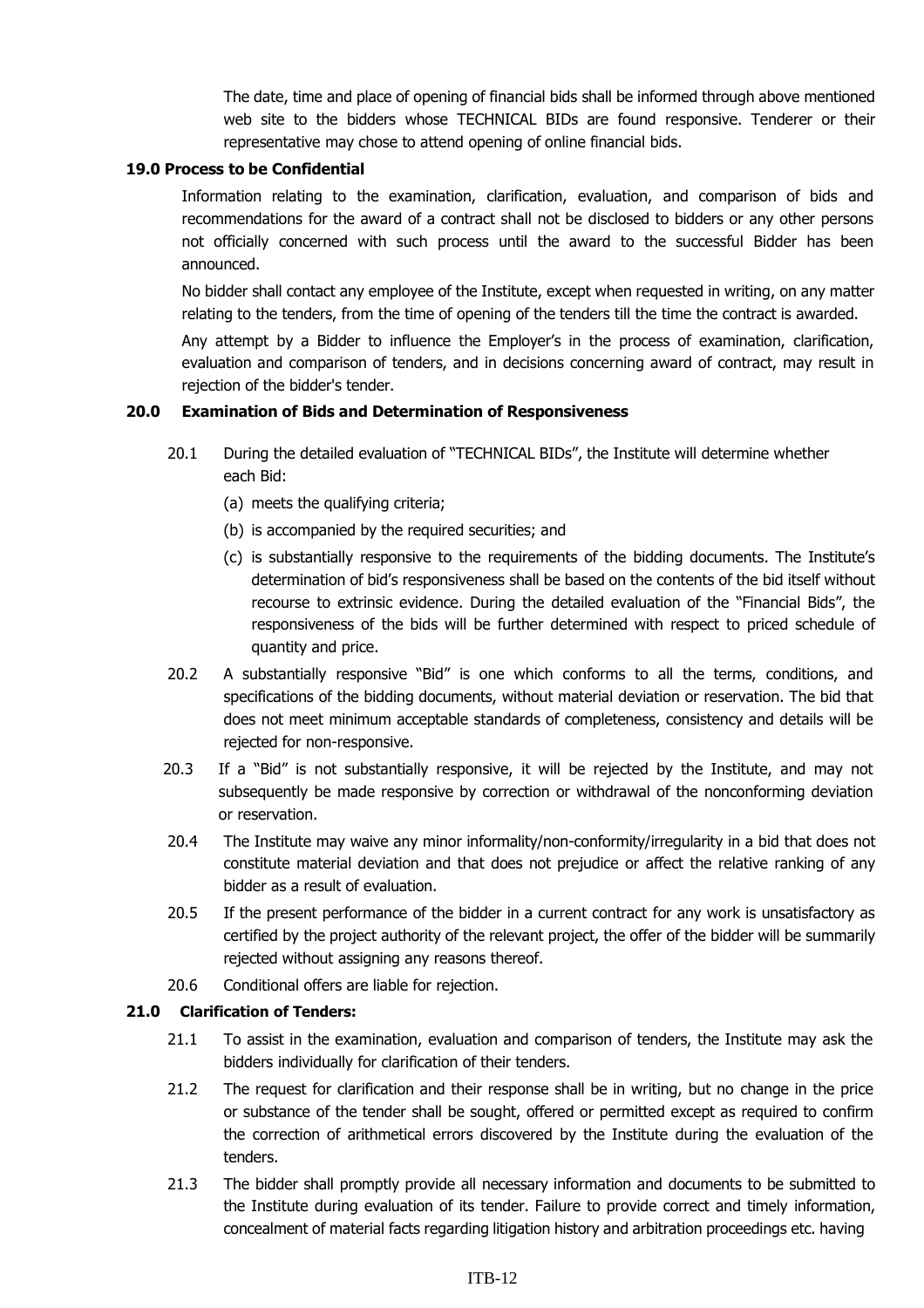a material bearing on the evaluation process may render its tender being treated as nonresponsive and will be liable to rejected summarily.

#### **22.0 Evaluation and Comparison of Bids**

- 22.1 The Institute will evaluate and compare only the bids determined to be substantially responsive to the requirements of the tender document.
- 22.2 In evaluating the bids, the Institute will determine for each Bid, the evaluated Bid price by adjusting the Bid price by making correction, if any. The bidder shall submit rate analysis of quoted price if so desired by the Institute.
- 22.3 The bid(s) shall be evaluated in two stages:
	- i) TECHNICAL BID evaluation
	- ii) Financial evaluation
- 22.4 Only those bidders shall be considered qualified by the Institute, who submit requisite EMD and documents, accept all the terms & conditions of the Tender document unconditionally, and meet the qualifying requirement stipulated in the Tender document. The decision of the Institute shall be final and binding in this regard.
- 22.5 The bidders whose bid(s) meets the qualifying criteria and are found to be technically acceptable shall be considered for further evaluation. Bid(s) not fulfilling the Technical Bid requirement of the tender shall be considered non-responsive and rejected and Cover-2 i.e. Price Bid of such bidder shall not be opened.
- 22.6 The Price bid(s) of the prospective bidders, who fulfils the Technical Bid requirement, shall be evaluated further. Evaluation of bid price shall be done on the basis of quoted total Lump sum cost of the work. The tender shall be awarded on single tender responsibility basis.

#### **F. AWARD OF CONTRACT 23.0**

#### **Award Criteria**

The Institute will award the Contract to the Bidder whose Bid has been determined to be substantially responsive to the bidding documents and who has offered the lowest total evaluated Bid price for the work, provided that such Bidder has been determined to be eligible and the total evaluated Bid Price is within a reasonable variation of the estimated amount of Work.

Normally the tender will be accepted of that bidder whose quoted total Bid price is found to be lowest but IIM RAIPUR is not bound for such acceptance and reserves the right to accept or reject any offer without assigning any reason thereof. Bidder shall have no objection to such rights of IIM RAIPUR.

#### **24.0 Institute's Right to Accept or Reject Bids**

The Institute reserves the right to accept or reject bid, and to cancel the bidding process and reject all bids, at any time prior to the award of Contract, without thereby incurring any liability to the affected bidder or bidders or any obligation to inform the affected bidder or bidders of the grounds for the Institute's action.

#### **25.0 Notification of Award and Signing of Agreement.**

- 25.1 The bidder whose bid has been accepted will be notified of the award by the Institute prior to expiration of the Bid validity period through the "Letter of Award", which will state the sum that the Institute will pay to the Contractor in consideration of the execution, completion by the Contractor as prescribed in the Contract.
- 25.2 The notification of award will constitute the formation of the Contract until the Formal Agreement is signed.
- 25.3 Within **Thirty (30)** days of the issue of Letter / Notification of Award, the successful bidder shall execute the Agreement on the non- judicial stamp paper of requisite value as per the format enclosed with this Section. The expenses of completing and stamping the original agreement and copies shall be borne by the Contractor.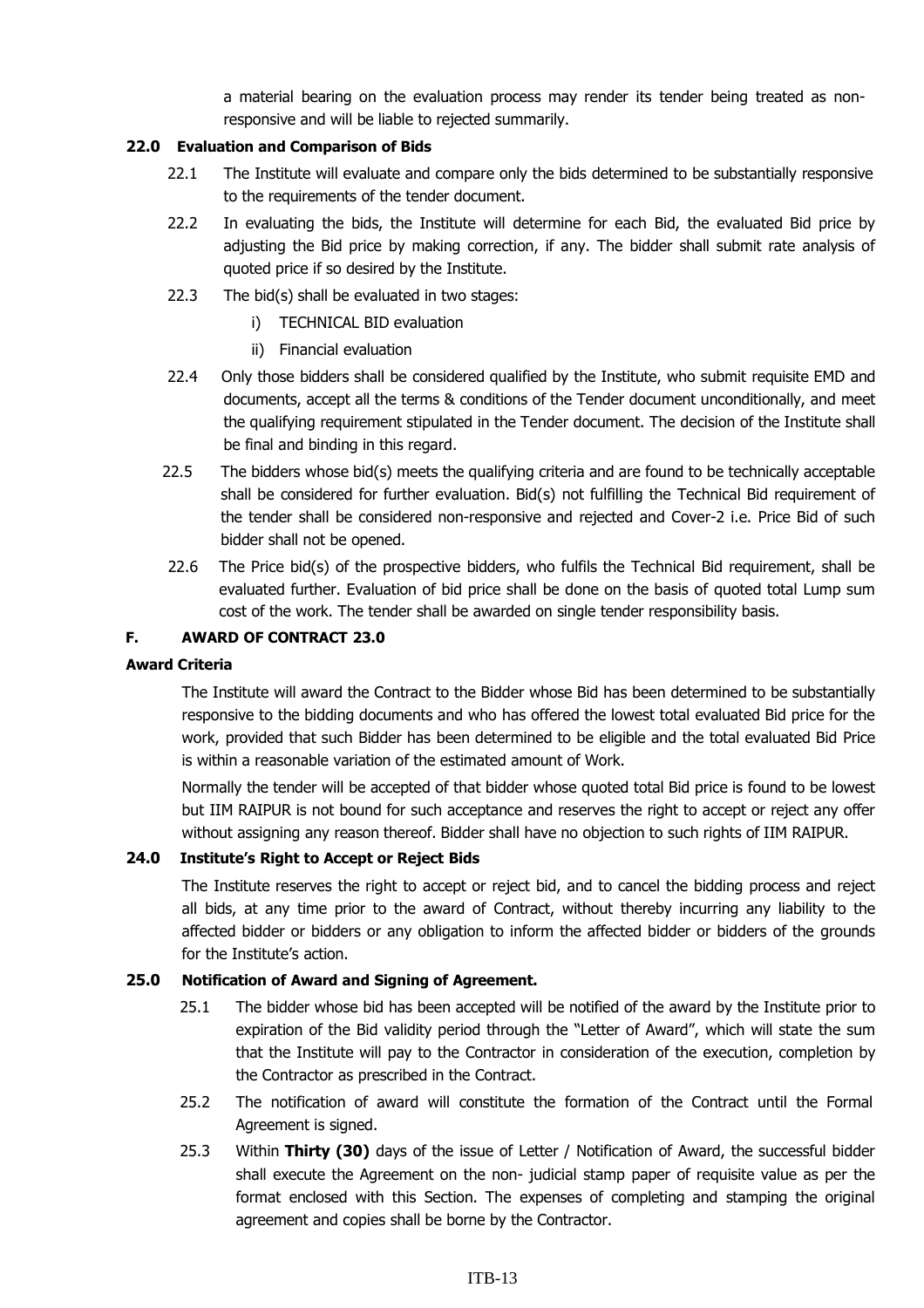The successful bidder shall attend the office of the **Chief Administrative Officer** for signing of the contract agreement. The Agreement will incorporate all agreements between the Institute and the successful bidder.

Failure to comply with the provisions of signing of contract and furnishing the Initial Security deposit shall constitute sufficient grounds for annulment of award.

25.4 Upon issuance of LOI/LOA to the successful bidder, the Institute will return the Earnest Money of the other Bidders informing that their Bids have been unsuccessful.

#### **26.1 DETECTION & PREVENTION OF FRAUD AND ACTION THEREOF:**

It is expected from the bidders that they will observe the highest standard of ethics during the tendering process and execution of such contract and furnish declaration as per **Annexure V of TF&S.**

- (a) For the purpose of this provision, the terms set forth below shall mean as under:
	- (i) "Corrupt practice" means the offering, giving, receiving or soliciting of any thing of value to influence the action of a public official in the procurement process or in contract execution; and
	- (ii) "fraudulent practice' means a misrepresentation of facts in order to influence a procurement process or the execution of a contract to the detriment of the Purchaser, and includes collusive practice among Bidders (prior to or after bid submission) designed to establish bid prices at artificial non-competitive levels and to deprive the Purchaser of the benefits of free and open competition;
	- (iii) "collusive practice" means a scheme or arrangement between two or more bidders, with or without the knowledge of the Purchaser, designed to establish bid prices at artificial, non competitive levels; and
		- (iv) "coercive practice" means harming or threatening to harm, directly or indirectly, person or their property to influence or affect the execution of a contract;
- (b) A Bid may be rejected by the Purchaser if it is determined at any stage that the respective Bidder has engaged in corrupt, fraudulent practice(s), collusive and coercive practices in competing for the contract in question.
- (c) The Purchaser may declare a firm ineligible, either indefinitely or for a stated period of time, if it at any time determines that the firm has engaged in corrupt, fraudulent practice(s), collusive and coercive practices in competing for, or in executing, a contract.

#### **27.1 BANNING OF BUSINESS DEALINGS**

It is not in the interest of IIM RAIPUR to deal with Agencies who commit deception, fraud or other misconduct in the tendering process. The grounds on which Banning of Business Dealings can be initiated are as follows:

- (i) If the security consideration, including questions of loyalty of the Agency to IIM RAIPUR so warrants;
- (ii) If the director/ owner of the Agency, proprietor or partner of the firm, is convicted by a court of law for offences involving moral turpitude in relation to its business dealings with the Government or any other public sector enterprises, during last five years;
- (iii) If business dealings with the Agency have been banned by the Department of Power, Government of India;
- (iv) If the Agency has resorted to corrupt, fraudulent practises including misrepresentation of facts;
- (v) If the Agency uses intimidation/ threatening or brings undue outside pressure on IIM RAIPUR or its official for acceptance/ performances of the hob under the contract;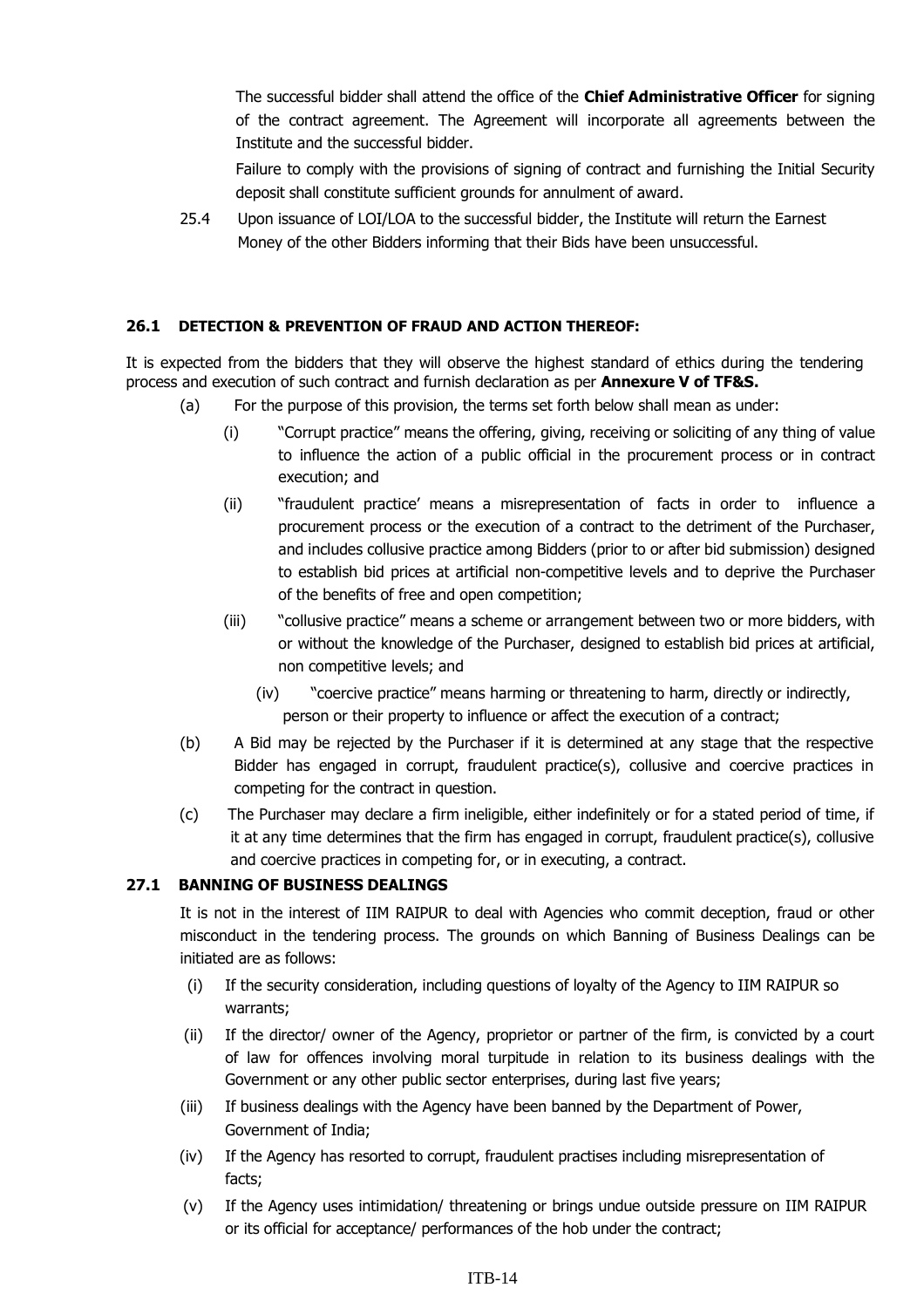(vi) If the Agency misuses the premises or facilities of the IIM RAIPUR, forcefully occupies or damages the IIM RAIPUR's properties including land, water resources, forests/ trees of tampers with documents/ records etc. (Note: The examples given above are only illustrative and not exhaustive. The Competent Authority may decide to ban business dealing for any good and sufficient reason).

#### **28.0 COURT OF COMPETENT JURISDICTION**

Any action taken or proceedings initiated on any of the terms of this Agreement shall be only in the Court of Competent Jurisdiction at Raipur.

It is agreed and declared by and between the parties hereto that so far it concerns the jurisdiction of any court in enforcing any of the rights or remedies of the parties hereto against each other or one another, a court in the city of Indore alone shall have the jurisdiction to the exclusion of all other courts in any place in the Union of India so that no one of the parties herewith shall be entitled to any proceedings whatsoever in respect of any matter touching or relating to or in connection with or arising under agreement and the terms and conditions thereof in any court except the courts having jurisdiction in the city of Raipur City.

#### **29.0 Check List**

The check list attached herein as **Annexure XI** of Section-V, **TF&S** under shall be uploaded only duly filled by bidders. Except the documents as mentioned in the Checklist, bidders shall not submit any other document.

#### **30. General Instructions:**

- 30.1 The Bidder shall promptly check their e-mailbox registered with CPP Portal for receipt of any information/clarification/ correspondence in respect of their bid. The Institute shall not be responsible for non-receipt/failure of e-mail to the bidders.
- 30.2 If any of the information furnished by the bidder is found to be incorrect, the Bid/ contract is liable to be rejected / terminated and the EMD/ Performance Security will be forfeited.
- 30.3 Conditional offers are liable for rejection, in case the bidder does not withdraw the conditions on request of the Institute within a reasonable period as decided by the Institute.
- 30.4 Tenders from those tenderers who have not submitted their offer as per NIT will not be considered.
- 30.5 Bidders are advised to go through their Technical Bid carefully before final submission on CPP portal. In case documents pertaining to Minimum Eligibility criteria are found elsewhere in the technical bid of other participating Bidders in the respective tender, their bid shall be summarily rejected and EMD submitted shall be fortified.

……………………………………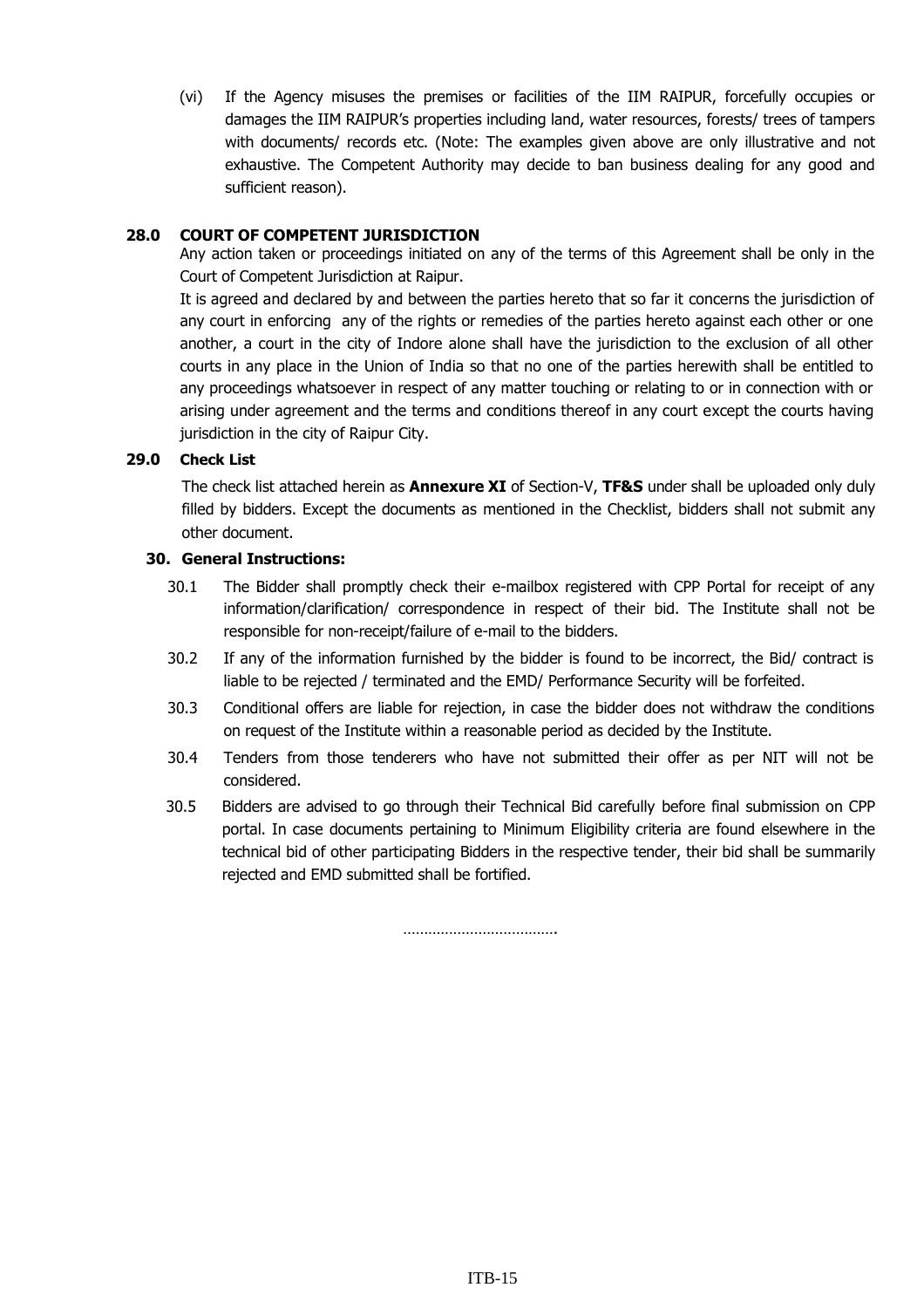# **SECTION – II INFORMATION FOR BIDDER**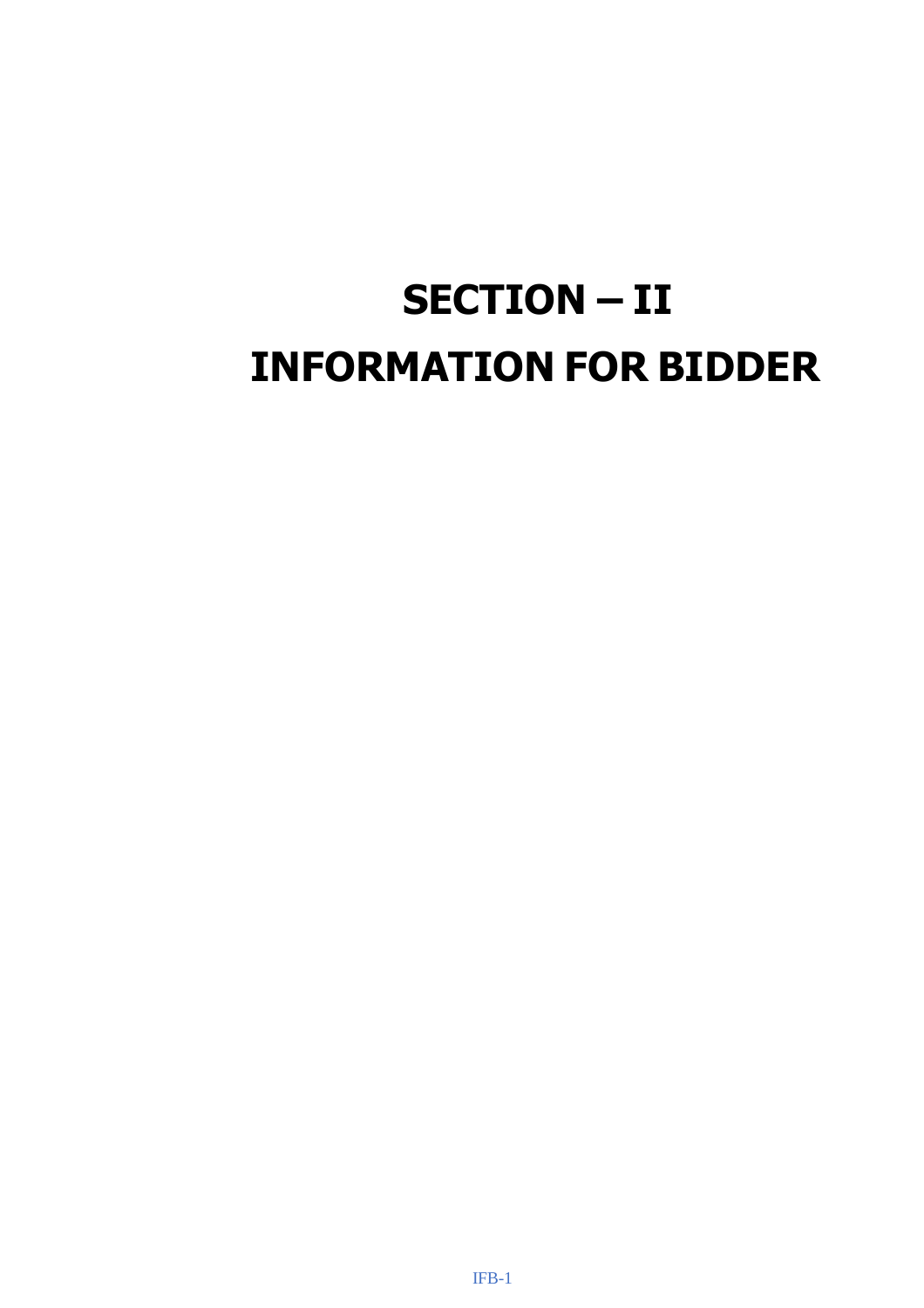### **INFORMATION FOR BIDDER**

#### **1.0 INTRODUCTION**

Indian Institute of Management Raipur (IIM Raipur) has been set up by the Government of India, Ministry of Human Resource Development in 2010 at Raipur, the capital of Chhattisgarh. Chhattisgarh is one of the fastest growing states of India with its rich mineral, forest, natural and local resources.

#### **2.0 BIDDER TO GET THE DETAILS OF THE SITE**

The Bidder shall make independent inquiry as to acquaint himself about the conditions and circumstances affecting his bid estimate of executing the works as described. In assessing the Bid, it will be deemed that the Bidder has inspected and examined the site, its surroundings and has satisfied himself as far as practicable to the form and nature of the site, the means of transport and access to the site, the accommodation he may require, the general labour position at the site.

- 3.0 Failure by the Bidder to have done all the things, which in accordance with his condition he is deemed to have done shall not relieve the successful Bidder of the responsibility for satisfactory completion of the work as, required.
- 4.0 Access to the site will be granted, if necessary, to the intending Bidder by prior permission of the Institute.
- 5.0 The vendor should submit his bid acknowledging that the AMC services has to be provided in Naya Raipur Campus.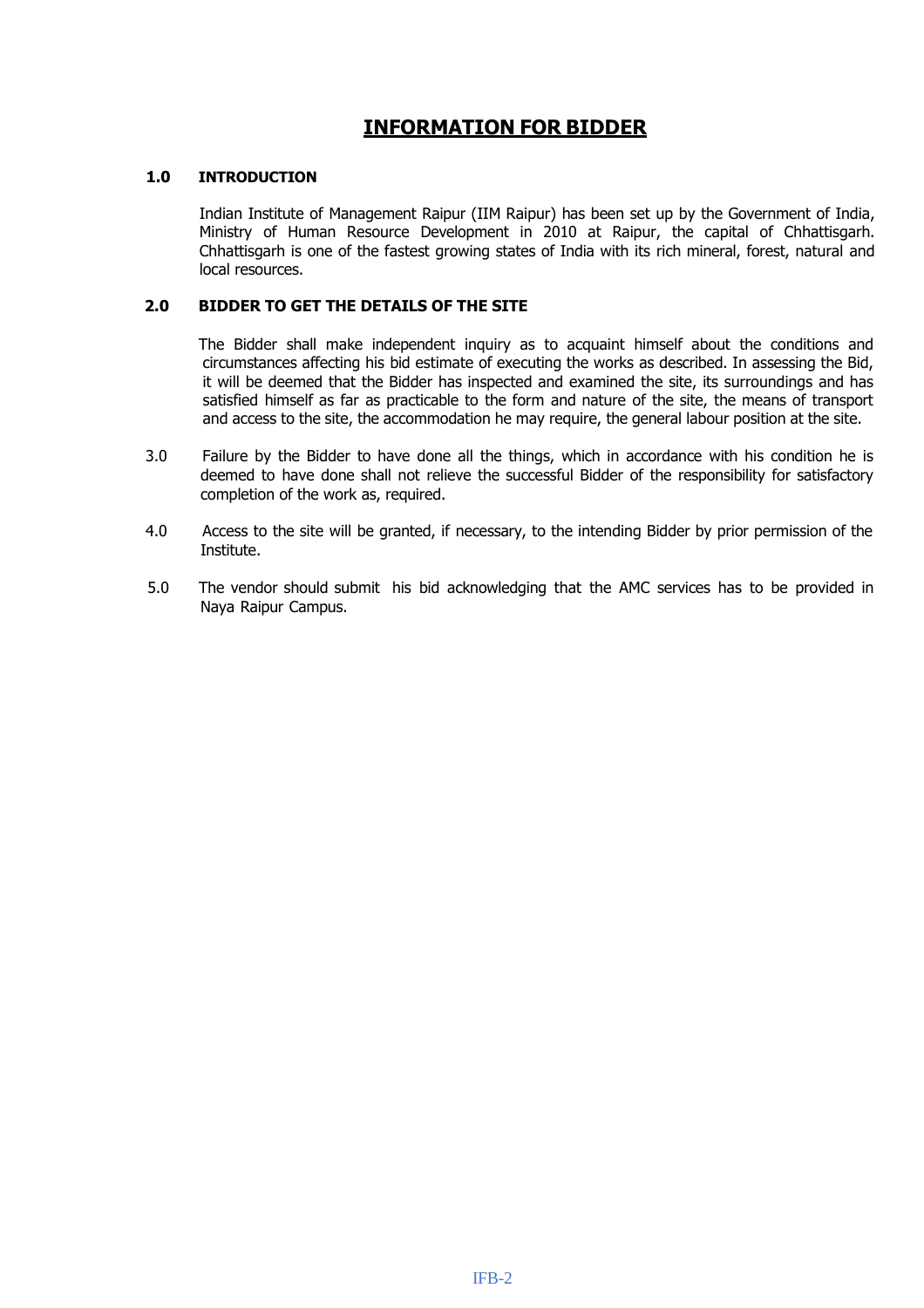# **SECTION – III**

## **TERMS AND CONDITIONS OF CONTRACT**

TCC-1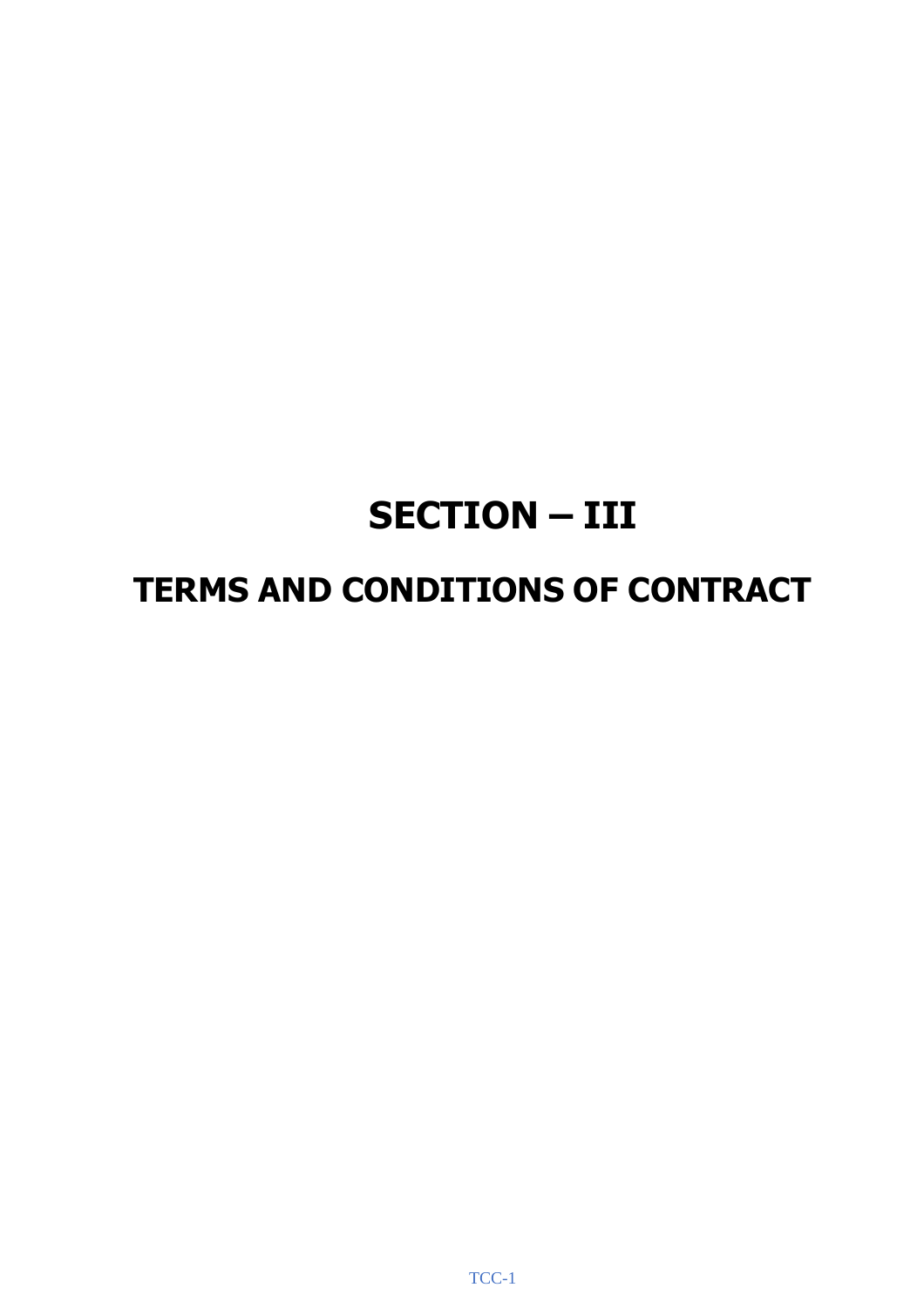#### **TERMS & CONDITIONS OF CONTRACT**

#### **CLAUSE-1: DEFINITIONS**

In the contract, the following expression shall, unless the context otherwise requires, have the meanings thereby respectively assigned to them:

- (i) **Contract:** means the document forming the tender, acceptance thereof and the formal agreement executed between the IIM RAIPUR Limited and the Contractor, together with documents referred to therein.
- (ii) **Contract Price:** means the amount arrived at by multiplying the quantities shown in the Bill of Quantities by the respective item rates as allowed and included in the Letter of Acceptance.
- (iii) **Contractor:** means the successful tenderer who is awarded contract to perform the work covered under these tender documents and shall be deemed to include the contractor's successors, executors, representatives or assigns.
- (iv) **Institute or Employer:** means the IIM RAIPUR Limited having its registered office at IIM RAIPUR and includes therein legal representatives, successors and assigns.
- (v) **Day:** means a calendar day beginning and ending at midnight.
- (vi) **Project-in-Charge/Engineer:** means the Officer nominated by the Employer or its duly authorised representative to direct, supervise and be in-charge of the works for the purpose of this contract.
- (vii) **CAO:** means Chief Administrative Officer of IIM Raipur
- (viii) **Letter of Award or Acceptance:** means a letter from the Employer/Project-in-Charge conveying the acceptance of the tender/offer subject to such reservations as may have been stated therein.
- (ix) **Specifications:** means the Technical specification of the Works included in the Contract and any modification thereof or addition thereto made or submitted by the Contractor and approved by the Project-in-charge.
- (x) **Sub-contractor:** means any person named in the Contract as a Subcontractor for a part of the Works or any person to whom a part of the Works has been subcontracted with the consent of the Employer and the legal successors in title to such person, but not any assignee of any such person.
- (xi) **Cost :** means all expenditure properly incurred or to be incurred, whether on or off the Site, including overhead and other charges properly allocable thereto but does not include any allowance for profit.
- (xii) **Bill of Quantities or Schedule of Quantities & Prices:** means the priced and completed bill of quantities forming part of the Contract.
- (xiii) **Time for Completion:** means the time for completing the execution of the Works or any Section or part thereof as stated in the Contract calculated from the Commencement Date.
- (xiv) **Site:** means the land and/or other places, on or through which the works are to be executed including any other lands or places which may be allotted for the purpose of the contract.
- (xv) **Week:** means seven consecutive calendar days.
- (xvi) **Work or Works:** means Permanent Works and/or Temporary Works to be executed in accordance with the Contract.
- (xvii) **Plant:** means machinery, apparatus and like intended to form or forming part of Works.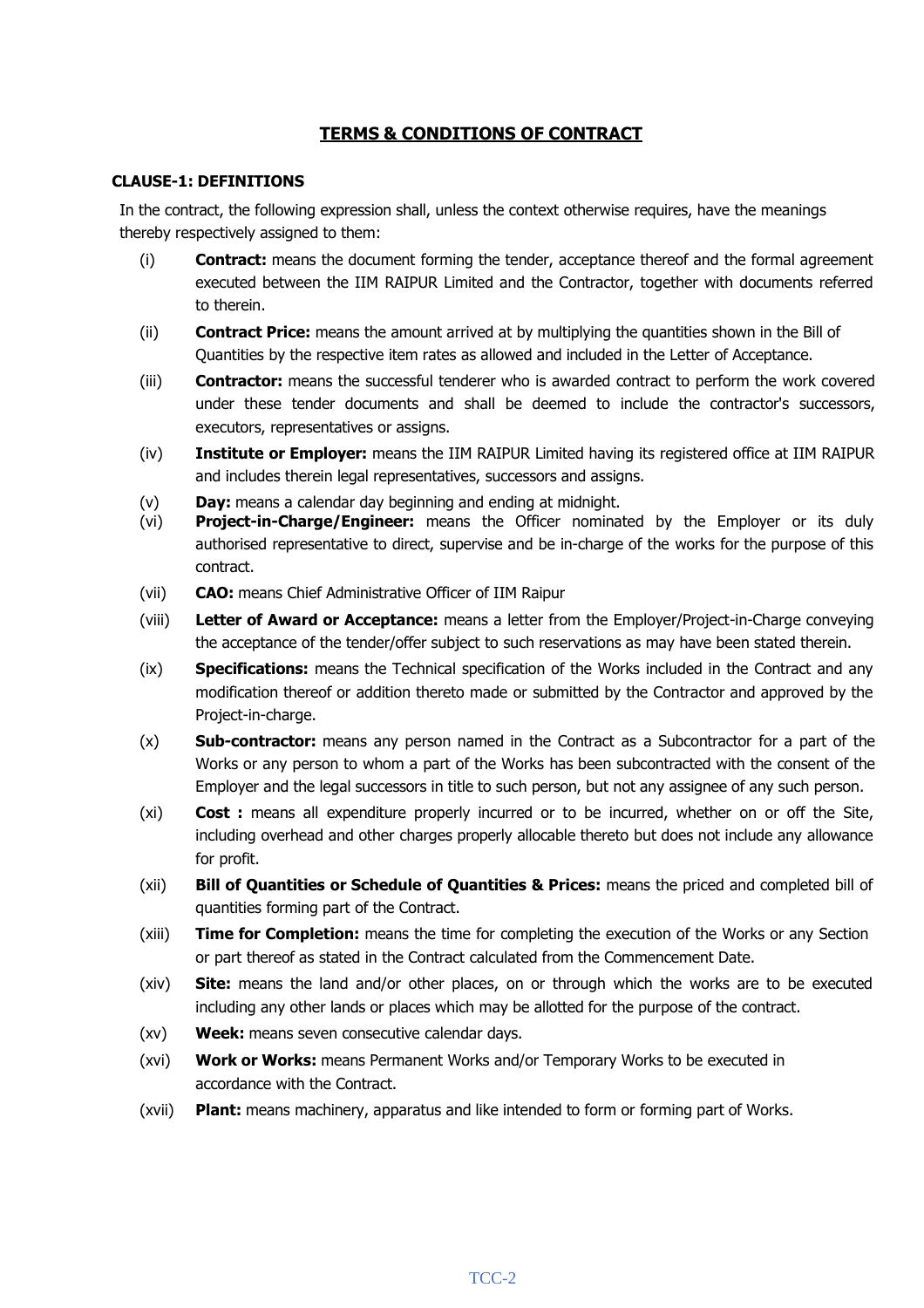#### **CLAUSE-2: INTERPRETATIONS**

- 2.1 Words imparting the singular only shall also include the plural; he includes she and vice versa unless this is repugnant to the context. Unless specifically defined, words shall have normal meaning under the language of Contract.
- 2.2 Heading and marginal notes in these Terms & Conditions shall not be deemed to form part thereof or be taken into consideration in the interpretation thereof of the Contract.
- 2.3 Any error in description, quantity or price in Bill of Quantities or any omission there from shall not vitiate the Contract or release the Contractor from execution of the whole or any part of the Works comprised therein according to Scope of works & Specifications or from any of his obligations under the Contract.
- 2.4 In the case of discrepancy between the Letter of acceptance issued by Employer, Terms & Conditions of Contract, Technical Specifications, Scope of works and/or Bill of Quantities and other documents of Contract the following order of precedence shall prevail:
	- a) Agreement
	- b) Letter of Acceptance/LOA issued by Employer;
	- c) Terms & Conditions of Contract;
	- d) Scope of Works;
	- e) Bill of Quantities;
	- f) Contractor's Bid;
	- g) Any other document forming part of the Contract;

#### **3. SECURITY DEPOSIT FOR PERFORMANCE**

- 3.1 The Security Deposit shall comprise of following:
	- (i) Performance Security Deposit to be furnished by the Contractor at the time of Award of Work.
- 3.2 The Contractor within 30 (Thirty) days from the date of issue of Letter of Acceptance, shall furnish a Performance security deposit of 10% (Ten percent) of the Contract Price for due performance of contract, in any one of the following forms:
	- (a) Demand draft on any Nationalized/scheduled Bank of India in the name of Employer;
	- (b) Bank Guarantee from any Nationalized Bank with validity of at least 1 year.
- 3.3 If the Contractor expressly requests in writing, he will be permitted to convert the amount of EMD deposited into Performance Security Deposit or EMD shall be returned on submission of Performance Security Deposit as stipulated above under clause 3.2.
- 3.4 All compensation or other sums of money payable by the Contractor to the Employer under the terms of this Contract or any other contract or on any other account whatsoever may be deducted from Security Deposit. Also in the event of the contractor's Security Deposit being reduced by reasons of such deductions, as aforesaid, the Contractor shall, within 14 days of receipt of notice of demand from the Project-in-Charge, make good the deficit in Security Deposit.
- 3.5 It may also be noted that in case of Contractor backing out midway without the explicit consent of the Employer, then the Security Deposit will be forfeited.
- 3.6 In case the contract period is further extended resulting in increase in contract sum, the additional security deposit @ 5% shall be deducted from subsequent bills during extended period.

#### **4. REFUND OF SECURITY DEPOSIT**

The security deposit shall be returned to the Contractor within 30 days after expiry of contract period, provided the Project-in-charge is satisfied that there is no demand outstanding against the Contractor, & fulfillment of all statutory liabilities by the Contractor. No interest shall be paid to the Contractor on Security Deposit.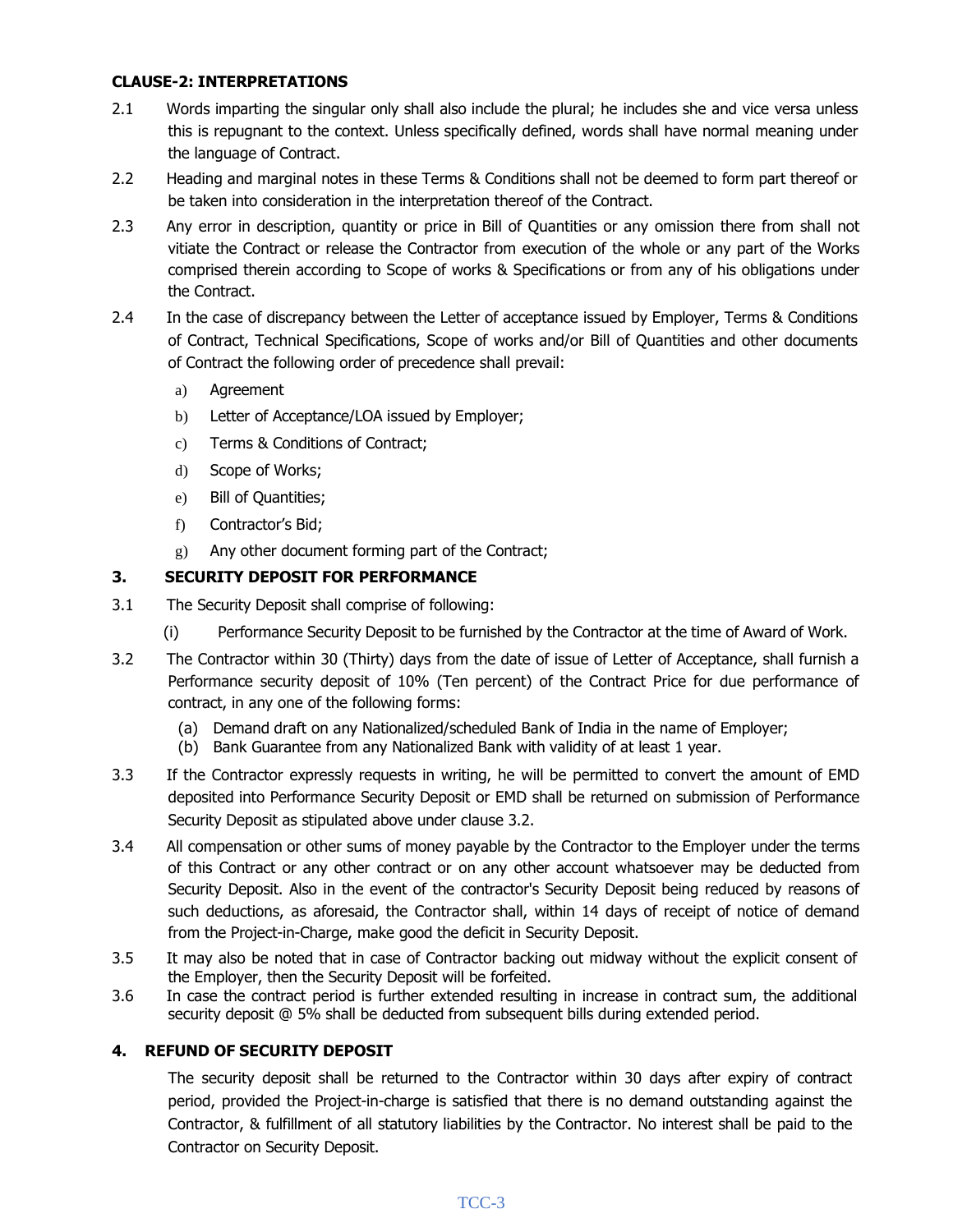- **5. SUFFICIENCY OF TENDER:** The Contractor shall be deemed to have satisfied himself before tendering as to, the correctness and sufficiency of his tender for the works and of the rates quoted in the schedule of Quantities and prices which shall (except as otherwise provided in the contract), cover all his obligations under the contract and all matters and things necessary for the proper execution and completion of the work in accordance with the provisions of the contract.
- **6. CONTRACT DOCUMENTS :** The language(s) in which the contract documents shall be drawn up shall be English and if the said documents are written in more than one language, the language according to which the contract is to be construed and interpreted shall be English and designated as the 'Ruling Language.'

The contractor shall be furnished; free of charge, certified true copies of the contract Documents. The Contractor shall use none of these Documents for any purpose other than that of this contract

#### **7. TENDER PRICES**

- 7.1 The quoted rates in the schedule of quantities and price will be exclusive of GST.
- 7.2 GST if applicable will be paid extra as per actual**.**
- 7.3 The invoice/bill submitted by the contractor shall be serially machine numbered. The invoice shall clearly mention the description of service and value of taxable service and GST as applicable payable thereon. Invoice should also mention the GST no of Institute and HSN code. CGST/SGST/UTGST/IGST as applicable according to GST law should also be mentioned in the invoice/bills.

#### **8. PAYMENT TERMS**

- 8.1. No advance payment in any case would be made by the Employer.
- 8.2. Payment shall be made on quarterly basis to the contractor of pro-rata basis worked out from annual amount within 30 days after successful completion of job, against submission of original invoice and submission of report duly signed by the Project-in-charge or his authorized representative.
- 8.3. All payments shall be made through ECS/ RTGS/ NEFT/ Net Banking. Bank charges shall be borne by the contractor.
- 8.4. All payment will be made in Indian Rupees, unless otherwise specified in the contract. Subject to any deduction, which the Institute may be authorized, to make under the contract, and/or any additions or deductions provided for in this contract, the contractor shall be entitled to payment as per the Schedule of Quantities and Prices.
- 8.5. LD Clause: The delivery period for the supplies/services to be completed within 30 days from the date of issue of work order by IIM Raipur. In case tenderer fails to supply /service within the accepted period than the contract price shall stand reduced by 0.5 % per day and resulting amount will be treated as value of contract. Once the cumulative damages (LD) reaches 10 % of the contract value, the Institute reserve the right to cancel the entire work order without assigning any reason thereto and debar the contractor / service provider to participate in future tender enquires.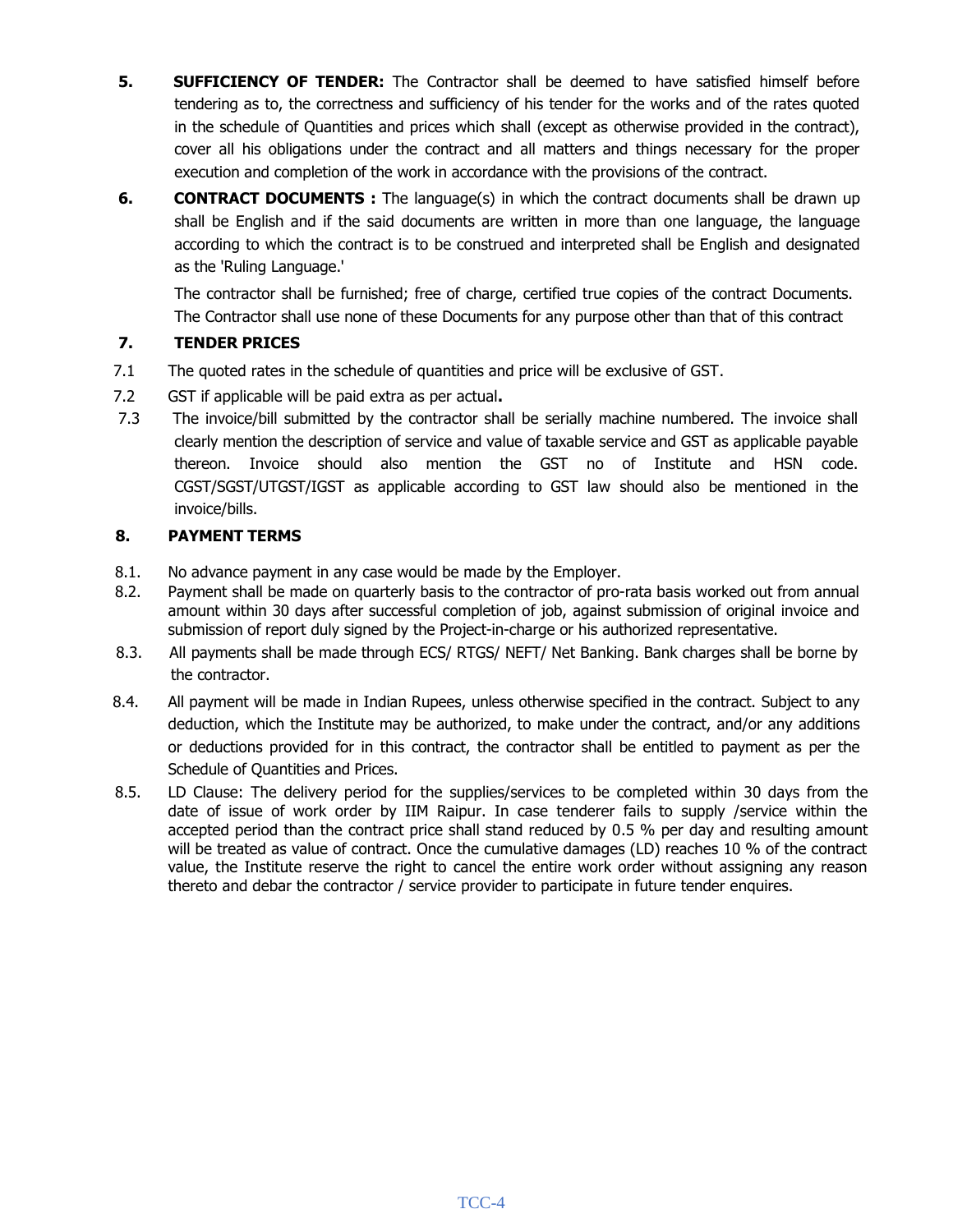8.6. **INCOME TAX:** - Income tax as applicable shall be deducted at source as per prevalent rates in force and will have to be borne by the Contractor. TDS Certificate will be issued as per the prevalent norms of the Institute/Government.

#### **9. PROJECT-IN-CHARGE OR ITS REPRESENTATIVE**

- 9.1 The Project-In-Charge may, from time to time, in writing, nominate his representative. Any written instruction or written approval given by the representative of the Project-In-Charge to the contractor within the terms of such delegation shall bind the contractor and the Institute as though it has been given by the Project-In-Charge.
- 9.2 If the contractor is dissatisfied with any decision of the representative of the Project-In-Charge he will be entitled to refer the matter to the **Chief Administrative Officer**, who shall thereupon confirm reverse or very such decision and the decision of the **Chief Administrative Officer**, in this regard shall be final and binding on the contractor.

#### **10. LABOUR**

- 10.1 The Contractor shall employ resident engineer in sufficient numbers with appropriate qualifications and experience to maintain the required rate of progress and quality to ensure workmanship of the degree specified in the Contract.
- 10.2 During continuance of the Contract, the Contractor shall abide at all times by all existing labour enactments and rules made thereunder, regulations, notifications and bye laws of State or Central Government or local authority and any other labour law (including rules), regulations, bye laws that may be passed or notification that may be issued under any labour law in future either by the State or the Central Government or the local authority.

The Contractor shall keep the Employer indemnified in case any action is taken against the Employer by the competent authority on account of contravention by the Contractor of any of the provisions of any Act or rules made thereunder, regulations or notifications including amendments. If the Employer is caused to pay or reimburse, such amounts as may be necessary to cause or observe, or for nonobservance of the provisions stipulated in the notifications/bye laws/Acts/rules/regulations including amendments, if any, on the part of the Contractor, the Employer shall also have right to recover from the Contractor any sum required or estimated to be required for making good the loss or damage suffered by the Employer.

- 10.3 The Contractor shall at his own expense comply with or cause to be complied with the Provisions/Rules provided for welfare and health of Contract Labour in the Contract Labour (Regulation & Abolition) Act and other relevant Acts and Rules framed thereunder or any other instructions issued by the Employer in this regard for the protection of health.
- 10.4 In the event of any injury, disability or death of any workmen in or about the work employed by the Contractor either directly or through his sub-contractor, Contractor shall at all times indemnify and save harmless the Employer against all claims, damages and compensation under the Workmen Compensation Act, 1923 as amended from time to time or in other law for the time being in force and rules there under from time to time and also against all costs, charges and expenses of any smooth action by proceedings arising out of such accidents or injury, disability or death of a workmen and against all sum or sums which may with the consent of the Contractor be paid to compromise or compound any claim in this regard.
- 10.5 Provided always that the Contractor shall have no right to demand payments/claims whatsoever on account of his compliance with his obligations under this clause and Labour Regulation. The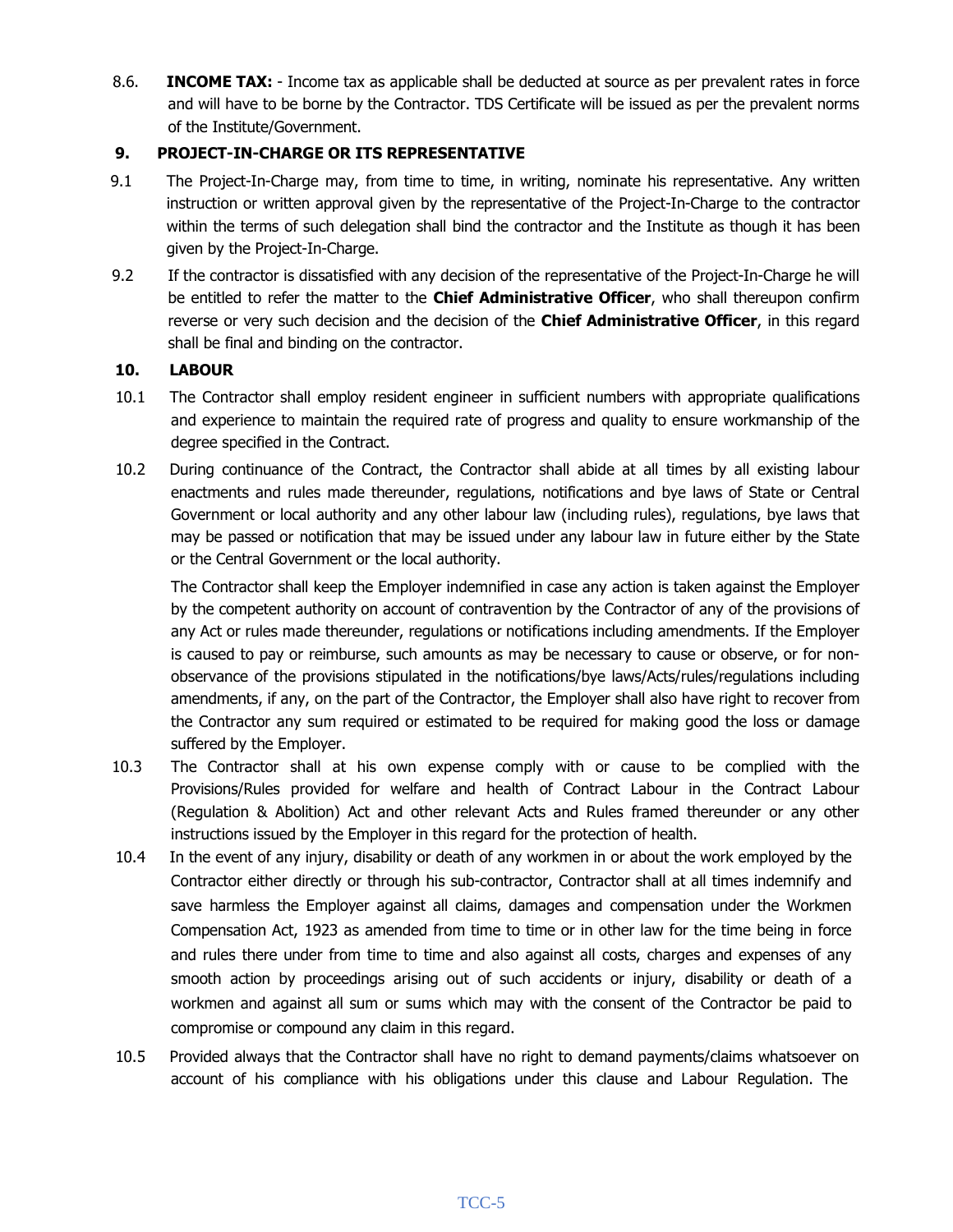employees of the Contractor and his sub-contractor in no case shall be treated as the employees of the Employer at any point of time.

#### **11. DISCIPLINE, DEPLOYMENT & ELIGIBILITY OF PERSONNEL**

- 11.1 Before deployment of personnel, contractor shall check and verify the antecedents of the personnel deputed on duty, and the liability of the conduct & discipline of the personnel shall rest with the contractor. All the persons deployed under this contract shall be of good character, well-behaved, disciplined and shall not be allowed to come for duty under the influence of alcohol or prohibited drugs.
- 11.2 The contractor shall employ only such persons as are skilled for carrying out the assigned jobs as detailed in the 'Scope of Work". If desired by the Project-in-charge the contractor shall submit the particulars of all personnel deployed such as Name, Father's name, Present address, Permanent address, & Educational Qualification along with 2 photos, with the Project-in-Charge of this contract.
- 11.3 The Project-in-Charge shall be at liberty to object to and require the contractor to remove from the work, any person(s) employed by the contractor who in the opinion of the Project-in-Charge, misconducts himself or is incompetent or negligent in the proper performance of his duties. The contractor shall forthwith comply with such requisition and such person shall not be deployed again without prior permission of the Engineer–in-charge. Any person so removed shall be replaced immediately. Selection of suitable manpower and then relevant education discipline, relevant experience etc. will be the discretion of Project-in-Charge.

#### **12. CONTRACTOR'S LIABILITY AND INSURANCE**

- 12.1 The Contractor shall indemnify and keep indemnified the Employer against all losses and claims for death, injuries or damage to any person or any property whatsoever which may arise out of or in consequence of the construction and maintenance of works during the Time for Completion and also against all claims, demands, proceedings, damages, costs, charges and expenses whatsoever in respect of or in relation thereto, and such liabilities shall include claims/compensations of the third party. Provided always that the Contractor shall have no right to demand payments/claims whatsoever on account of his compliance with his obligations under this clause and applicable Labour and other Laws & Regulations.
- 12.2 From commencement to completion of the Work(s) as a whole, the Contractor shall take full responsibility for the care thereof and for taking precautions to prevent loss or damage. He shall be liable for any damage or loss that may happen to the Works or any part thereof and to the Employer's Plant, Equipment and Material. Any such loss or damage shall be restored in good order and condition and in conformity in every respect with the requirements of the Contract and instructions of the Project-in-Charge.
- 12.3 Neither party to the Contract shall be liable to the other in respect of any loss or damage which may occur or arise out of "Force Majeure" to the Works or any part thereof or to any material or article at site but not incorporated in the Works or to any person or anything or material whatsoever of either party provided such a loss or damage could not have been foreseen or avoided by a prudent person and the either party shall bear losses and damages in respect of their respective men and materials. As such liability of either parties shall include claims/compensation of the third party also.
- 12.4 If it appears to the Project-in-Charge or his representative at any time during execution of work or prior to the expiration of the Defects Liability period that any work has been executed with unsound, imperfect or unskilled workmanship or that any materials or articles provided by the Contractor for execution of the Works are unsound or of an inferior quality, or otherwise not in accordance with the Contract, or that any defect, or other faults found in the work arising out of defective or improper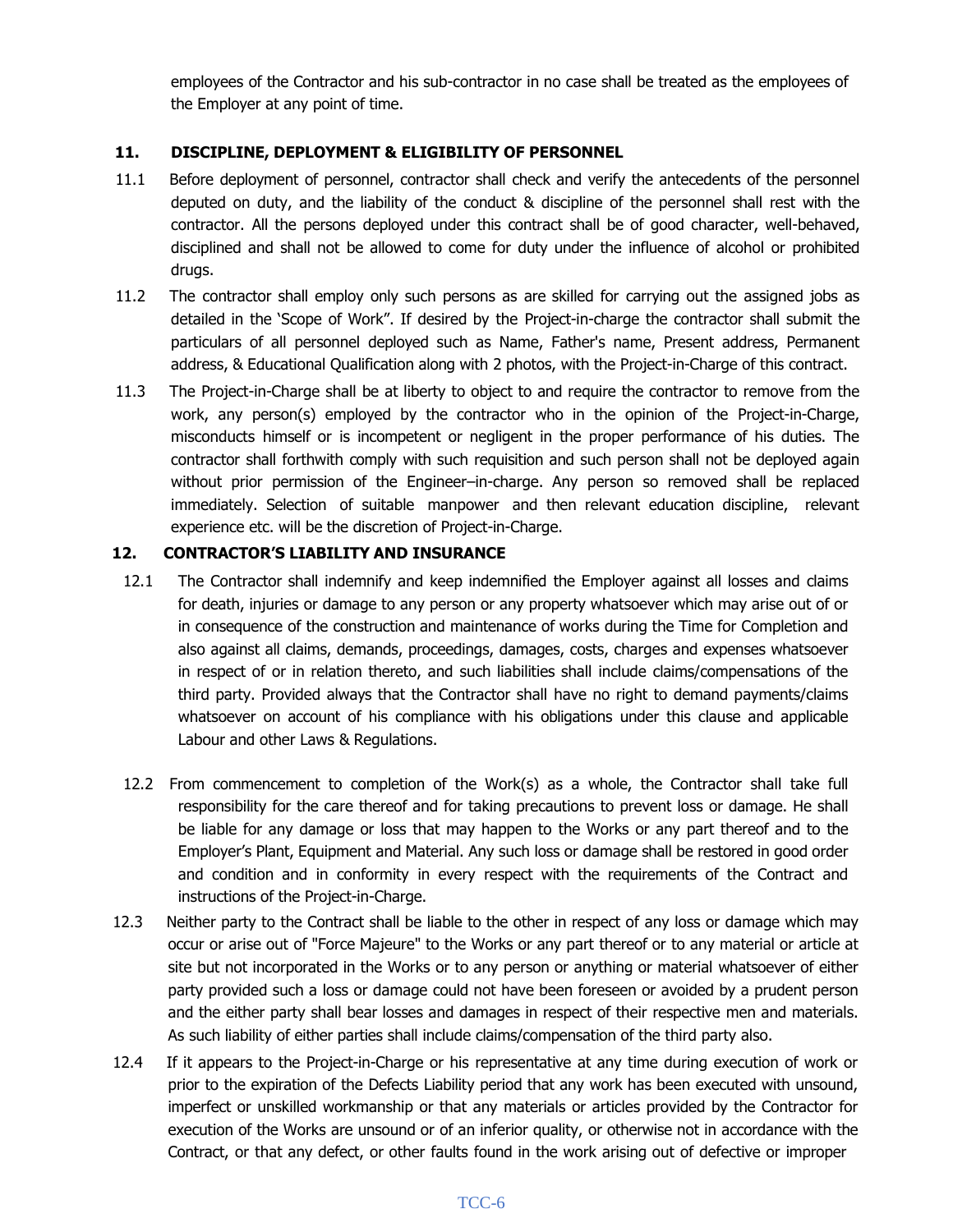materials or workmanship, the Contractor shall, upon receipt of a notice in writing in that behalf from the Project-in-Charge, forthwith rectify or remove and re-execute the work so specified in whole or in part, as the case may be, and/or remove the materials/articles so specified and provide other proper and suitable materials at his own expense.

12.5 If the Contractor fails to rectify, make good or remove and reconstruct the work as notified herein above, the Project-in-Charge shall have power to carry out such damages, defects or imperfections by any means or through any other agency or by himself at the risk and cost of the Contractor. In such a case the value of such rectification/replacement, reconstruction through such agencies shall be recovered from the Contractor from any amount due to him. The decision of Project-in-Charge in this regard shall be final and binding on the contractor.

#### **13. LABOUR SAFETY**

It shall be the duty of the contractor to observe all safety precautions for the workmen as may be required. Contactor shall solely be responsible for liabilities on account of accidents/mishaps (if any). All Security norms are to be followed as the work is to be carried out in prohibited area. The Contractor shall at his own expense arrange for the safety provisions as required by the Project-in-Charge, in respect of all labour directly or indirectly employed for performance of the Works and shall provide all facilities in connection therewith.

#### **14. ACCOMMODATION**

The necessary arrangement for accommodation of the personnel deployed shall have to be arranged by the Contractor & no extra payment on such account shall be made by IIM RAIPUR.

To and fro travelling expenses of Contractor/ deployed personnel for work purpose upto IIM Campus shall be deemed to be included in the quoted prices. No extra payment whatsoever in this regard shall be made by the Institute.

#### **15. CONTRACT PERIOD AND EXTENSION THEREOF**

The Contractor shall have to consistently provide, in a professional manner, the services as required under this contract, for successful execution of the assigned jobs, to the satisfaction of and as directed by the **Chief Administrative officer**, for a period of **One (01) Year** from the date of issue of Letter of Award, or, as notified in the Letter of Award, and may be extended upto three times on yearly basis on same term and conditions subject to satisfactory performance by the Contractor. The performance of service provider will be evaluated on **yearly basis** by the IT Committee. In case extension is required, the contractor is to execute the work on the same terms and conditions of the contract.

#### **16. COMMENCEMENT OF WORK**

The Contractor shall commence the Work(s) from the date of start as mentioned in Letter of Award and shall proceed with the same with the expedition and without delay as may be expressly sanctioned or ordered by the **Chief Administrative officer**. If the Contractor commits default in the commencement of work within 30 days of issue of Letter of Acceptance, the **Chief Administrative officer** shall without prejudice to any other right or remedy be at liberty to cancel the Contract and forfeit the earnest money.

#### **17. DEVIATIONS**

17.1 The **Chief Administrative Officer** shall have powers to make any deviations in the quantities of schedule of quantities & prices. No such Deviations in the specifications or drawings or designs or Bill of Quantities, as aforesaid, shall in any way vitiate or invalidate the Contract and any such Deviations which the Contractor may be directed to do shall form integral part of the Contract as if originally provided therein and the Contractor shall carry out the same on the same terms & conditions in all respects on which he agreed to do the works under the contract.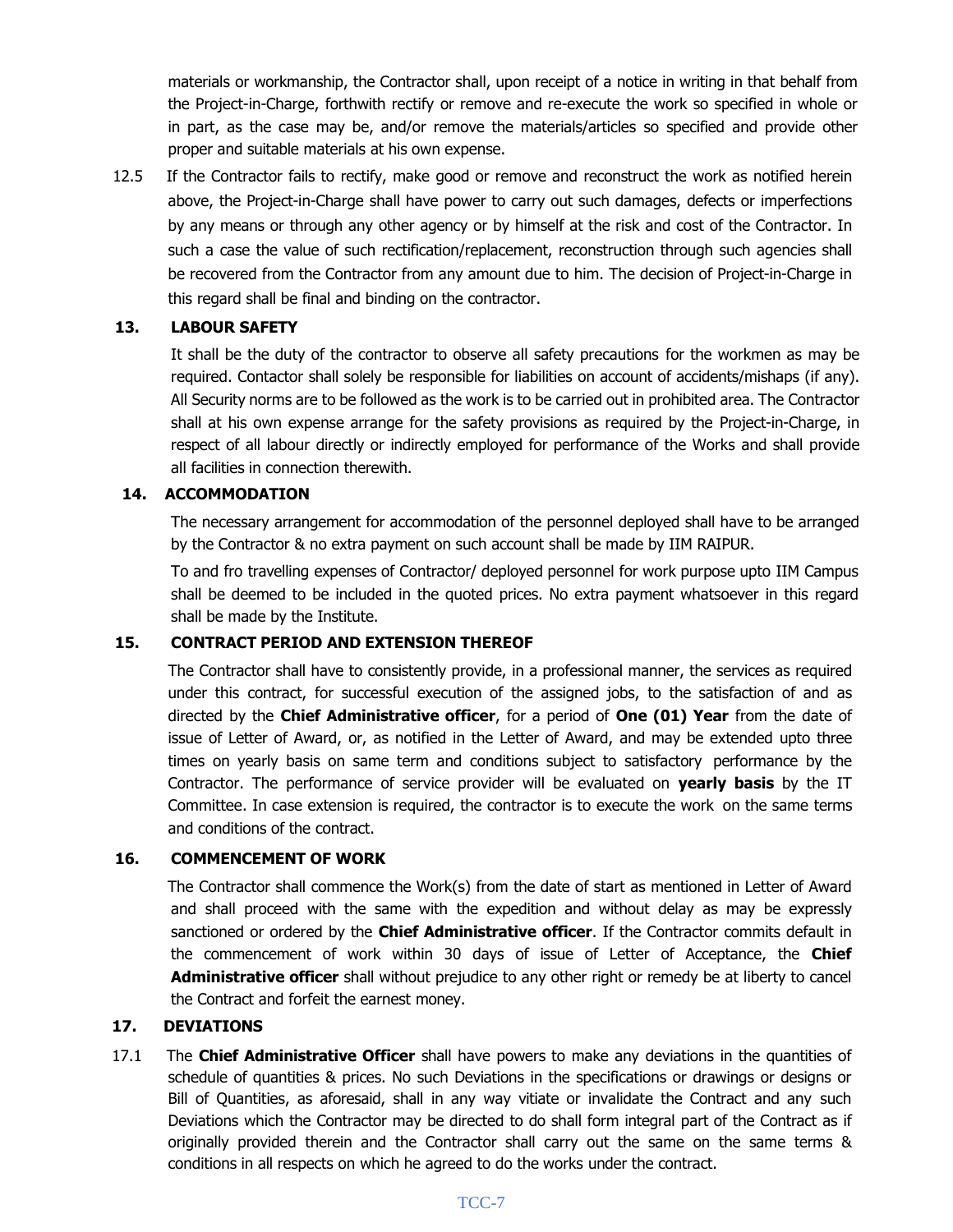17.2 Under no circumstances, the Contractor shall suspend the work on account of non-settlement of rates of any Deviated items.

#### **18. ASSIGNMENT & SUBLETTING**

The contractor shall not sub-let, transfer or assign the whole or any part of the work under the contract.

#### **19. AGREEMENT**

Within **Thirty (30) days** from the date of issue of Letter of Award of the work, the contractor shall execute the deed of agreement on stamp paper of requisite value as per prescribed format. The contractor shall be furnished with a copy of executed agreement duly signed by the authorized officer of the Institute and contractor.

#### **20. LIQUIDATED DAMAGES**

In case of failure on part of the Contractor to provide services as per the contract and/ or breach of any of the terms and conditions of the contract, the Institute shall be at liberty to cancel the contract in full or in part.

- 20.1 The engineer(s) deployed by the Contactor in IIM Raipur Campus, will have to ensure that all calls are attended within 1 (One) Hour and the upkeep time for repair of any system would be up to two working days (48 hrs). In case of failure to do so, liquilded damages shall be recovered for downtime at the rate of Rs200/‐ (Rupees two hundred only) per day or part thereof beyond the demarked time limit (48 hours from the time a complaint was lodged) from the quarterly bills of contractor bills or from Bank Guarantee/Performance Security. In respect of Hard Disks, replacements have to be effected within 48 hours of the lodging of complaint. The downtime penalty for this work would be double the normal rate.
- 20.2 In case a standby is not provided when the equipment has been taken out the Site for repairing or the item is not usable beyond 48 hours, a penalty of Rs.200/- (Rupees two hundred only) per day will be charged. The amount of penalty will be recovered either from the Bank Guarantee/Performance Security of the annual maintenance period or from the payable amount of AMC charges/bills;
- 20.3 In case, the Contractor fail to to carry out preventive maintenance and cleaning of every machine once in every three months, Liquidated damages at the rate Rs200/- per day will be charged. The amount of penalty will be recovered either from the Bank Guarantee/Performance Security of the annual maintenance period or from the payable amount of AMC charges/bills ;
- 20.4 In case of resident engineer is absent or alternate arrangements not made by the Coordinator or any failure in sending the engineer will attract penalty @Rs500/- day for period of absence. The amount of penalty will be recovered either from the Bank Guarantee/Performance Security of the annual maintenance period or from the payable amount of AMC charges/bills;
- 20.5 The Contractor shall not change the engineer(s) without prior approval from the Project-In-Charge. Further that the Contractor shall provide a substitute for a deployed engineer, if required by the Employer, within five days of such request. Failure to do so may lead to termination of the contract and /or imposition of liquidated damages by the Employer on the Contractor @Rs500 that will not exceed 10% of the total value of the contract.
- 20.6 Goods and service Tax (GST), as applicable on liquidated damages as above shall also be deducted/recovered from the contractor.
- 20.7 The Employer reserves the right to cancel the contract, in case the Contractor is failing to provide services up to the satisfaction level or on security grounds.

Note: The penalty amount or LD amount (if any) will be reduced from total bill amount. after deduction the resulting amount will be contract amount or bill amount.

#### **21. TERMINATION OF CONTRACT ON DEFAULT BY THE CONTRACTOR**

If the contractor commits default in complying with or commits breach of any of the terms and conditions of the contract and does not remedy it or not take effective steps to remedy it immediately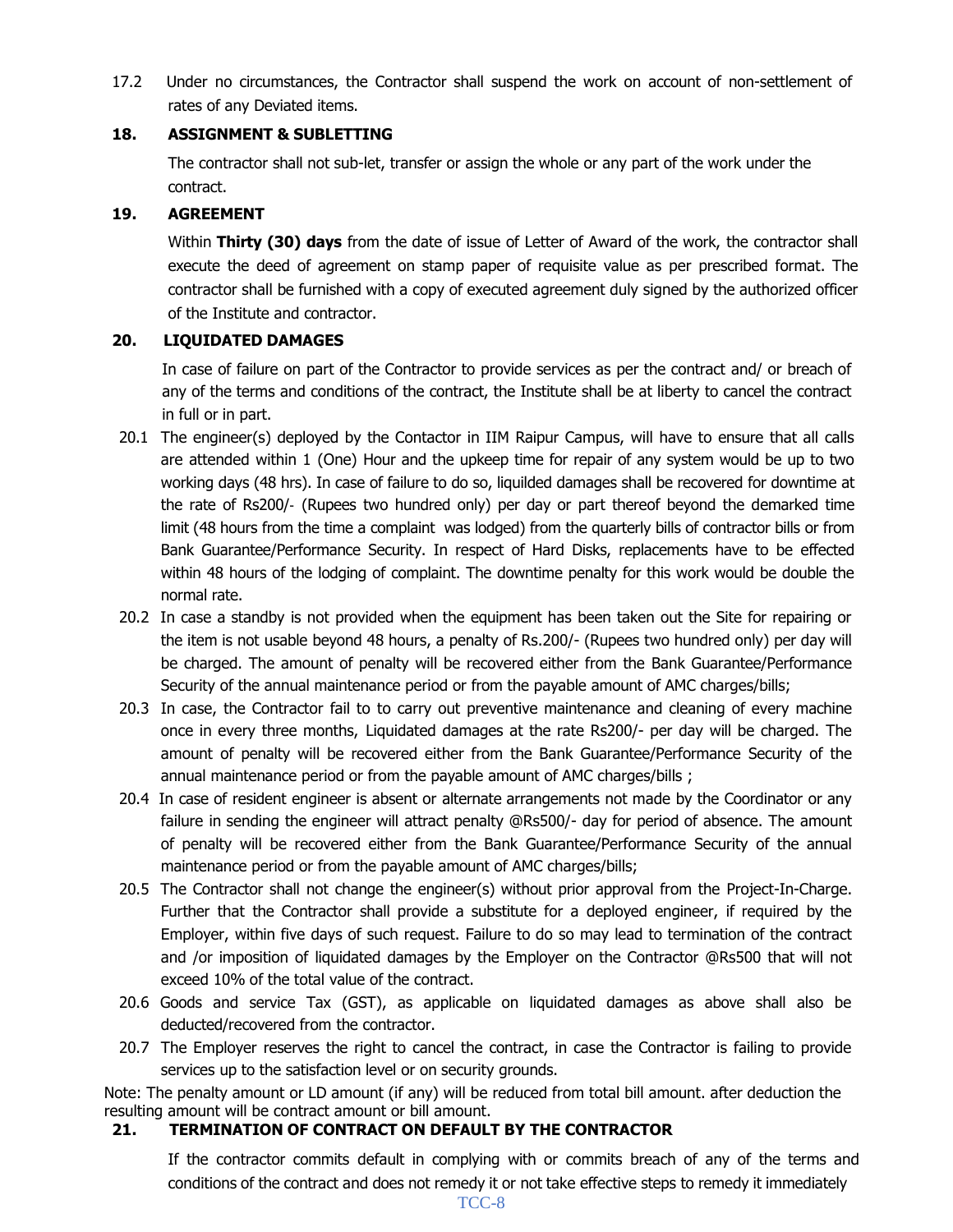and not later than 10 days in any case IIM Raipur has the right to terminate the agreement/contract with one month notice and the performance deposit will be forfeited. In such case contractor will not be entitled to any form of compensation from IIM Raipur.

#### **22. COMPLIANCE OF SECURITY RELATED ISSUES**

The contractor shall have to ensure issuance of entry passes/ badges/ tokens in respect of the workmen and the material/equipment intended for bonafide usage under this contract, for access to project site during the stipulated period of contract. He shall be required to furnish to the Project-in-Charge, the antecedent particulars of their supervisor, workmen along with their recent photographs and other relevant particulars, as deemed necessary for getting the entry passes/ badges/ tokens issued from the concerned authority. The contractor shall also mention in their application for issuance of passes, the likely site areas he needs to access for execution of works.

The contractor shall also be required to furnish complete particulars of the material/ equipment taken to the site and assist the security personnel in physical verification of the same during unloading/ loading inside the site premises.

The contractor shall also be liable for getting the validity period of such entry passes/badges/tokens issued in r/o their workmen/material/equipment, duly extended from time to time, in case of contractual extension beyond the stipulated period.

In case of mutilation/ damage of the entry passes/ badges/ tokens, the contractor shall have to surrender the same and apply in writing, for re-issuance of the same by the concerned authority.

It shall also be mandatory on part of the Contractor to surrender of all such entry passes/ badges/ tokens to the concerned authority, issued in their favour, after completion of the contractual works, failing which the Project-in-Charge shall be at the liberty to withheld any outstanding payments due to the contractor and/ or refund of security deposit/ PBG furnished by the Contractor under this contract, or, for that matter any other contract awarded in his favour at Indian Institute of Management Raipur.

Further, in case of loss/ theft of such badges/ tokens/ passes the contractor shall be required to inform about such loss to Project-in-Charge and enclose it with his application for re-issuance of passes/badges by the concerned authority. The Contractor shall be fully responsible for any liability arising henceforth from misuse of the lost passes/badges/tokens.

#### **23. PATENT RIGHTS**

The Contractor shall indemnify the Employer, its representatives or its employees against any action, claim or proceedings relating to infringement or use of any patent or design or any alleged patent or design rights and shall pay any royalties or other charges which may be payable in respect of any article or material or part thereof included in the Contract. In the event of any claim being made or action being brought against the Employer or any agent, servant or employee of the Employer in respect of any such matters as aforesaid, the Contractor shall immediately be notified thereof. Provided that such indemnity shall not apply when such infringement has taken place in complying with the specific directions issued by the Employer, but the Contractor shall pay any royalties or other charges payable in respect of any such use, the amount so paid being reimbursed to the Contractor only if the use was the result of any drawings and/or specifications issued after submission of the tender.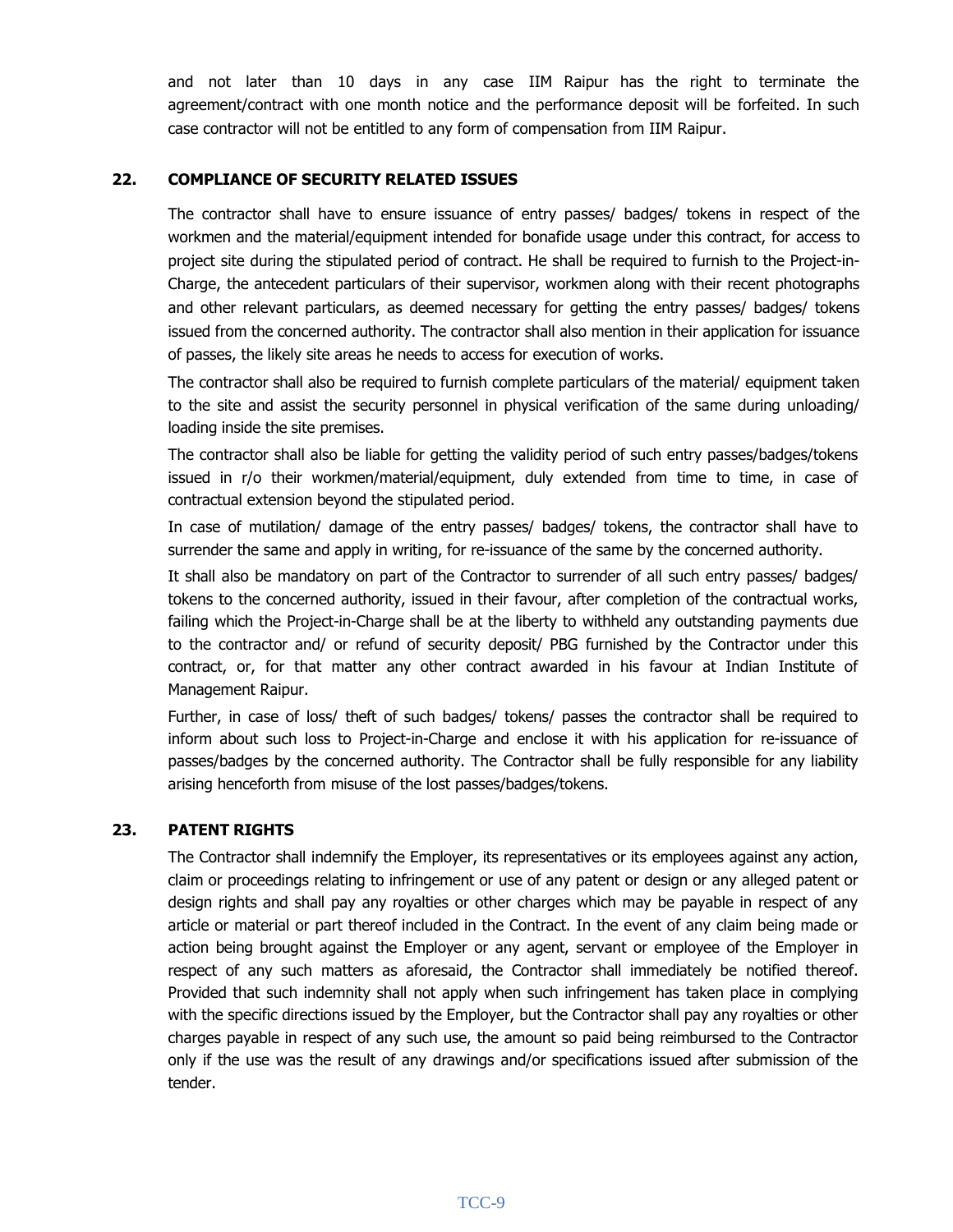#### **24. TERMINATION OF CONTRACT ON DEATH**

If the Contractor is an individual or a proprietary concern and the individual or the proprietor dies, or if the Contractor is a partnership concern and one of the partners dies, then, unless the **Chief Administrative Officer** is satisfied that the legal representatives of the individual Contractor or of the proprietor of the proprietary concern and in the case of partnership, the surviving partners are capable of carrying out and completing the contract, the **Chief Administrative Officer** shall be entitled to terminate the Contract as to its uncompleted part without the Employer being in any way liable to payment of any compensation whatsoever on any account to the estate of the deceased Contractor and/or to the surviving partners of the Contractor's firm on account of termination of the Contract. The decision of the **Chief Administrative Officer** that the legal representatives of the deceased Contractor or the surviving partners of the Contractor's firm cannot carry out and complete the Works under the Contract shall be final and binding on the parties. In the event of such termination, the Institute shall not hold the estate of the deceased Contractor and/or the surviving partners of the Contractors firm liable for damages for not completing the Contract. Provided that the power of the **Chief Administrative Officer** of such termination of contract shall be without prejudice to any other right or remedy, which shall have accrued or shall accrue to him under the Contract.

#### **25. CONTRACT MATTERS TO BE TREATED AS CONFIDENTIAL**

- 25.1 All documents, correspondence, decisions and orders concerning the Contract shall be considered as confidential and/or restricted in nature by the Contractor and he shall not divulge or allow access to them by any unauthorised person.
- 25.2 The Contractor shall take necessary steps to ensure that all persons employed on any work in connection with this Contract have noted that the Indian Official Secret Act, 1923 (XIX of 1923) applies to them and shall continue so to apply even after the execution of such Works under the Contract.

#### **26. LAWS GOVERNING THE CONTRACT**

Unless otherwise hereinafter provided, this Contract shall be construed, interpreted and governed by laws of India.

#### **27. COURT OF COMPETENT JURISDICTION**

Any action taken or proceedings initiated on any of the terms of this Agreement shall be only in the Court of Competent Jurisdiction at Raipur.

#### **28.0 ARBITRATION**

28.1 Any unresolved disputes arising out of or relating to the contract shall be settled through arbitration to which both, Employer and the Contractor hereto consent that the decision of Director, IIM Raipur shall be final and binding.

#### **29.1 DETECTION & PREVENTION OF FRAUD AND ACTION THEREOF:**

It is expected from the bidders that they will observe the highest standard of ethics during the tendering process and furnish declaration as per **Annexure-V** of section V **TF&S.**

- (a) For the purpose of this provision, the terms set forth below shall mean as under:
	- (i) "Corrupt practice" means the offering, giving, receiving or soliciting of any-thing of value to influence the action of a public official in the procurement process or in contract execution; and
	- (ii) "fraudulent practice' means a misrepresentation of facts in order to influence a procurement process or the execution of a contract to the detriment of the Purchaser, and includes collusive practice among Bidders (prior to or after bid submission)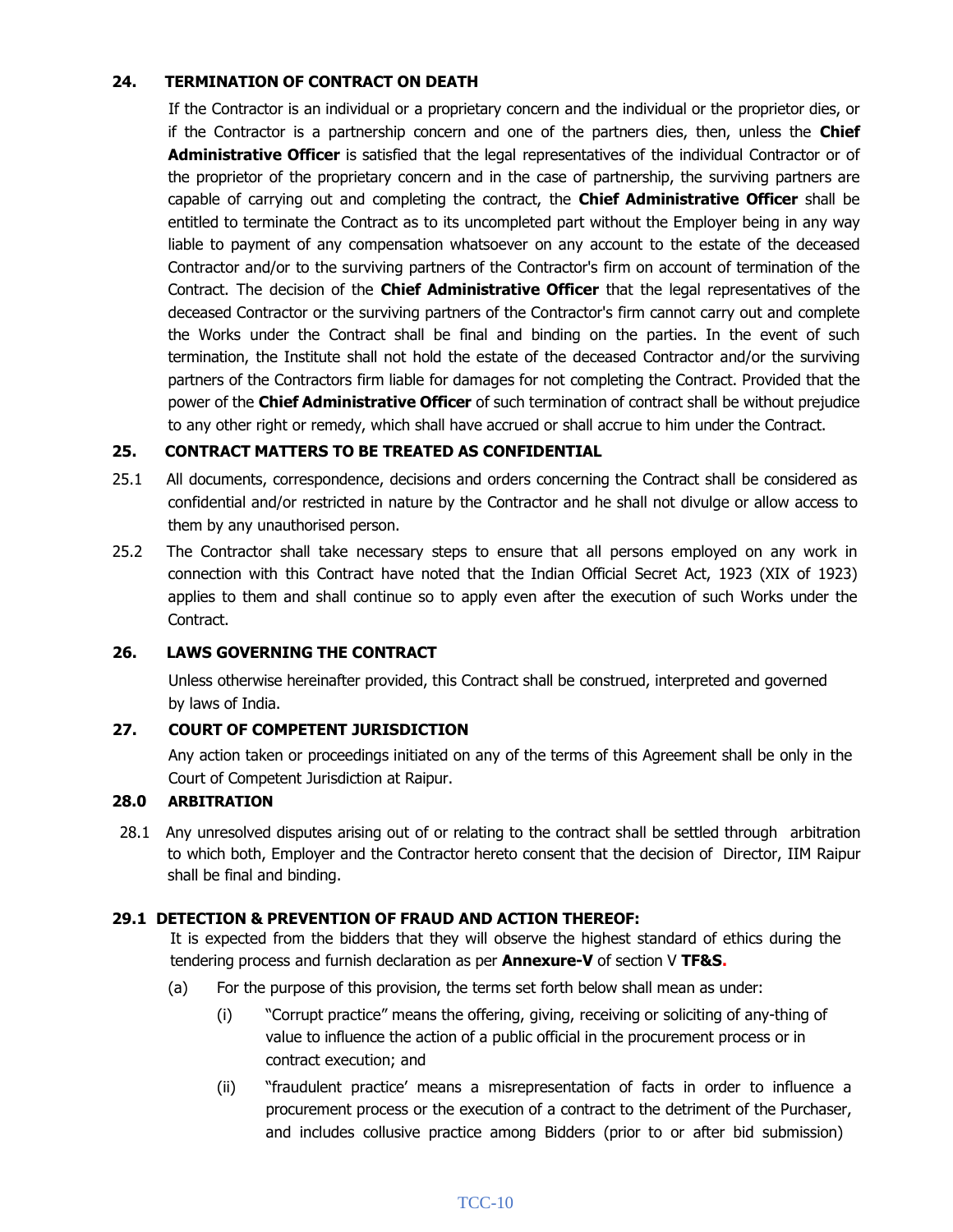designed to establish bid prices at artificial non-competitive levels and to deprive the Purchaser of the benefits of free and open competition;

- (iii) "collusive practice" means a scheme or arrangement between two or more bidders, with or without the knowledge of the Purchaser, designed to establish bid prices at artificial, non-competitive levels; and
	- (iv) "coercive practice" means harming or threatening to harm, directly or indirectly, person or their property to influence or affect the execution of a contract;
- (b) A Bid may be rejected by the Employer if it is determined at any stage that the respective Bidder has engaged in corrupt, fraudulent practice(s), collusive and coercive practices in competing for the contract in question.
- (c) The Employer may declare a firm ineligible, either indefinitely or for a stated period of time, if it at any time determines that the firm has engaged in corrupt, fraudulent practice(s), collusive and coercive practices in competing for, or in executing, a contract.

#### **30. BANNING OF BUSINESS DEALINGS**

It is not in the interest of IIM RAIPUR to deal with Agencies who commit deception, fraud or other misconduct in the tendering process. The grounds on which Banning of Business Dealings can be initiated are as follows:

- (i) If the security consideration, including questions of loyalty of the Agency to IIM RAIPUR so warrants;
- (ii) If the director/ owner of the Agency, proprietor or partner of the firm, is convicted by a court of law for offences involving moral turpitude in relation to its business dealings with the Government or any other public sector enterprises, during last five years;
- (iii) If business dealings with the Agency have been banned by the Government of India;
- (iv) If the Agency has resorted to corrupt, fraudulent practises including misrepresentation of facts;
- (v) If the Agency uses intimidation/ threatening or brings undue outside pressure on IIM RAIPUR or its official for acceptance/ performances of the hob under the contract;
- (vi) If the Agency misuses the premises or facilities of the IIM RAIPUR, forcefully occupies or damages the IIM RAIPUR's properties including land, water resources, forests/ trees of tampers with documents/ records etc. (Note: The examples given above are only illustrative and not exhaustive. The Competent Authority may decide to ban business dealing for any good and sufficient reason).

#### **35. OTHER CONDITIONS**

- 35.1 The contractor shall ensure deployment of appropriate no of manpower for execution of work in accordance with the "Scope of work" - section IV.
- 35.2 The Contractor shall observe all provisions of labour laws/ Employees Provident Funds Act & rules made there under enacted either by Central Govt. and / or State Govt. or as applicable to these works and safety rules and regulations of the project and enforce the same. He shall also be responsible for the good conduct of his workers.
- 35.3 The Contractor shall be responsible for the good conduct of his workers.
- 35.4 If any urgent work (in respect whereof the decision of the Project-in-Charge shall be final and binding) becomes necessary, the contractor shall execute the same as may be directed.
- 35.5 The contractor shall ensure that there is no loss or damage to the property of Institute while executing the contract. In case, it is found that there is any such loss/damage due to direct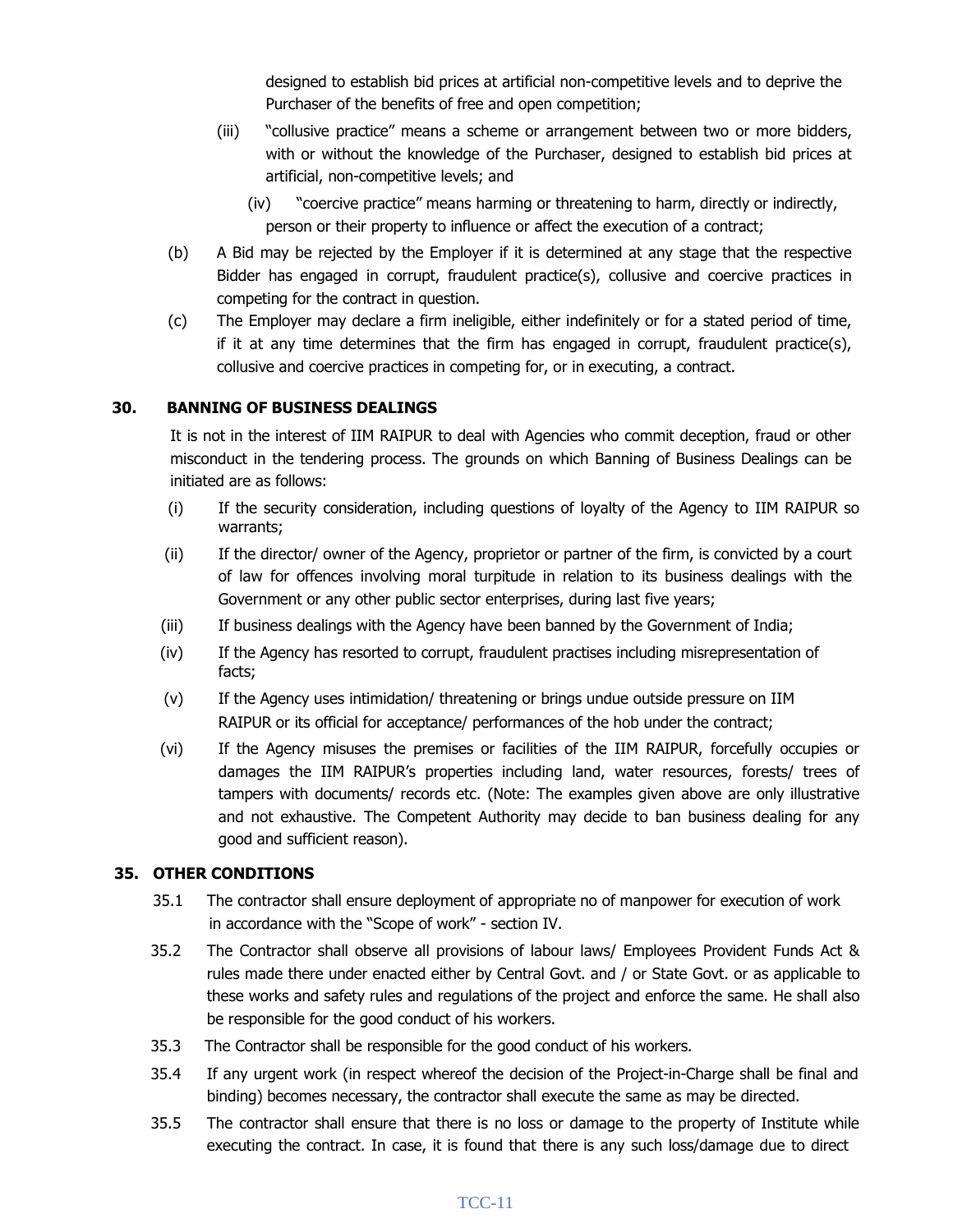negligence/non performance of duty by any personnel, the amount of loss/damage so fixed by the Institute shall be recovered from any dues of the contractor.

- 35.6 The Contractor shall, in accordance with the requirements of the work as decided by the Projectin-Charge, afford all reasonable facilities to other contractors engaged contemporaneously on separate contracts and for departmental labour and labour of any other properly authorised authority or statutory body which may be employed at the site for execution of any work not included in the Contract or of any contract which the Employer may enter into in connection with or ancillary to the works. In all matters of conflict of interest, the Project-in-Charge shall direct what compromise should be made and his decision shall be final and binding on the parties.
- 35.7 Defect liability period for the entire work shall be one (01) month from the certified date of completion.
- 35.8 Any work which may or may not be specifically mentioned but necessary for successful execution of the work shall deemed to be included in the scope of work. Contractor has to execute such work as per the direction of Project-in-Charge and no extra payment whatsoever shall be made in this regard and the decision of Project-in-Charge shall be final and binding in this regard.

……………………………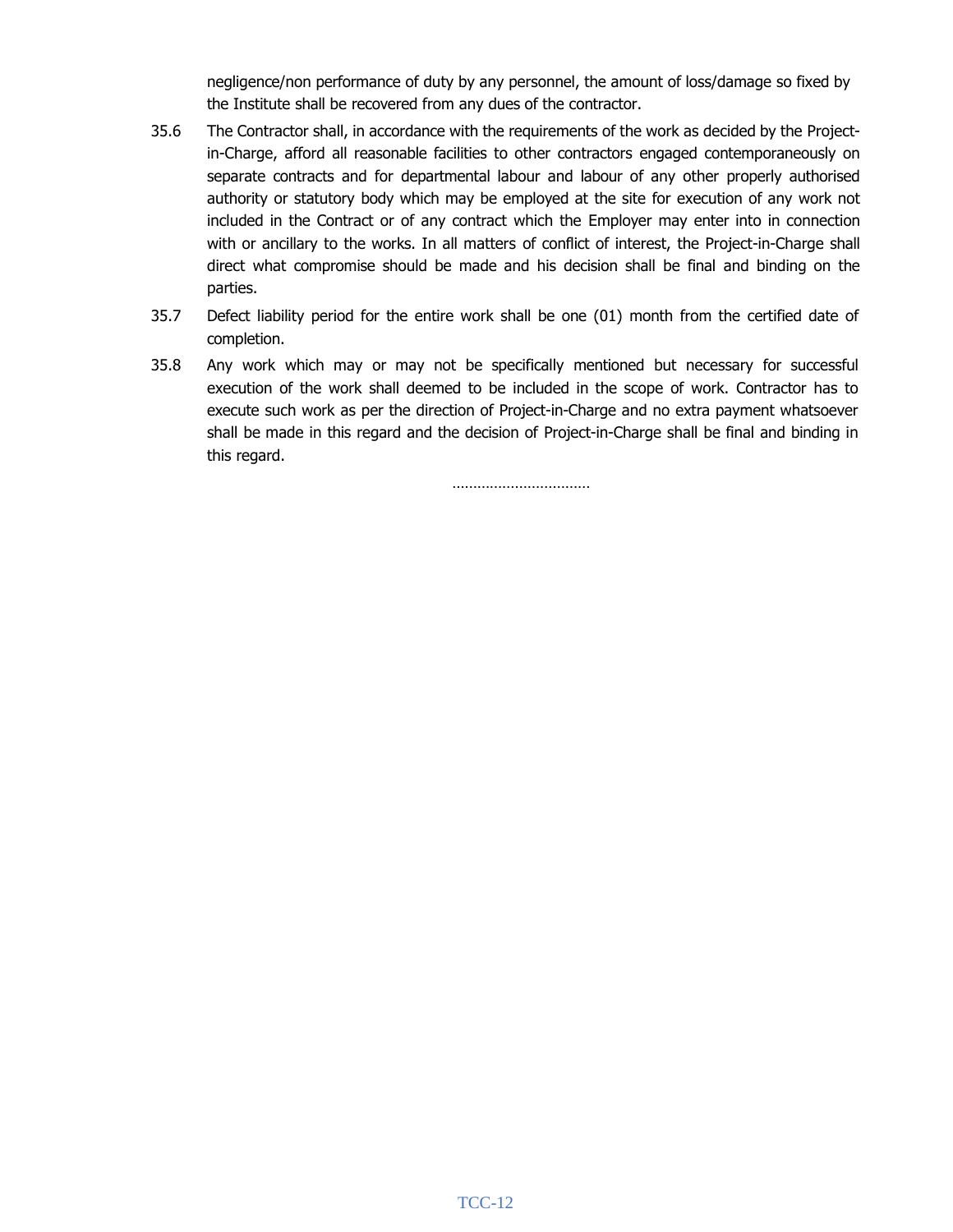# **SECTION – IV SCOPE OF WORK**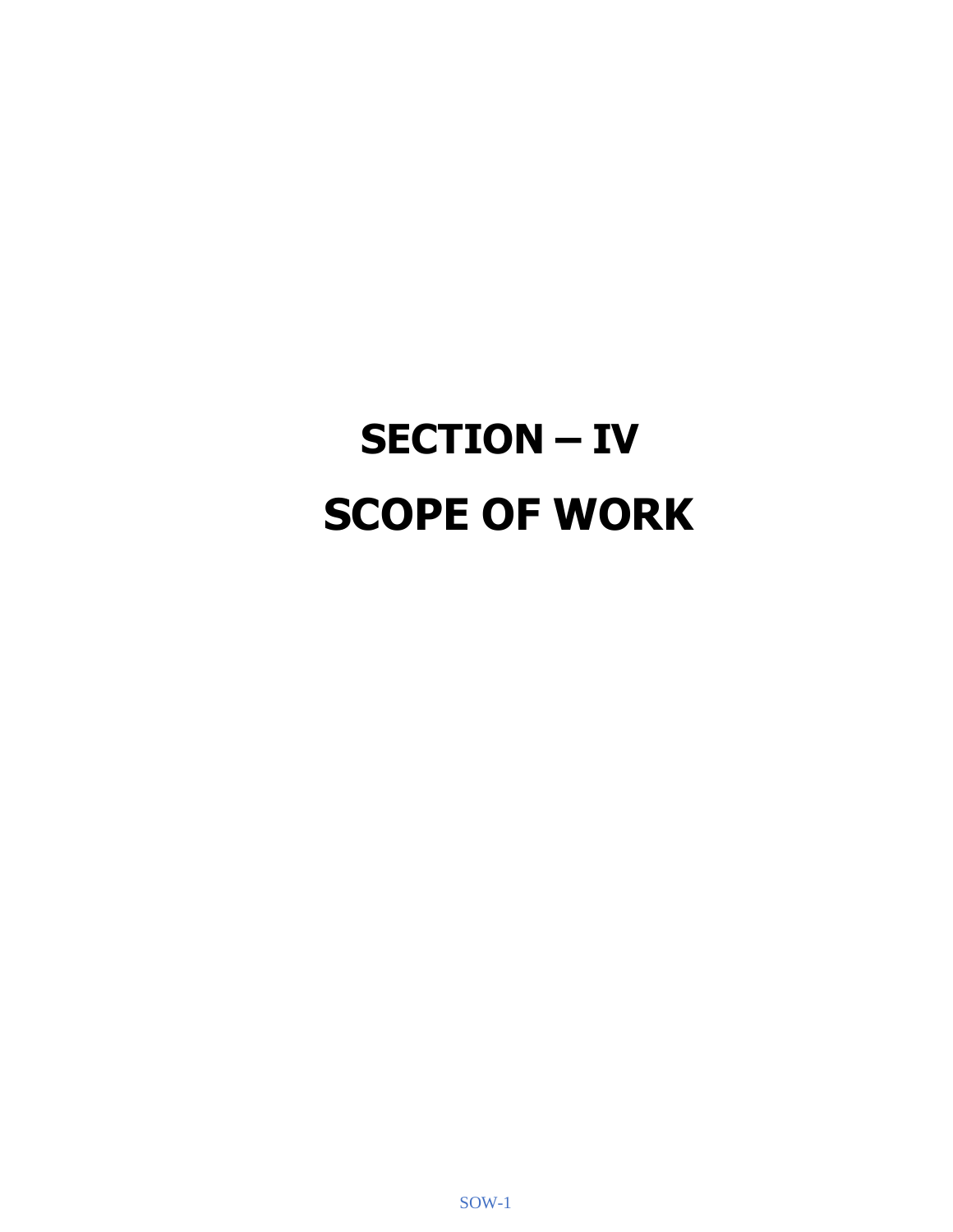#### **The general scope of work includes:**

Comprehensive Maintenance of hardware installed at IIM Raipur and for the support of software installed. The software maintenance includes but not limited to operationalizing, loading/reformatting of software / discs with software like Windows Vista, Windows 7, Windows 10, Linux, Microsoft Office, application software, Browsers like Internet Explorer, Chrome, Mozilla etc. and Mailing Software like Outlook, Anti‐virus software, Data retrieval and installation/removal of any other software purchased by IIM Raipur from time to time. It also includes removal of virus and re‐installation of software, if corrupted. Support for users and troubleshooting of commercial software (Licensed) packages mentioned above. Scope of work of AMC also includes

**1.** Comprehensive Maintenance includes the replacement of malfunctioning spares/parts for proper functioning of all systems and sub-systems by the Contractor. **If any part gives repeated problems, i.e., 2 repairs in a minimum period of two-month time, then the Contractor will replace it immediately with a new original part.**

**2. Maintenance includes repairing/replacement/reviving of each and every malfunctioning part of Computer, Laptop, Printers and related items like** (but not limited to) Hard Disk, CD/DVD Reader/Writer, Mother Board, Keyboard, Mouse, Fuser assembly, Drums/Drum Unit, Film assembly, Pickup and Separation Roller, data cables, scanning unit, switch, power supply, display card etc. and all the plastic parts **except Printer Toner and Cartridges under this AMC by the Contractor. Similar Hard Disks should be provided, and Data transfer should be done in case of Damaged/Corrupted Hard disc. In case if corrupt Hard Disk is required by IIM vendor needs to deposit back without any cost involvement.**

**3.** All parts to be replaced by the Contractor must be of the same make. In case it is not possible, the same must be of better or equivalent quality. In the service report, the details regarding the part number and serial number (if any) must be brought out clearly.

**4.** Formatting of Computer should not be done without prior permission in writing from the user or the concerned Chairman/Department Head of that area/department.

**5.** For upkeep and maintenance of the hardware, the Contractor must also maintain the required drivers (CDs & Floppies) for maintaining the equipment.

**6. Vendor Management**: There are number of desktops and other items which are under warranty (H/W support) with the OEMs. For these equipments, the service agency shall coordinate with the OEM to log in a complaint & follow up with the OEM to ensure that complaint is attended at the earliest. There are currently approx. 13 laptop of ASUS and 01 PRINTER of Canon are under warranty and this is likely to increase further.

**7.** The Contractor shall depute an adequate number of well-qualified resident engineer(s) who can maintain the equipment properly. The Engineer(s) should be an Indian national only, having degree/diploma in Computer hardware and related field. Engineer(s) should have an experience of 3 years and **should be specialist in repairing and maintaining Computer, Laptop, Printers, Heavy Duty Printer and related items**. The engineer(s) shall be required to report on all working days, if and when required on Sunday at 0900 hrs. The engineer(s) has to sign the attendance register everyday which will be kept in IT Department, IIM Raipur. The engineer(s) deployed by the Contractor shall work in coordination with Project-in-Charge or any other person authorized by the Project-in-Charge.

**8.** The Engineer(s) will work under the instructions of the Project-In-Charge and shall submit complaint sheets to him for each complaint attended by them. The complaint sheet would clearly define the nature of complaint, location of office and time taken for rectification of a complaint. The engineer(s) are also required to get the compliant sheets signed by the respective end users.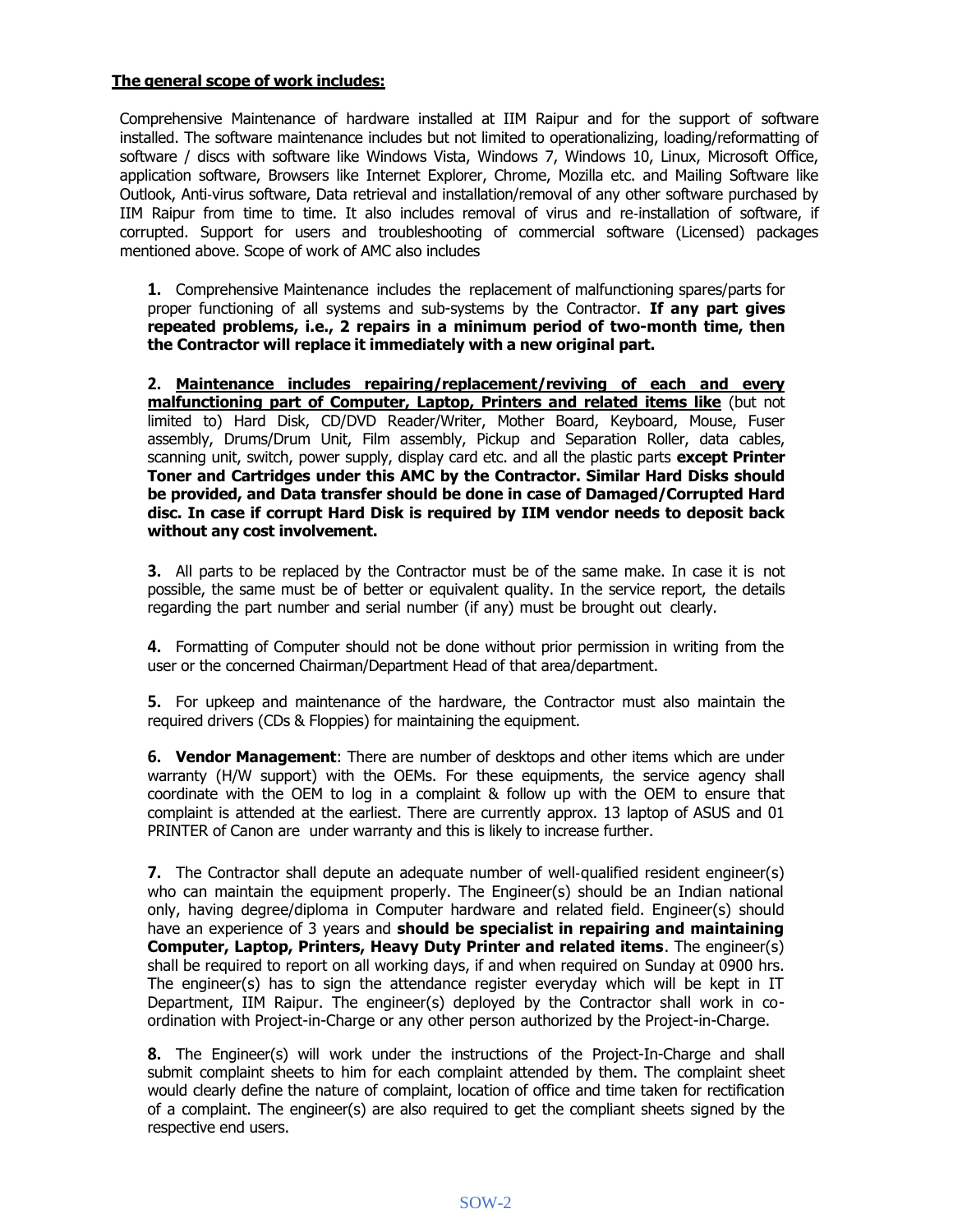**9.** The Contractor shall ensure to carry out preventive maintenance and cleaning of every machine once in every three months, in order to forestall any major failure of the same which includes installing of updates of antivirus packages.

**10.** Loss of any part in the equipment on account of negligence attributable to the Contractor, the Contractor at his own discretion will have to reinstate or replace the malfunctioning / non-functioning part or whole of the product with a working part or whole of the equipment of a matching or higher configuration. However, in the case of hard disc, vendor should provide a new hard disc of matching or higher configuration.

**11.** The Contractor shall ensure that the resident engineer(s) are present and possess valid ID cards on all working days including Sundays (if required). In case of resident engineer proceeding on leave, alternate arrangements should be made well in advance and prior intimation should be given to the Project-in-Charge. In case of an emergency, the engineer may be required to be deployed on holidays.

**12.** The Contractor shall not change the engineer(s) without prior approval from the Project In-Charge. Further that the Contractor shall provide a substitute for a deployed engineer, if required by the Employer, within five days of such request.

| <b>Sno</b>      | <b>Item Details</b>                      | Quantity       |  |  |
|-----------------|------------------------------------------|----------------|--|--|
| <b>Desktop</b>  |                                          |                |  |  |
| $\mathbf{1}$    | HP Desktop (8200/8300/404 G1 MT/ProDesk) | <b>129 Nos</b> |  |  |
| <b>Printers</b> |                                          |                |  |  |
| $\mathbf{1}$    | HP Laserjet MFP (1536 dnf / M226dn)      | 14 nos         |  |  |
| $\overline{2}$  | HP Laserjet (P1606dn/ ProM202dw)         | 24 nos         |  |  |
| 3               | HP Laserjet (Pro M104w/ P1108)           |                |  |  |
| $\overline{4}$  | hp laserjet P3015                        | 02 nos         |  |  |
| 5               | Canon LBP6230dn                          | 10 nos         |  |  |
| 6               | Canon IR Adv 4025                        | 02 nos         |  |  |
| <b>Laptops</b>  |                                          |                |  |  |
| $\mathbf{1}$    | Lenevo Thinkpad i7<br>$10$ nos           |                |  |  |
| $\overline{2}$  | hp probook 440 i7                        | 05 nos         |  |  |
| 3               | hp 348 G4                                | 29 nos         |  |  |

#### **13. Details of Computers and its peripherals are as below:**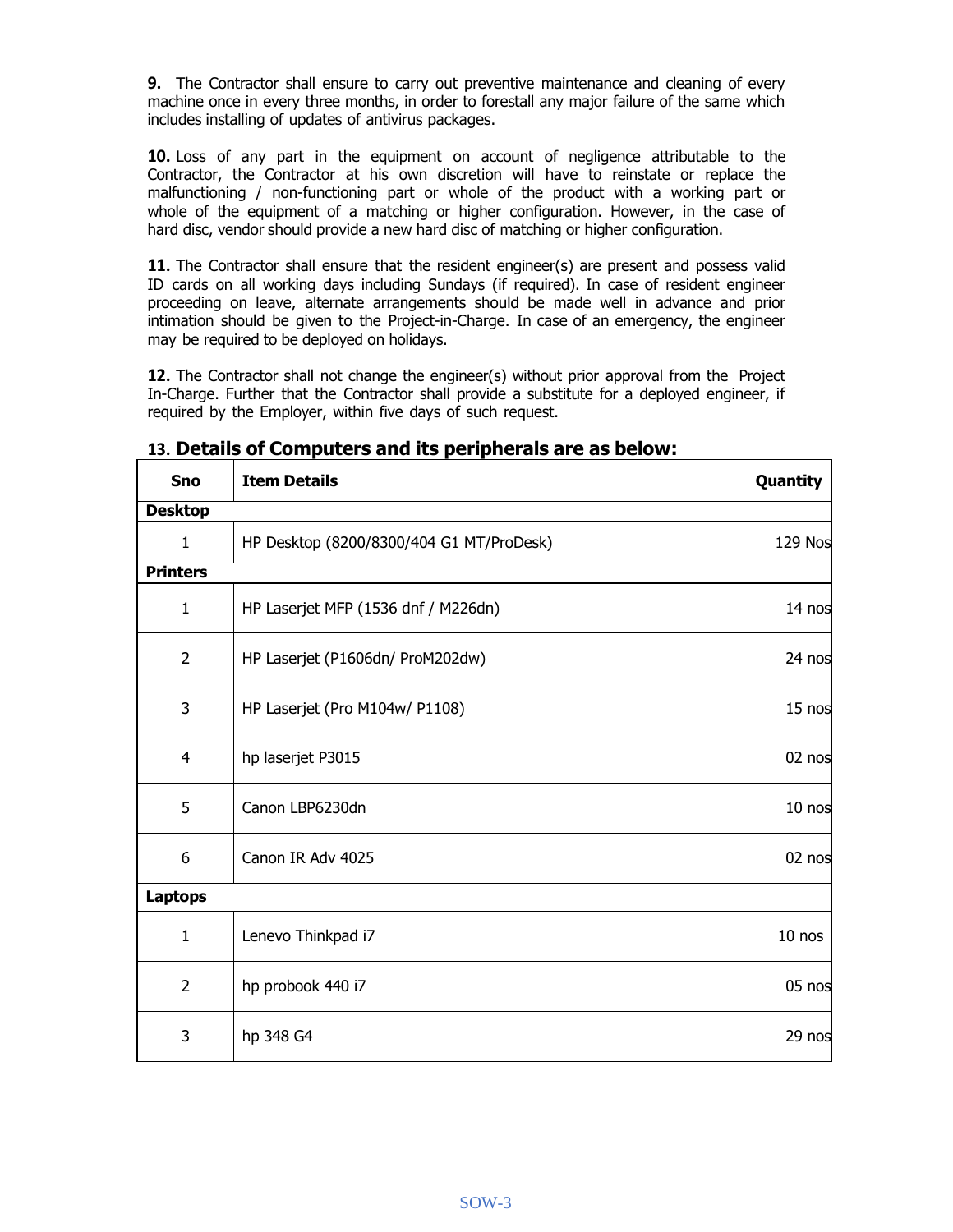# **SECTION – V TENDER FORMS & SCHEDULES**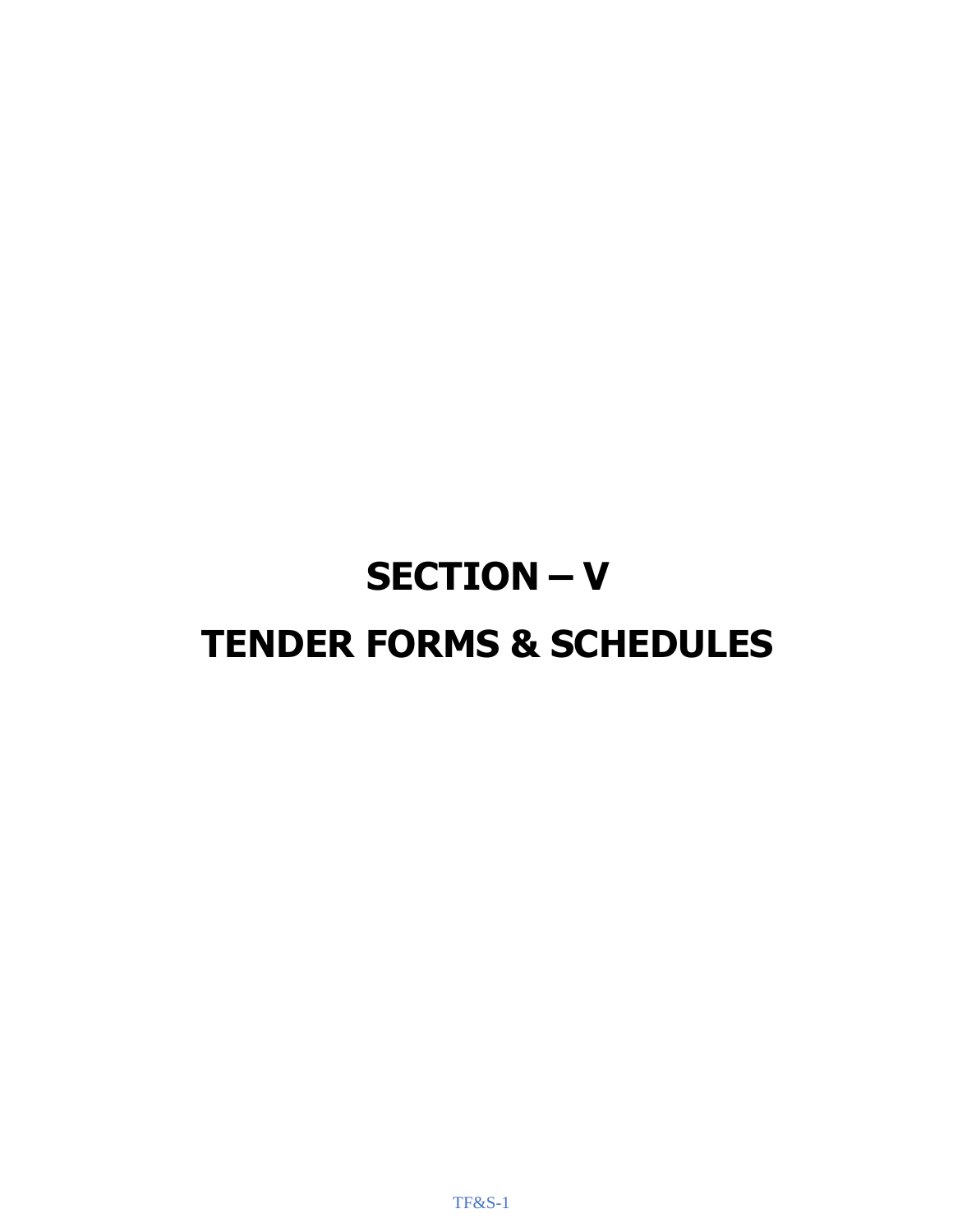#### **TENDER FORM& SCHEDULE: INDEX**

- **SCHEDULE-A: SCHEDULE OF QUANTITY AND PRICE.**
- **SCHEDULE-B: SCHEDULE FOR LIQUIDATED DAMAGES.**
- **SCHEDULE-C: REFERENCE TO TERMS AND CONDITIONS OF CONTRACT.**
- **AGREEMENT FORM**
- **WARRANTY FORM**
- **TENDER ACCEPTANCE LETTER**
- **FORMAT FOR INFORMATION SYSTEM ON ELECTRONIC CLEARING SERVICE.**
- **DECLARATION/UNDERTAKING FOR APPLICABILITY OF PROVISIONS OF MICRO AND SMALL ENTERPRISES.**
- **CERTIFICATE OF FRAUD PREVENTION POLICY**
- **DECLARATION BY BIDDER.**
- **EXPERIENCE & FINANCIAL DETAILS**
- **DECLARAIONS**
- **GST REGISTRATION DETAILS OF BIDDER**
- **CHECK LIST**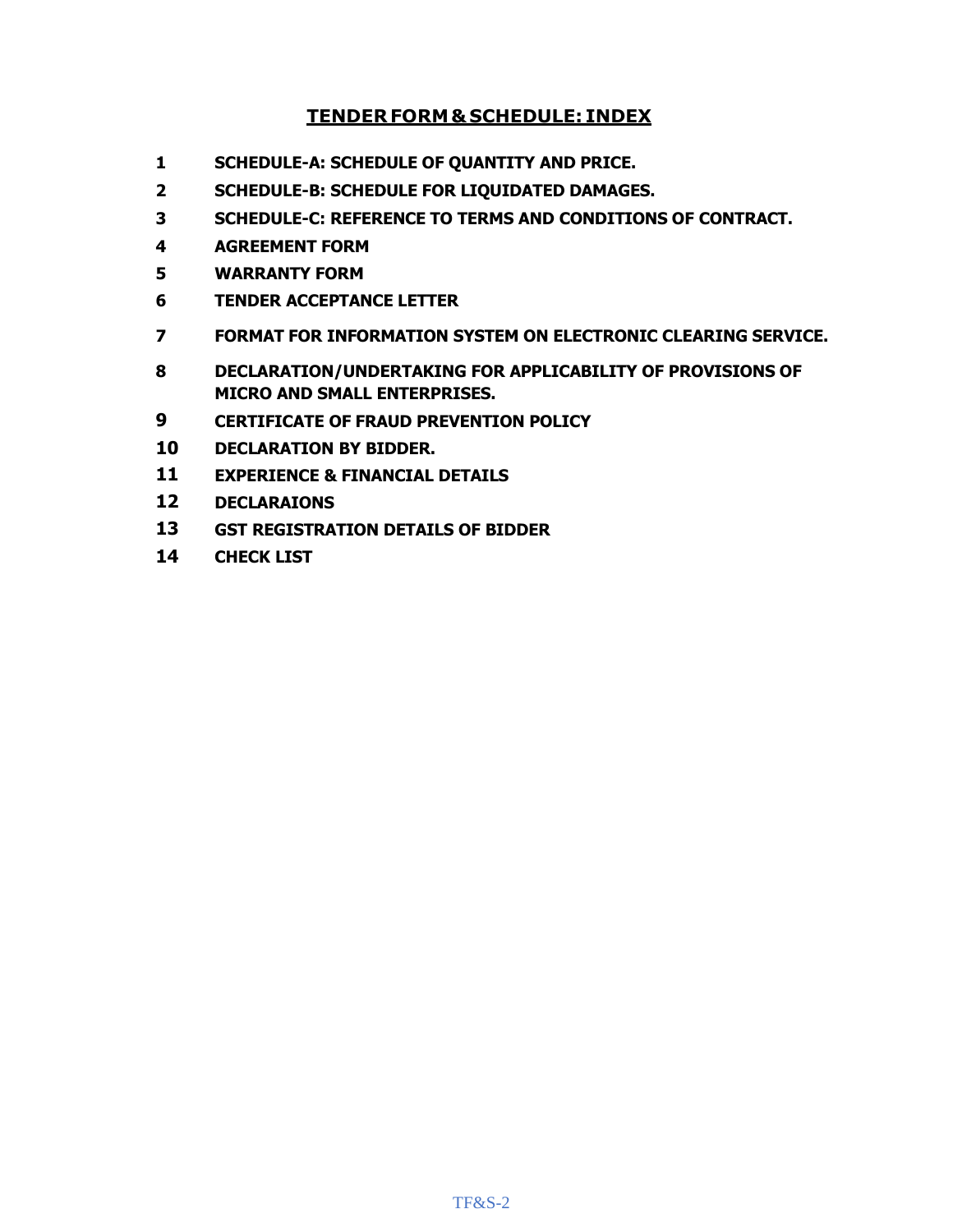### **SCHEDULE-A: SCHEDULE OF QUANTITY AND PRICE.**

| <b>Sno</b><br><b>Item Details</b> |                                             | Quantity                                                                                                    | Rate<br>(In Rs.) | <b>Total</b><br><b>Value</b><br>(In Rs) |
|-----------------------------------|---------------------------------------------|-------------------------------------------------------------------------------------------------------------|------------------|-----------------------------------------|
| <b>Desktop</b><br>I.              |                                             |                                                                                                             |                  |                                         |
| $\mathbf{1}$                      | HP Desktop (8200/8300/404 G1<br>MT/ProDesk) | 129 Nos                                                                                                     |                  |                                         |
| <b>II. Printers</b>               |                                             |                                                                                                             |                  |                                         |
| $\mathbf{1}$                      | HP Laserjet MFP (1536 dnf /<br>M226dn)      | 14 nos                                                                                                      |                  |                                         |
| $\overline{2}$                    | HP Laserjet (P1606dn/ ProM202dw)            | 24 nos                                                                                                      |                  |                                         |
| $\overline{3}$                    | HP Laserjet (Pro M104w/ P1108)              | 15 nos                                                                                                      |                  |                                         |
| 4                                 | hp laserjet P3015                           | 02 nos                                                                                                      |                  |                                         |
| 5                                 | Canon LBP6230dn                             | $10$ nos                                                                                                    |                  |                                         |
| 6<br>Canon IR Adv 4025            |                                             | 02 nos                                                                                                      |                  |                                         |
| III. Laptops                      |                                             |                                                                                                             |                  |                                         |
| $\mathbf{1}$                      | Lenevo Thinkpad i7                          | 10 nos                                                                                                      |                  |                                         |
| $\overline{2}$                    | hp probook 440 i7                           | 05 nos                                                                                                      |                  |                                         |
| 3                                 | hp 348 G4                                   | 29 nos                                                                                                      |                  |                                         |
|                                   |                                             |                                                                                                             |                  |                                         |
|                                   |                                             | TOTAL ONE YEAR AMC COST $(I + II + III) - Rs.$<br>(GST will be paid extra as actual at the time of billing) |                  |                                         |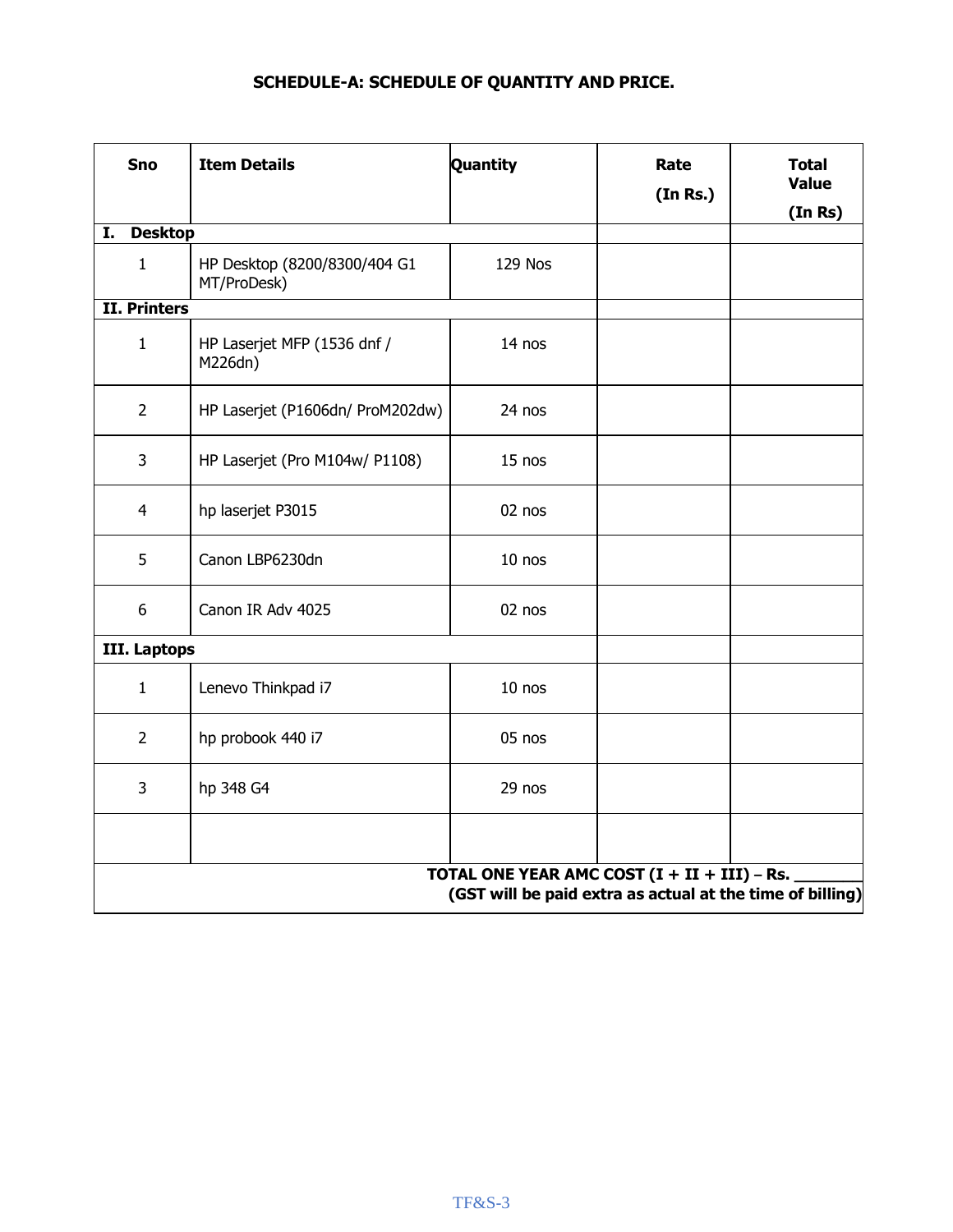#### SCHEDULE FOR LIQUIDATED DAMAGES

(To be read in conjunction with Clause 20 of Terms and Conditions of Contract)

| S.No |                                                                                                                                                        | Liquidated Damages                                                                                                                                                                                                                                                                                                                                                                                                                                                                                                                                                                                                                                                                                                                                                                                                                                                                                                                                                                                                                                                                                                                                                                                                                                                                                                                                                                                                                                                                                                                                                                                                                                                                                                                                                                                                                                                                                                                                                                                                                                                  |
|------|--------------------------------------------------------------------------------------------------------------------------------------------------------|---------------------------------------------------------------------------------------------------------------------------------------------------------------------------------------------------------------------------------------------------------------------------------------------------------------------------------------------------------------------------------------------------------------------------------------------------------------------------------------------------------------------------------------------------------------------------------------------------------------------------------------------------------------------------------------------------------------------------------------------------------------------------------------------------------------------------------------------------------------------------------------------------------------------------------------------------------------------------------------------------------------------------------------------------------------------------------------------------------------------------------------------------------------------------------------------------------------------------------------------------------------------------------------------------------------------------------------------------------------------------------------------------------------------------------------------------------------------------------------------------------------------------------------------------------------------------------------------------------------------------------------------------------------------------------------------------------------------------------------------------------------------------------------------------------------------------------------------------------------------------------------------------------------------------------------------------------------------------------------------------------------------------------------------------------------------|
|      | Works                                                                                                                                                  |                                                                                                                                                                                                                                                                                                                                                                                                                                                                                                                                                                                                                                                                                                                                                                                                                                                                                                                                                                                                                                                                                                                                                                                                                                                                                                                                                                                                                                                                                                                                                                                                                                                                                                                                                                                                                                                                                                                                                                                                                                                                     |
|      | Description of                                                                                                                                         | 20.1 The engineer(s) deployed by the Contactor in IIM Raipur Campus, will<br>have to ensure that all calls are attended within 1 (One) Hour and the<br>upkeep time for repair of any system would be up to two working<br>days (48 hrs). In case of failure to do so, liquilded damages shall be<br>recovered for downtime at the rate of Rs200/- (Rupees two hundred only) per day or part thereof beyond the demarked time limit (48<br>hours from the time a complaint was lodged) from the quarterly<br>bills of contractor bills or from Performance Guarantee. In respect of<br>Hard Disks, replacements have to be effected within 48 hours of the<br>lodging of complaint. The downtime penalty for this work would be<br>double the normal rate.                                                                                                                                                                                                                                                                                                                                                                                                                                                                                                                                                                                                                                                                                                                                                                                                                                                                                                                                                                                                                                                                                                                                                                                                                                                                                                           |
|      | Comprehensive<br>Annual<br>Maintenance<br>Contract<br>(CAMC) of<br>computers and<br>its peripherals at<br>Indian Institute<br>of Management<br>Raipur, | 20.2 In case a standby is not provided when the equipment has been taken<br>out the Site for repairing or the item is not usable beyond 48 hours,<br>a penalty of Rs.200/- (Rupees two hundred only) per day will be<br>charged. The amount of penalty will be recovered either from the<br>Bank Guarantee/Performance Security of the annual maintenance<br>period or from the payable amount of AMC charges/bills;<br>In case, the Contractor fail to to carry out preventive maintenance<br>20.3<br>and cleaning of every machine once in every three months,<br>Liquidated damages at the rate Rs200/- per day will be charged. The<br>amount of penalty will be recovered either from the Bank<br>Guarantee/Performance Security of the annual maintenance period or<br>from the payable amount of AMC charges/bills ;<br>In case of resident engineer is absent or alternate arrangements not<br>20.4<br>made by the Coordinator or any failure in sending the engineer will<br>attract penalty @Rs500/- day for period of absence. The amount of<br>will<br>either<br>from<br>the<br>penalty<br>be<br>recovered<br><b>Bank</b><br>Guarantee/Performance Security of the annual maintenance period or<br>from the payable amount of AMC charges/bills;<br>20.5 The Contractor shall not change the engineer(s) without prior approval<br>from the Project-In-Charge. Further that the Contractor shall provide<br>a substitute for a deployed engineer, if required by the Employer,<br>within five days of such request. Failure to do so may lead to<br>termination of the contract and /or imposition of penalties by the<br>Employer on the Contractor @Rs500 that will not exceed 10% of the<br>total value of the contract.<br>20.6 Goods and service Tax (GST), as applicable on liquidated damages as<br>above shall also be deducted/recovered from the contractor.<br>20.7 The Employer reserves the right to cancel the contract, in case the<br>Contractor is failing to provide services up to the satisfaction level or<br>on security grounds. |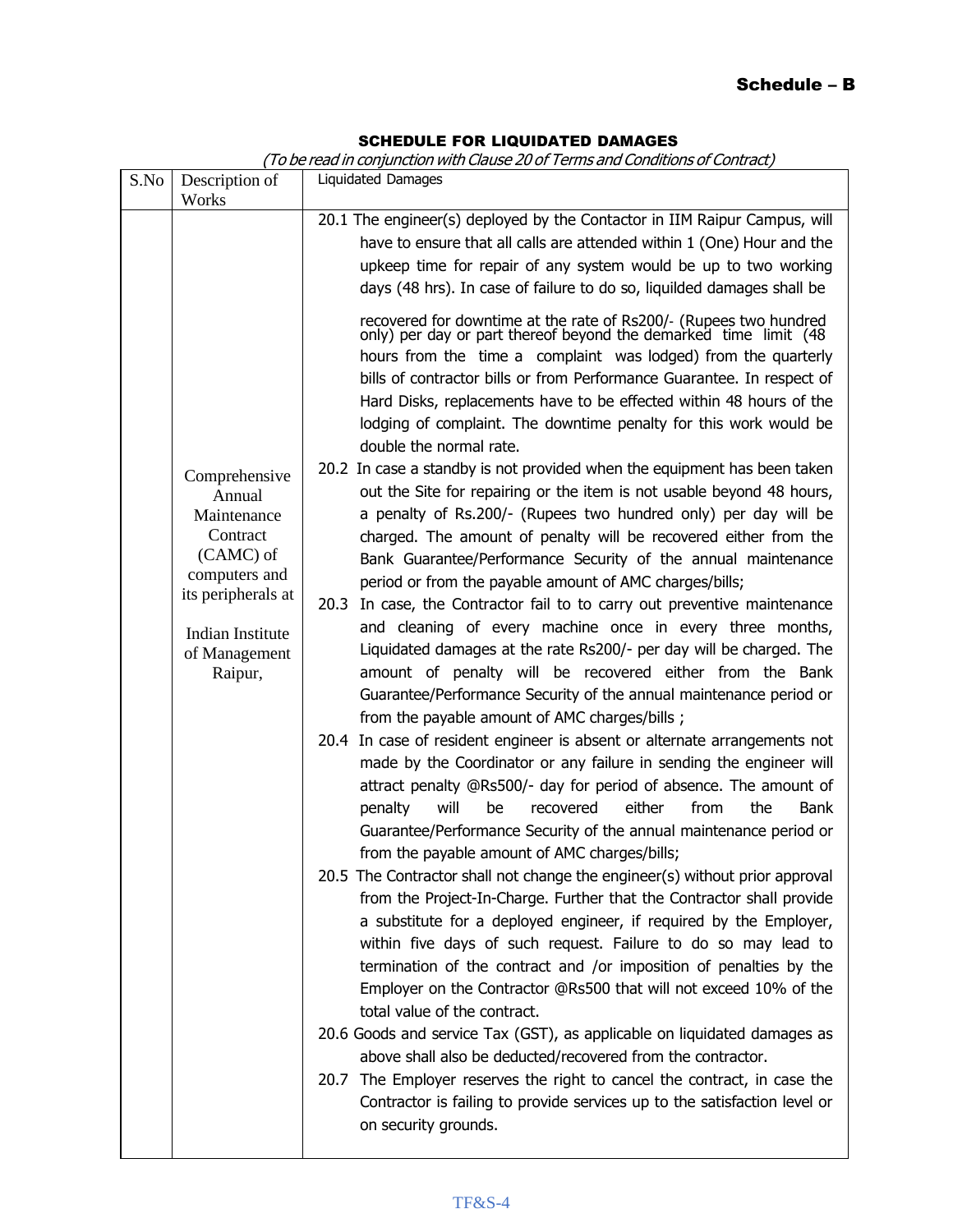#### Schedule – C

#### REFERENCE TO TERMS AND CONDITIONS OF CONTRACT

| S.No | Clause reference   | Clause particulars | <b>Stipulations</b>                              |
|------|--------------------|--------------------|--------------------------------------------------|
| . .  | Clause 15 of Terms | Contract Period    | One (01) Year from the date mentioned in the LOI |
|      | and Conditions     |                    | with extension clause.                           |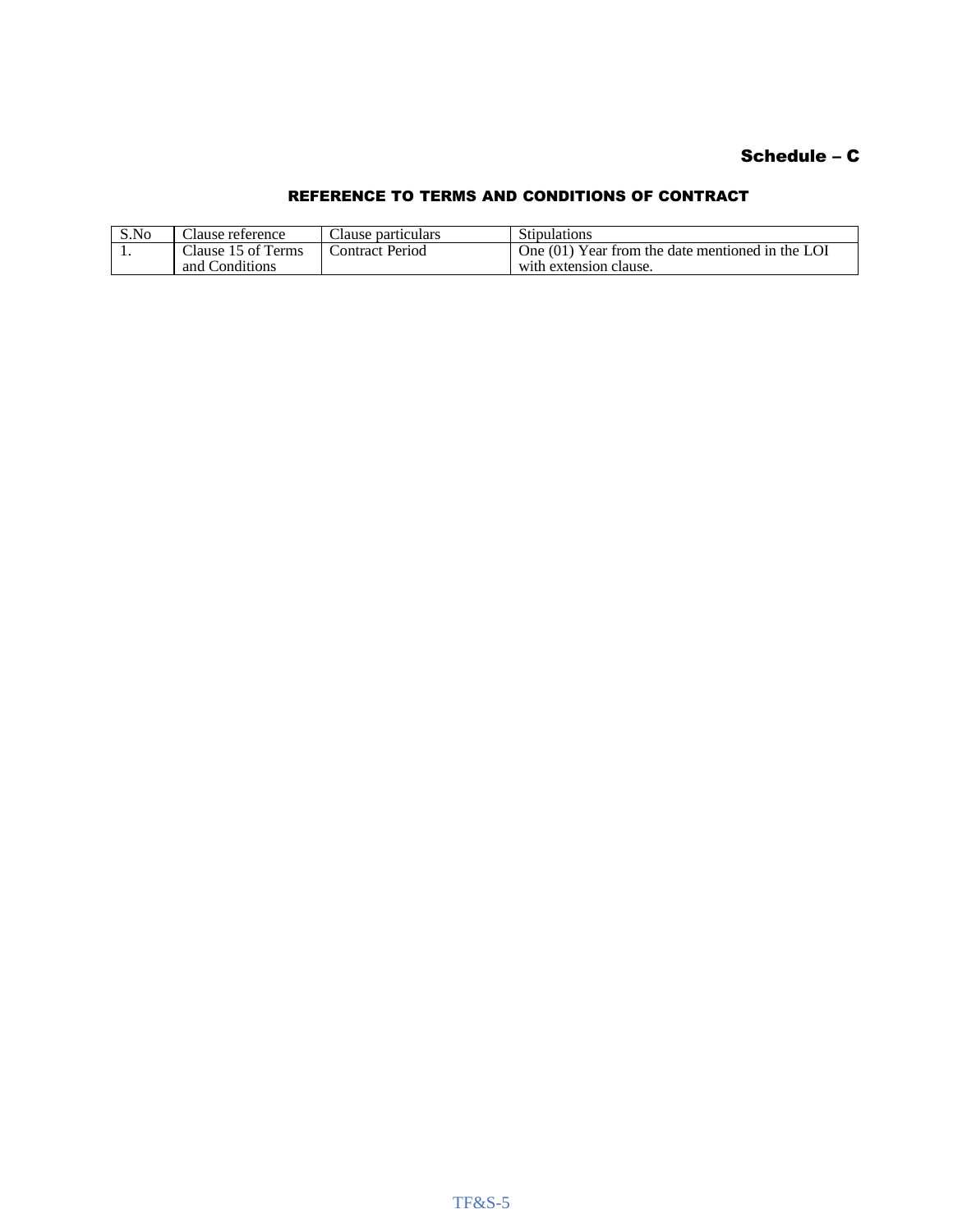#### **AGREEMENT FORM**

(On Non-Judicial stamp paper of Requisite Value i.e. Rs100/-)

This Agreement made on this day of 2019 between IIM RAIPUR having its registered office at IIM RAIPUR, ATAL NAGAR, PO. KURRU (ABHANPUR), RAIPUR – 493 661, CHHATTISGARH, INDIA (hereinafter called the " Institute") which expression shall include its successors and assignees, represented by (the 'CONTRACTOR"), which expression shall include their successors & assignees of the OTHER PART.

Whereas the Institute has invited Bids for the work of **"-----------------------------------------------**

**----------------------------------------------------------------------------------------------------"** at

IIM RAIPUR (hereinafter called the "work") and the contractor has furnished his Bid and other conditions in response to the invitation of Bids.

Whereas the Institute has accepted the Bid submitted by the Contractor for the execution of the works covered under and required to be done under this Agreement upon the terms and subject to the conditions as mentioned herein below and in this Agreement.

The contract comprises the following component parts, all of which shall form an integral part of this contract as if herein set out verbatim or if not attached, as if hereto attached.

|    | Document No. I  | : LETTER OF AWARD AND LETTER OF ACCEPTANCE |
|----|-----------------|--------------------------------------------|
|    |                 | : CORRESPONDENCE WITH THE CONTRACTOR       |
| 2. | Document No. II | : NOTICE INVITING TENDER                   |
|    | $Section - II$  | : INFORMATION FOR BIDDERS                  |
|    | Section - III   | : SCOPE OF WORK                            |
|    | $Section - IV$  | : TERMS & CONDITIONS OF CONTRACT           |
|    | $Section - V$   | : TENDER FORMS & SCHEDULES                 |

NOW THESE PRESENT WITNESS and the parties hereto hereby agree and declare as follows; that is to say in consideration of the payments to be made and the departmental materials to be issued to the contractor by the Institute, the Contractor shall execute the said works in the manner as prescribed in the Agreement or which are implied or may be reasonably necessarily for the completion of the said work on the terms and conditions mentioned in the contract.

IN WITNESSETH WHEREOF THE PARTIES hereto have signed this agreement hereunder on the date respectively mentioned against the signature of each at

| Signature                       | Signature     |
|---------------------------------|---------------|
| (Designation)                   | (Designation) |
| Place: <u>_________________</u> |               |
| Witnessed by:                   | Witnessed by: |
| 1.                              | 1.            |
| 2.                              |               |

For and on behalf of Contractor For and on behalf of IIM Raipur.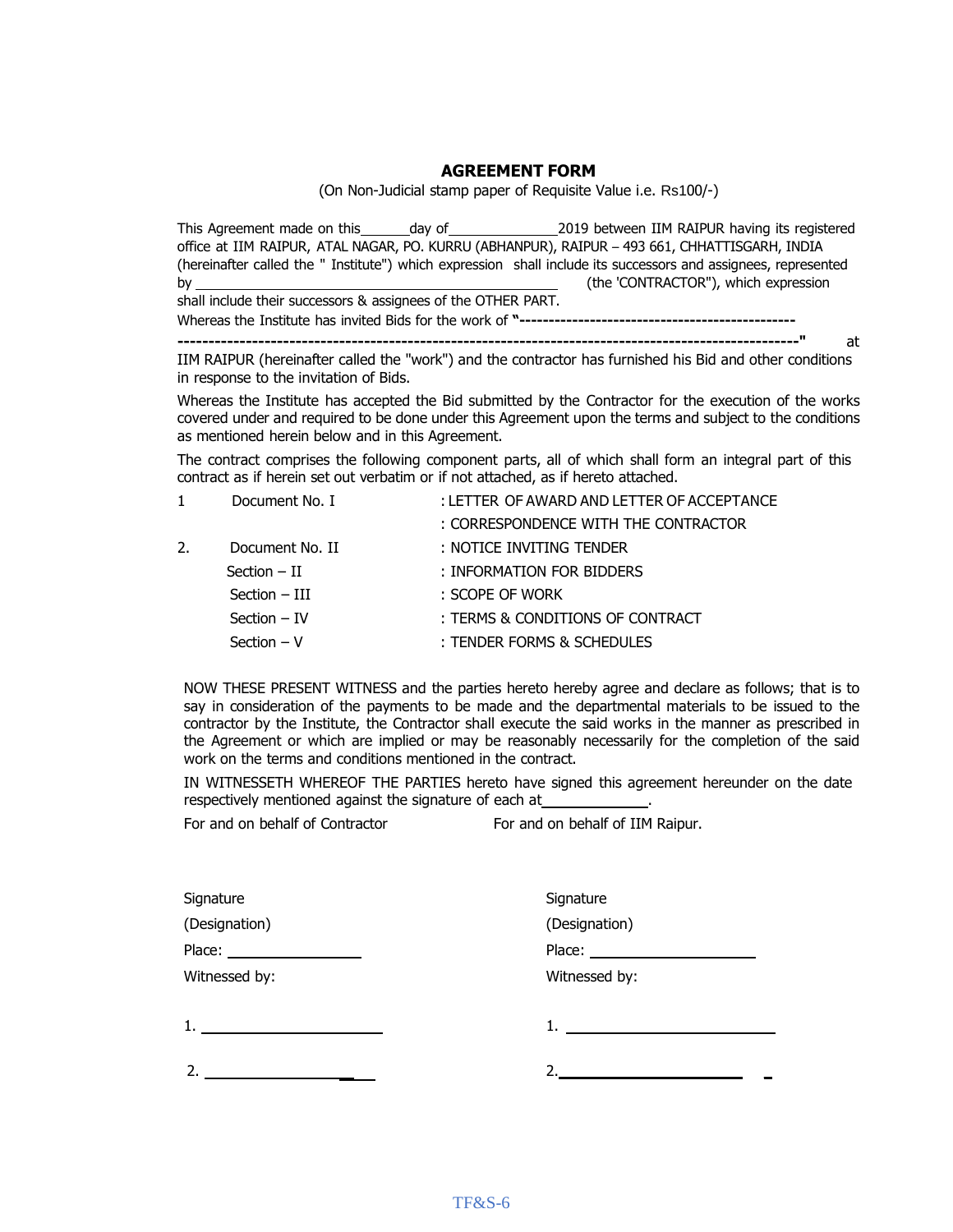#### **WARRANTY FORM**

#### **(To be enclosedwithEnvelopeNo. 1i.e.Techical bid)**

I/ We (hereinafter referred to as "the Contractor") having carefully studied all the documents, specifications, drawings, etc. pertaining to the Contract for works, required for the work of **Comprehensive Annual Maintenance Contract (CAMC) of computers and its peripherals at Indian Institute of Management Raipur, Atal Nagar, P. O. - Kurru (Abhanpur), Raipur – 493 661, Chhattisgarh, India** (hereinafter called the "Works") and the local and site conditions and having undertaken to execute the said works.

#### I do hereby warrant that:

- 1 The Contractor is familiar with all the requirements of the Contract.
- 2 The Contractor has investigated the site and satisfied himself regarding the character of the work and local conditions that may affect the work or its performance.
- 3 The Contractor is satisfied that the work can be performed and completed as required in the Contract.
- 4 The Contractor accepts all risk directly or indirectly connected with the performance of the Contract.
- 5 The Contractor has had no collusion with other Contractors, with any of the men of the Projectin-Charge or with any other person in Institute to execute the said works according to the terms and conditions of the said contract.
- 6 The Contractor has not been influenced by any statement or promise of the Institute or Projectin-Charge but only by the Contract Documents.
- 7 The Contractor is financially solvent.
- 8 The Contractor is experienced and competent to perform the Contract to the satisfaction of the Project-in-Charge.
- 9 The statements submitted by the Contractor are true.
- 10 The Contractor is familiar with all general and special Laws, Acts, Ordinances, Rules and Regulations of the Municipals, Districts, State and Central Government of India that may effect the work, its performance or personnel employed therein.

For and on behalf of the Contractor

Date:

**(Seal and Sign of the Bidder or Duly authorized Representative**)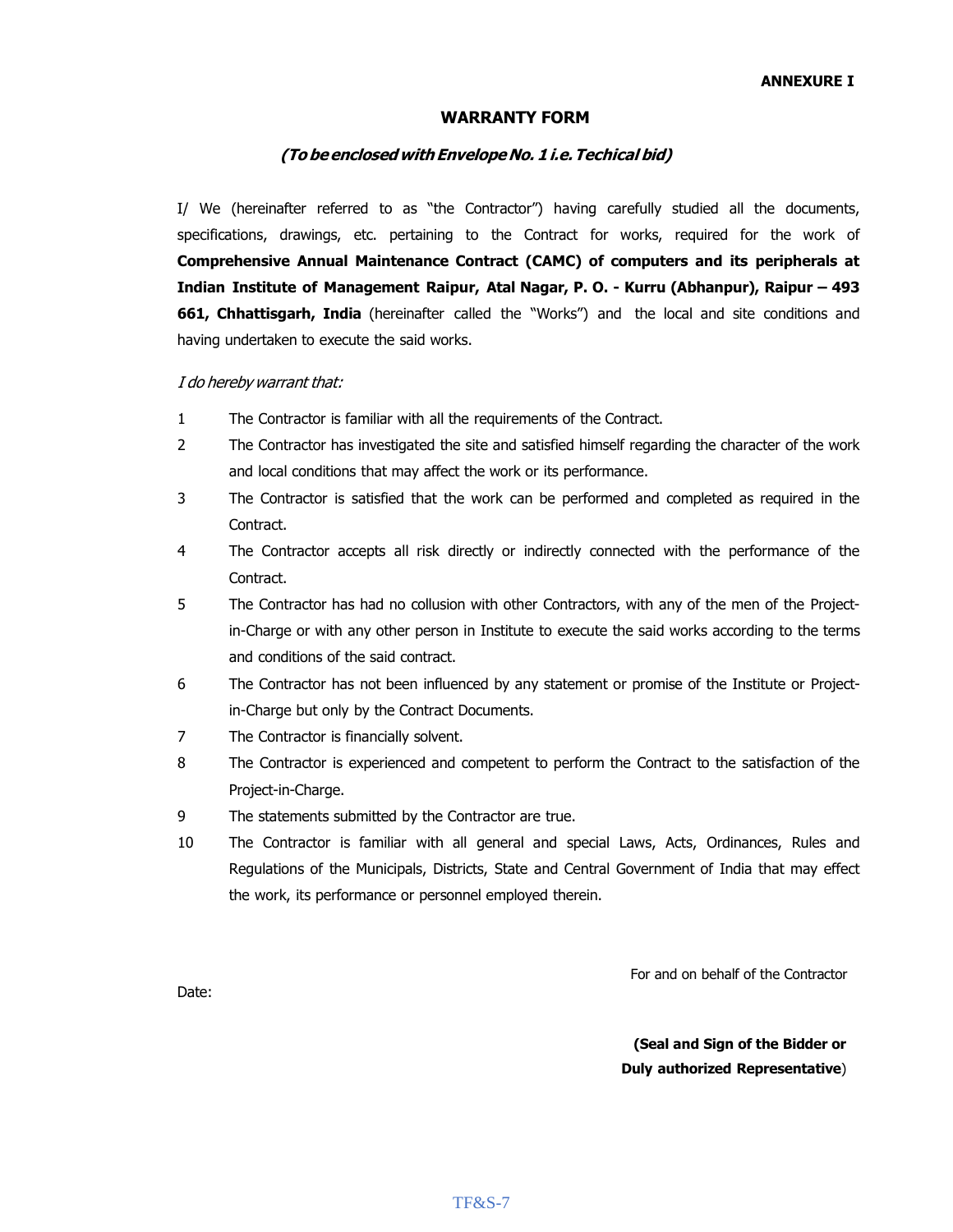#### **TENDER ACCEPTANCE LETTER (To be given on Company Letter Head)**

Ref No. Date:

To,

**Chief Administrative Officer, IIM RAIPUR, Atal Nagar, P. O. - Kurru (Abhanpur),**

**Raipur – 493 661, Chhattisgarh, India**

**Sub: Acceptance in respect of Terms & Conditions of Tender document**.

Ref:- NIT No. 2019.

**Name of Work: Comprehensive Annual Maintenance Contract (CAMC) of computers and its peripherals at Indian Institute of Management Raipur, Atal Nagar, P. O. - Kurru (Abhanpur), Raipur – 493 661, Chhattisgarh, India** Sir,

**1.** I/We have downloaded/ obtained the tender document(s) for the above mentioned 'Tender/Work' from theweb site(s)**www.IIMRaipurindia.com[/www.eprocure.gov.in.](http://www.eprocure.gov.in/)**

**2.** I/We hereby certify that I/we have read the complete tender document which shall form part of the contract agreement and I/we shall abide hereby by the content contained therein.

**3.** The corrigendum(s) issued from time to time by your department/ organization too has also been taken into consideration, while submitting this acceptance letter.

**4.** I/We hereby certify that I/we have carefully read 'Scope of Work' and 'Schedule of Quantities & Prices' and ascertained the minimum requirement of manpower, material, machinery etc. for successful execution of the work.

**5.** I/ We hereby unconditionally accept all the terms and conditions of above mentioned tender document and corrigendum(s) as applicable.

**6.** In case any provisions of this tender are found violated, then your department/ organisation shall without prejudice to any other right or remedy be at liberty to reject my bid including the forfeiture of earnest money deposit.

**7.** I/ We confirm that before submitting this Bid, I/ We have visited the Project site(s) and fully acquainted ourselves with the site conditions and local situation regarding materials, required for inspection and rectification, labour and all other factors pertaining to the work under this Bid.

**8.** I/ We confirm that our bid shall be valid upto **180 days** from the date of opening of Cover-1, Technical Bid.

**9.** I/ We hereby certify that all the statements made and information supplied in the enclosed Annexures and Forms and additional data etc. furnished herewith are true and correct.

**10.** I/ We have furnished all information and details necessary for demonstrating our qualification and have no further prominent information to supply.

**11.** Until a formal contract is prepared and executed, this bid, together with your notification of award, will constitute a binding contract between us

12. I/ We confirm that it is my/our sole responsibility to ensure that registration certificate under NSIC submitted in lieu of EMD & Tender Fee, is applicable for the works/ services covered under this tender document and if Bid not accompanied with proper EMD or registration with NSIC shall be rejected summarily as being non-responsive and my/our price bid (Cover - 2) will not be opened.

**13.** I/ We understand that you are not bound to accept the lowest or any bid you may receive.

**14.** I/ We certify / confirm that we comply with the eligibility requirements as per Bid documents

**Seal and Sign of the Bidder or Duly authorized Representative Name: Address:**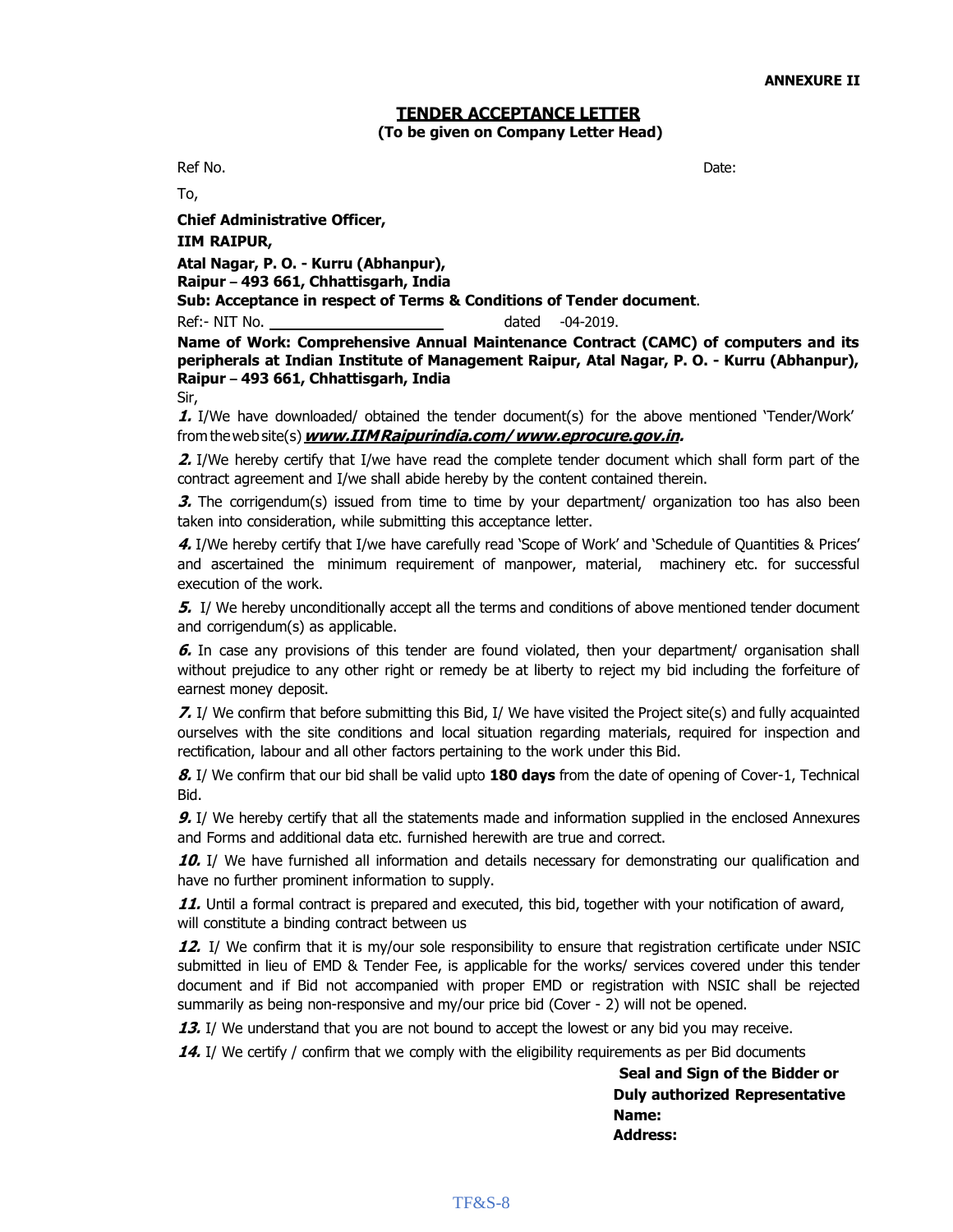#### **INFORMATION SYSTEM ON ELECTRONIC CLEARING SERVICE (CREDIT CLEARING)**

#### **(Payment to parties through ECS/RTGS/NEFT/Net banking)**

| 1. PARTY'S NAME                               |           |  |  |  |
|-----------------------------------------------|-----------|--|--|--|
| Address                                       |           |  |  |  |
| E-mail ID                                     |           |  |  |  |
| Phone/ Mobile No.                             |           |  |  |  |
| 2. PARTICULARS OF BANK ACCOUNT:               |           |  |  |  |
| A. BANK NAME                                  |           |  |  |  |
| <b>B. BRANCH NAME</b>                         |           |  |  |  |
| <b>Branch Code</b>                            |           |  |  |  |
| Address                                       |           |  |  |  |
| Telephone No.                                 |           |  |  |  |
| C. 9-DIGIT CODE NUMBER                        | : <b></b> |  |  |  |
| OF THE BANK & BRANCH (MICR Code)              |           |  |  |  |
| (Pl. enclose a copy of cancelled              |           |  |  |  |
| cheque for record & correctness               |           |  |  |  |
| of code number)                               |           |  |  |  |
| D. IFSC Code of the Beneficiary Bank:         |           |  |  |  |
|                                               |           |  |  |  |
| E. ACCOUNT Type                               |           |  |  |  |
| (S.B. Account/Current Account or Cash Credit) |           |  |  |  |
| F. BANK ACCOUNT NO. OF THE PARTY              |           |  |  |  |
|                                               |           |  |  |  |

**I agree to bear bank charges for transaction through ECS/NEFT/RTGS.**

( ……………………………………………)

Date: Signature of the Party

Certified that the particulars furnished above are correct as per our records.

(Bank's Stamp)

( ………………………………………… )

Signature of the Authorized Official from the bank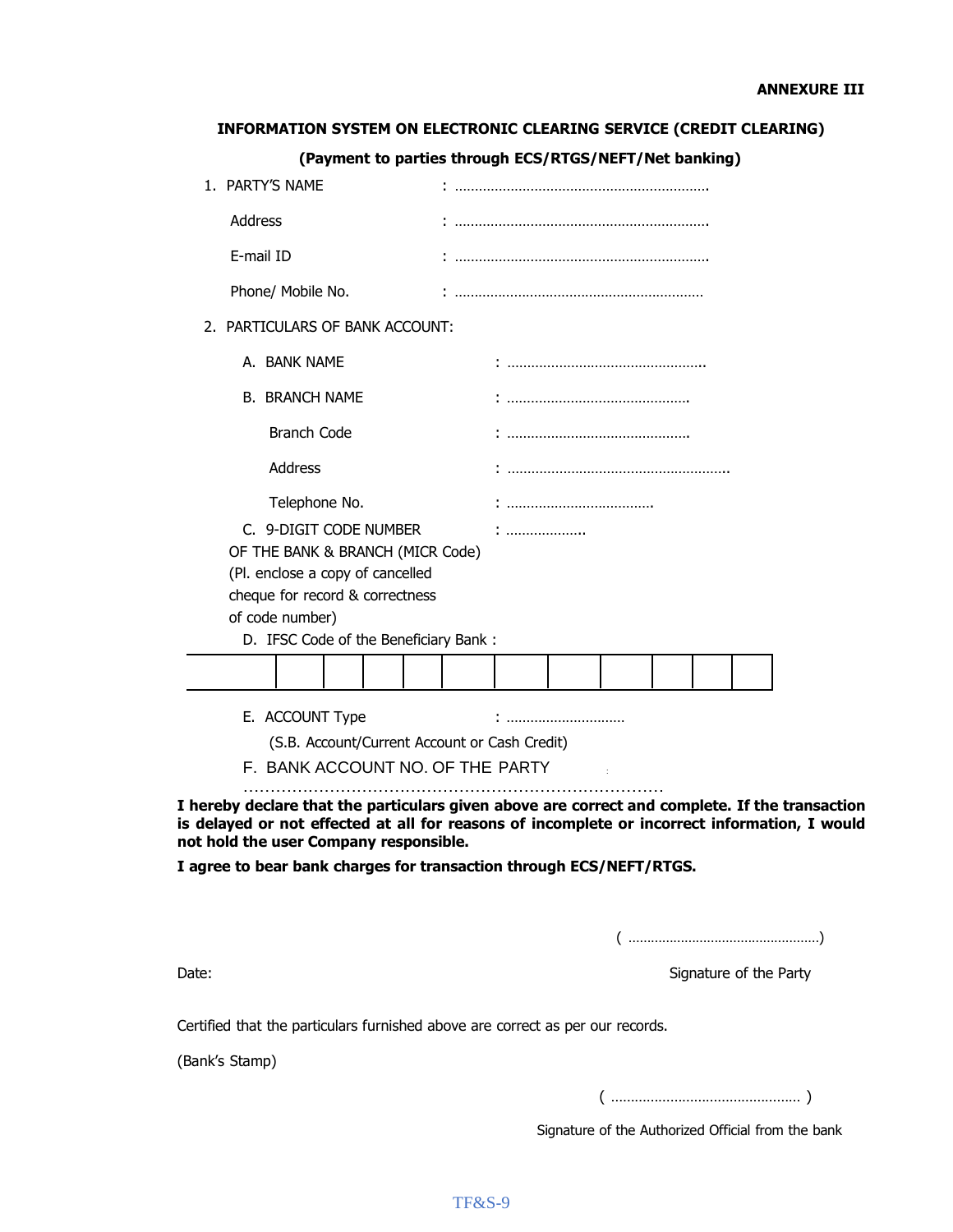#### **DECLARATION/UNDERTAKING**

- A) I/We confirm that the provisions of Micro, Small & Medium Enterprise are applicable/ not applicable to us and our organization falls under the definition of:
	- (i)  $\begin{bmatrix} 1 & -Micro \end{bmatrix}$  Micro Enterprise
	- (ii) [ ] Small Enterprise
	- (iii) [ ] -MediumEnterprise.

Please tick in the appropriate option box [ ] and attach documents/ certificate, if any.

B) I/We also undertake to inform the change in this status as aforesaid during the currency of the contract, if any.

> **(Seal and Sign of the Bidder or Duly authorized Representative)**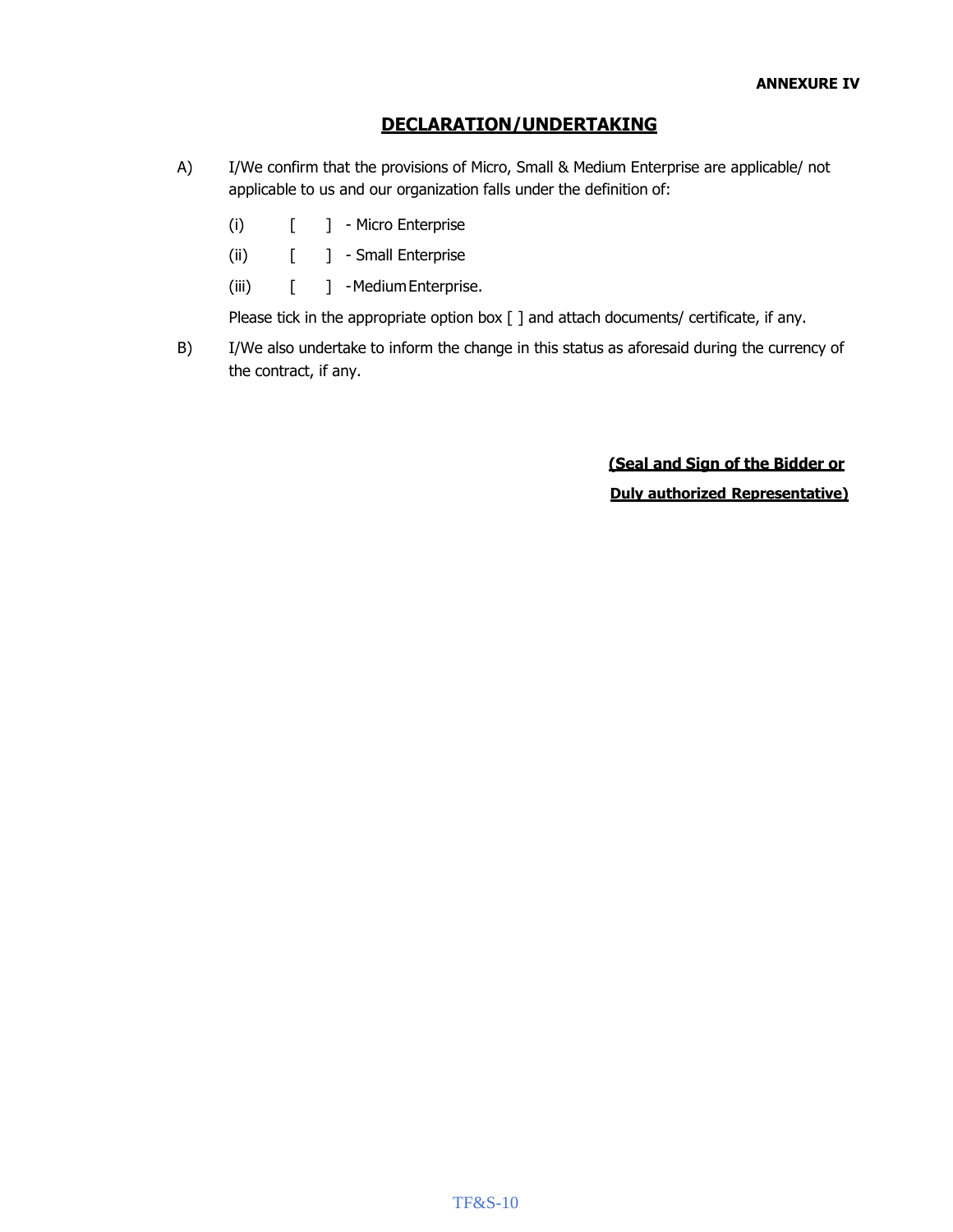#### **ANNEXURE V**

#### **CERTIFICATE**

This is to certify that I/We am/are not indulge or allow anybody else working in our organisation to indulge in fraudulent activities and would immediately apprise the organisation of the fraud/ suspected fraud as soon as it comes to our notice.

(……………………………..)

**Seal and Sign of the Bidder or Duly authorized Representative**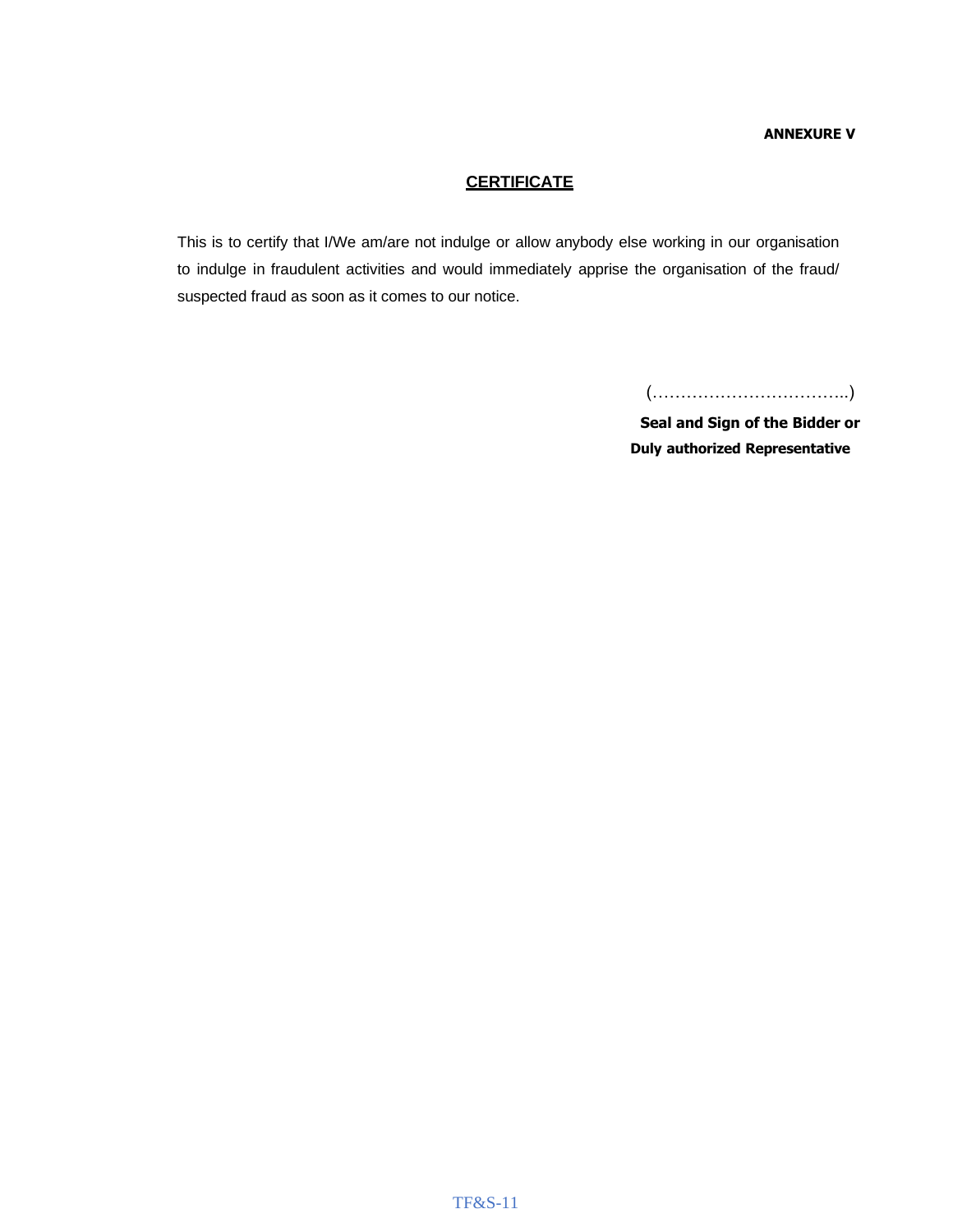#### **DECLARATION BY BIDDER**

I/ We, M/s
I. More of bidder) hereby certify that I/ We have not been banned / delisted/ blacklisted/ debarred from business by any PSU/ Govt. Department during last 03 (Three) years.

> **(Seal and Sign of the Bidder or Duly authorized Representative)**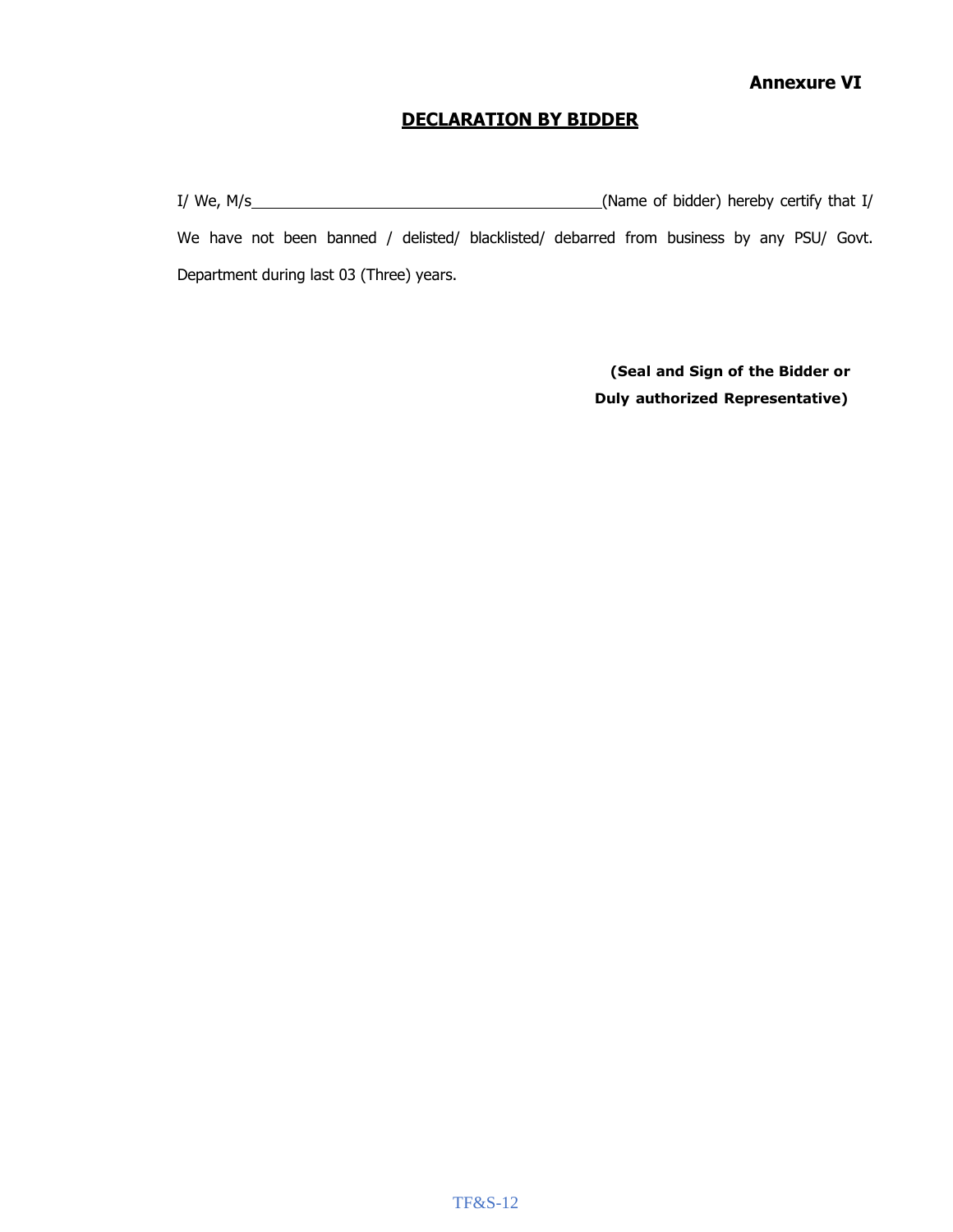#### **ANNEXURE-VII**

#### **EXPERIENCE & FINANCIAL**

#### **DETAILS 1. EXPERIENCE (SIMILAR NATURE OF WORKS)**

| Clause.                                                                                                                                                     | Detail of<br>similar works<br>carried out | No. & Date of<br>Work<br>Order/Contract | Final<br>Completion<br>Value of<br>Work<br>Order/<br>Contract | Actual date<br>of<br>Completion<br>(Month $&$<br>Year) | Name and<br>Complete<br>of address<br>of the<br>customer | Number<br>of Node/<br>Computer |
|-------------------------------------------------------------------------------------------------------------------------------------------------------------|-------------------------------------------|-----------------------------------------|---------------------------------------------------------------|--------------------------------------------------------|----------------------------------------------------------|--------------------------------|
| Clause $2.1G(i)$<br>[One similar work<br>completion certificate<br>costing not less than<br>Rs 6 Lakh] and                                                  |                                           |                                         |                                                               |                                                        |                                                          |                                |
| Clause $2.1G(ii)$<br>[One similar work<br>Completion certificate<br>for at least 200 set of<br>computers and<br>accessories] or                             |                                           |                                         |                                                               |                                                        |                                                          |                                |
| Clause 2.1G(iii)<br>Annual<br>[One<br>Maintenance<br>Contract<br>for of more than 200<br>nodes connected in LAN<br>under Window/ Linux<br>/NT environment.] |                                           |                                         |                                                               |                                                        |                                                          |                                |

#### **2. Annual Turnover**

The information supplied should be the annual turnover of the Bidder in terms of the amounts billed to clients for each year for work in progress or completed, in the last Three (03) financial years

| S.<br>No. | <b>Financial year</b> | <b>Turnover (Rs. in Lacs)</b> |
|-----------|-----------------------|-------------------------------|
| 1.        | 2017-18 or 2018-19    |                               |
|           | 2018-19 or 2019-20    |                               |
|           | 2019-20 or 2020-21    |                               |

#### **3. ISO Certificate Details**

**Date 2021**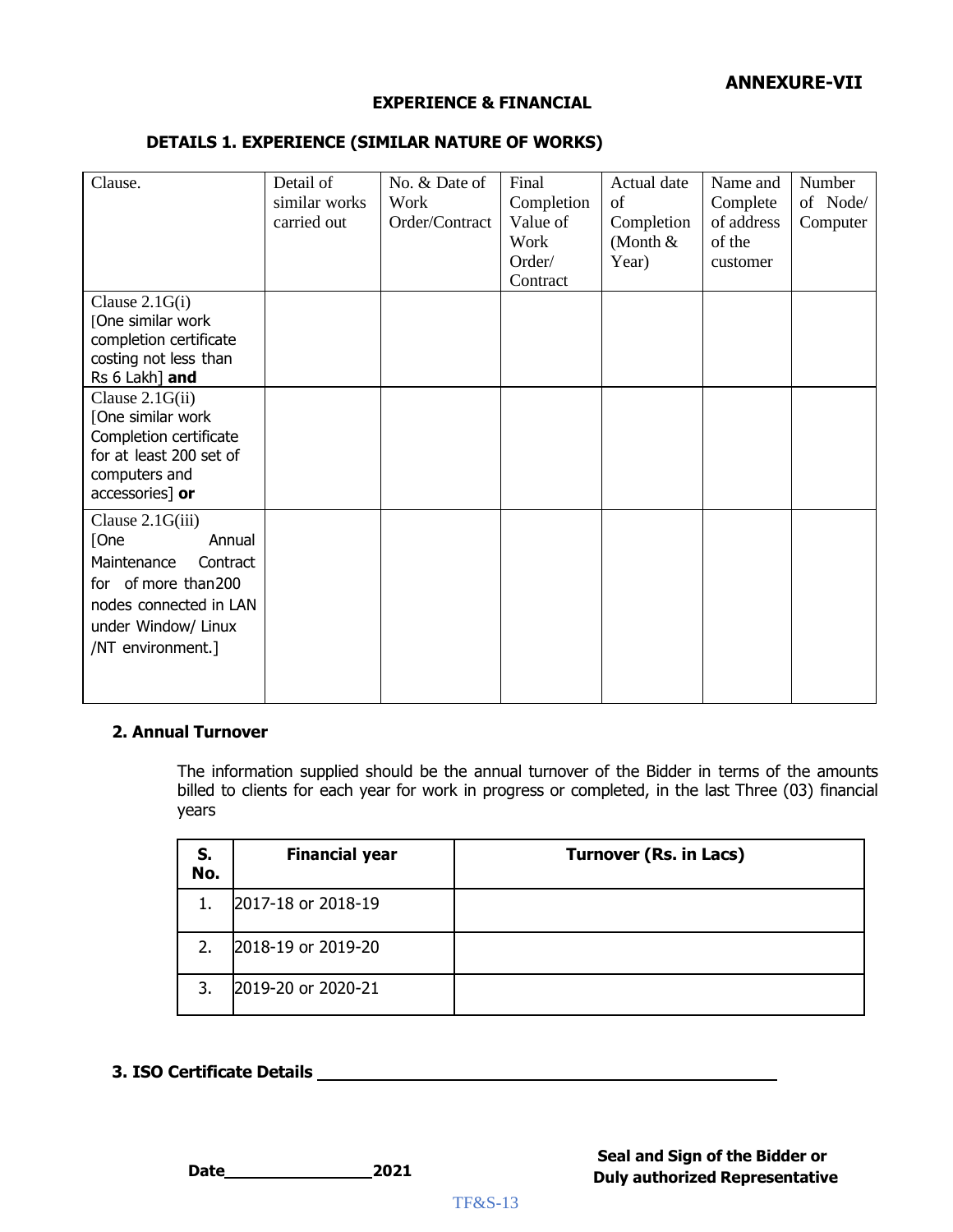#### **DECLARATIONS**

| SI.<br>No. | <b>Declaration Type</b>                                                                                                                                                                                                                                                 | <b>Declaration</b>                                                                                                                                                                                                                                                                                                                                                                                                                                                                                                                                                                | Acceptance |
|------------|-------------------------------------------------------------------------------------------------------------------------------------------------------------------------------------------------------------------------------------------------------------------------|-----------------------------------------------------------------------------------------------------------------------------------------------------------------------------------------------------------------------------------------------------------------------------------------------------------------------------------------------------------------------------------------------------------------------------------------------------------------------------------------------------------------------------------------------------------------------------------|------------|
| A          | Declaration for De-<br>We hereby declare that, we have not been<br>banned/de-listed/black listed/ debarred from<br>Listing<br>business by any PSU or Govt Department during<br>the last three years                                                                     |                                                                                                                                                                                                                                                                                                                                                                                                                                                                                                                                                                                   | Agree Only |
| B          | Undertaking<br>We hereby undertake that we have studied<br>and understood all the terms and conditions as<br>mentioned in tender document (including ITB,<br>Terms & Conditions of Contract and Scope of<br>Work) and we agree to abide by the same<br>unconditionally. |                                                                                                                                                                                                                                                                                                                                                                                                                                                                                                                                                                                   | Agree Only |
| C          | Declaration regarding<br>taxes & duties                                                                                                                                                                                                                                 | 1. All applicable taxes & duties<br>including GST<br>(CGST & SGST/UTGST or IGST), Any other<br>taxes etc. on items against tender specification<br>have been included in the price bid.<br>2. All applicable taxes/duties including GST as<br>applicable and assessed on the Employer have<br>been also included in the prices/ rates, which<br>shall be deducted from the Contractor and<br>deposited to the concerned authority by the<br>Employer.<br>3. The taxes and duties shall be dealt as per<br>Section- I ITB Clause No. 11 and clause no.<br>7.0 of Section IV - TCC. | Agree Only |
| D          | Corrupt,<br>Collusive<br>or<br>Practices                                                                                                                                                                                                                                | Fraudulent, We hereby declare that we are not engaged<br>Coercive in any Corrupt, Fraudulent, Collusive or<br>Coercive Practices as mentioned in Clause No.<br>26 of Section- I ITB.                                                                                                                                                                                                                                                                                                                                                                                              | Agree Only |
| E          | Correctness of bid                                                                                                                                                                                                                                                      | We hereby declare that information furnished with<br>Bid is correct in all respect                                                                                                                                                                                                                                                                                                                                                                                                                                                                                                | Agree Only |

**(Seal and Sign of the Bidder or Duly authorized Representative)**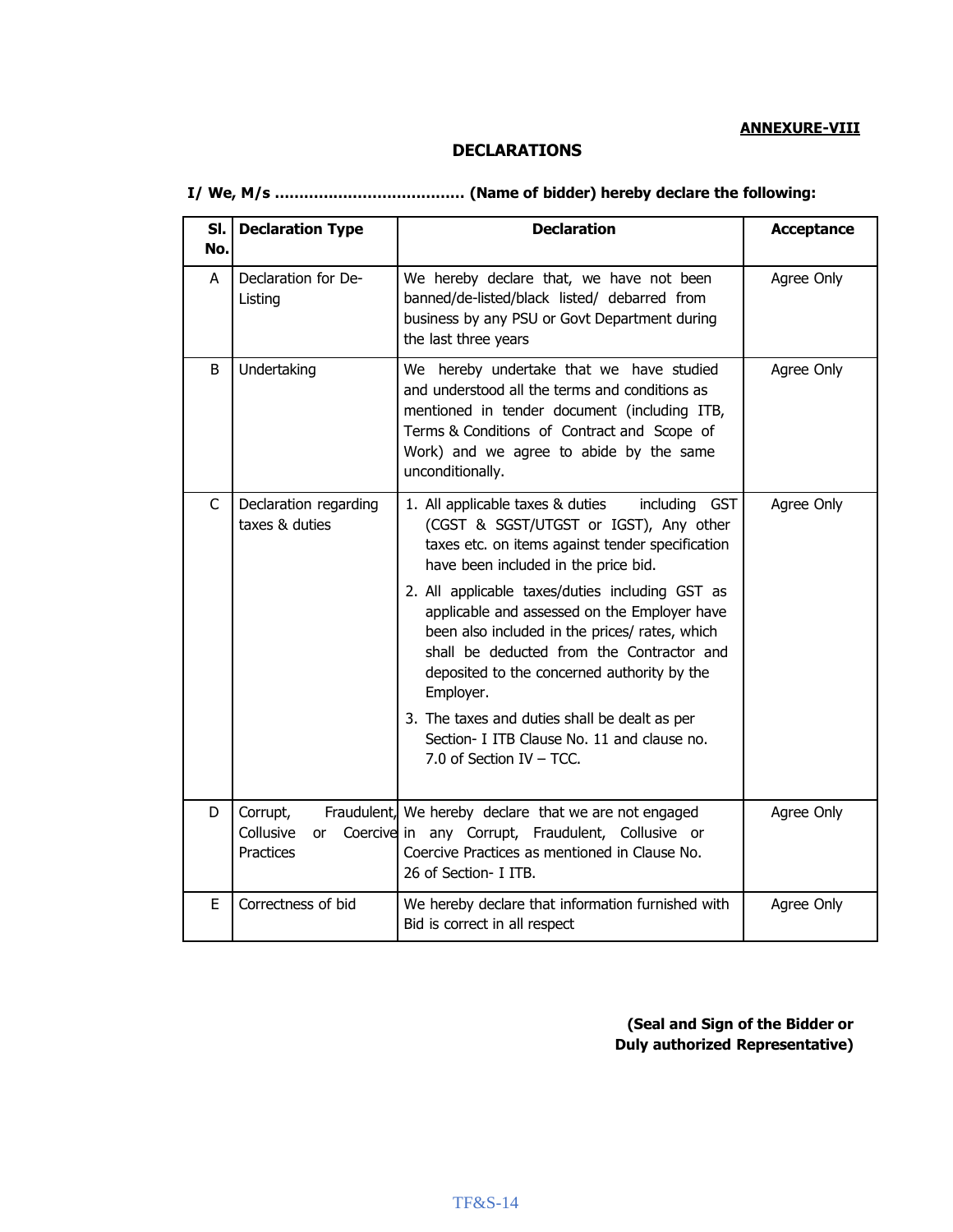| Registration details of Indian Institute of Management Raipur, Atal Nagar, P. O. - Kurru<br>(Abhanpur), Raipur - 493 661, Chhattisgarh, India |                          |                        |  |  |
|-----------------------------------------------------------------------------------------------------------------------------------------------|--------------------------|------------------------|--|--|
| S.No                                                                                                                                          | Particulars              | Data                   |  |  |
| -1.                                                                                                                                           | <b>Organization Name</b> | <b>IIM Raipur</b>      |  |  |
| $\overline{2}$                                                                                                                                | <b>GSTIN No</b>          |                        |  |  |
| $\overline{3}$ .                                                                                                                              | Email                    | itdept@iimraipur.ac.in |  |  |
| $\overline{4}$ .                                                                                                                              | Phone Number             | 0771-2474609. 651, 705 |  |  |

**(Seal and Sign of the Bidder or Duly authorized Representative)**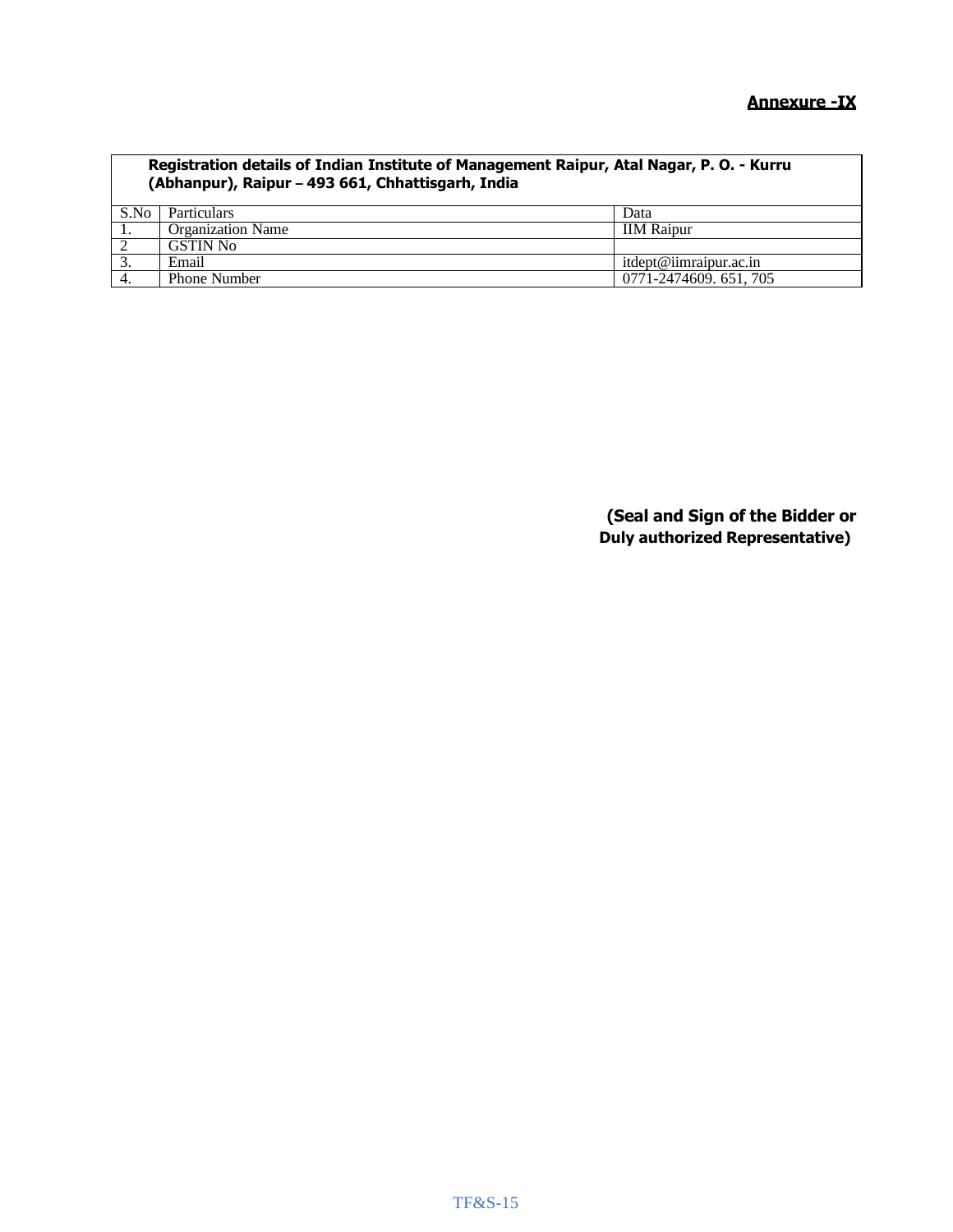#### **Annexure -X**

#### **Details of Registration of Bidder**

| S.No           | Particulars                                                                                                                                                                                                                                                      | Data                                                                                                               |  |
|----------------|------------------------------------------------------------------------------------------------------------------------------------------------------------------------------------------------------------------------------------------------------------------|--------------------------------------------------------------------------------------------------------------------|--|
|                | <b>Supplier Name</b>                                                                                                                                                                                                                                             |                                                                                                                    |  |
| $\overline{2}$ | Type of Supplier                                                                                                                                                                                                                                                 | Registered/unregistered/composite/foreign/causual/co<br>nsumer, company (stike-out whichever is not<br>applicable) |  |
| 3              | <b>GSTIN</b>                                                                                                                                                                                                                                                     |                                                                                                                    |  |
| $\overline{4}$ | Address of Supplier                                                                                                                                                                                                                                              |                                                                                                                    |  |
| 5              | TAN (if applicable)                                                                                                                                                                                                                                              |                                                                                                                    |  |
| 6              | <b>PAN</b>                                                                                                                                                                                                                                                       |                                                                                                                    |  |
| 7              | Name and Designation of Contact                                                                                                                                                                                                                                  |                                                                                                                    |  |
|                | person                                                                                                                                                                                                                                                           |                                                                                                                    |  |
| 8              | <b>Email Address</b>                                                                                                                                                                                                                                             |                                                                                                                    |  |
| 9              | Mobile no                                                                                                                                                                                                                                                        |                                                                                                                    |  |
| 10             | Phone no                                                                                                                                                                                                                                                         |                                                                                                                    |  |
| Note:          |                                                                                                                                                                                                                                                                  |                                                                                                                    |  |
| 1              | It is intimated that IIM RAIPUR shall not be responsible in any manner, whatsoever, for the failure<br>of suppliers to claim and credit/ off-set or any other benefit under GST due to non-submission/<br>incorrect incomplete or late submission of GST details |                                                                                                                    |  |
| $\ddot{\rm n}$ | It is further intimated that furnishing the requested data will also be in the interest of all suppliers for<br>timely settlement of their bills.                                                                                                                |                                                                                                                    |  |

#### **(Seal and Sign of the Bidder or Duly Authorized Representative)**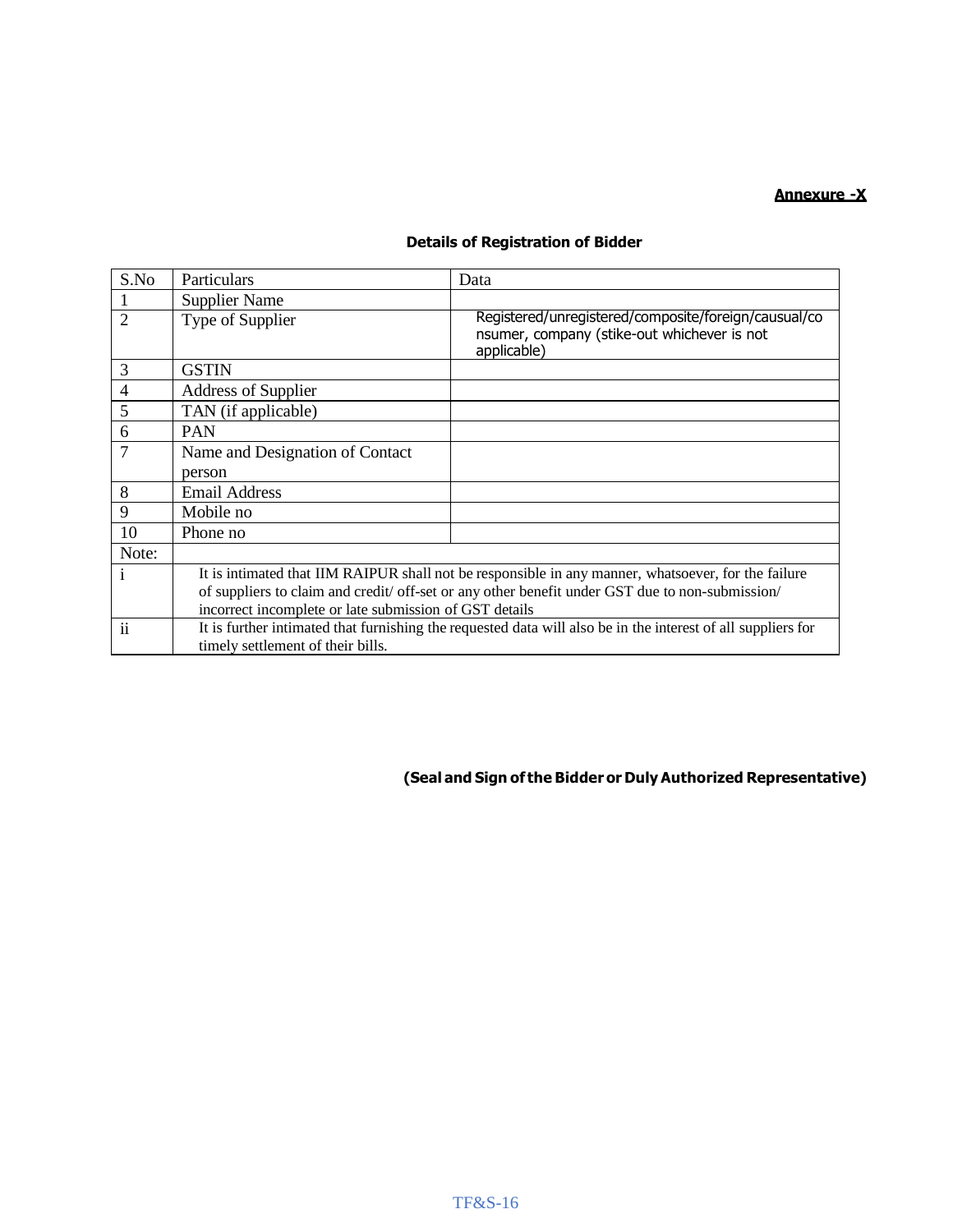#### **ANNEXURE XI**

#### **CHECK LIST**

#### **(To be uploaded online)**

| S.No     | <b>Document Required</b>                                                                                                                                                                                                     | <b>Clause Reference</b>          | <b>Action Required</b>                                                                                                                                                                                                                                                                                                                                                                          | Submitted |
|----------|------------------------------------------------------------------------------------------------------------------------------------------------------------------------------------------------------------------------------|----------------------------------|-------------------------------------------------------------------------------------------------------------------------------------------------------------------------------------------------------------------------------------------------------------------------------------------------------------------------------------------------------------------------------------------------|-----------|
| 1.<br>2. | Information of<br>Bidder (on letter<br>head):<br>Name:<br>Correspondence<br>Address:<br>Mobile No.<br>Email:<br>Fax:<br>Type of the<br>Firm/Company<br>i)Proprietary:<br>ii)Partnership:<br>iii)Private Co.<br>iv)Public Co. | ITB Clause 2.0<br>ITB Clause 2.0 | Scanned copy to be<br>uploaded by<br><b>bidder</b> (Bidder should<br>provide correct address<br>and other details for<br>correspondence. IIM<br>Raipur shall not be<br>responsible for any kind<br>of communication<br>failure.)<br><b>Scanned copy of</b><br>partnership<br>deed/Memorandum of<br>Association/Article of<br>Association with<br>authorization to sign and<br>submit the tender | (Yes/No)  |
| 3.       | Copy of registration<br>of PAN, GSTIN                                                                                                                                                                                        | <b>ITB</b> Clause 2.2            | Scanned copy to be<br>uploaded                                                                                                                                                                                                                                                                                                                                                                  |           |
| 4.       | For qualification<br>criteria of Past<br>Experience                                                                                                                                                                          | ITB Clause 2.2                   | Scanned copy to be<br>uploaded                                                                                                                                                                                                                                                                                                                                                                  |           |
| 5.       | Copy of ISO<br>Certificate                                                                                                                                                                                                   | ITB Clause 2.2                   | Scanned copy to be<br>uploaded                                                                                                                                                                                                                                                                                                                                                                  |           |
| 6.       | Copy of certificate<br>from Chartered<br>Accountant with<br>UDIN in respect of<br>annual turnover of<br>the relevant work or<br>service                                                                                      | ITB Clause 2.2                   | Scanned copy to be<br>uploaded                                                                                                                                                                                                                                                                                                                                                                  |           |
| 7.       | <b>Tender Document</b><br>Fee in any one from<br>(i) DD amounting to<br>Rs590/<br>(ii) valid MSEs<br>registration<br>certificate                                                                                             | ITB Clause 1.2.3 and<br>13.1     | Scanned copy to be<br>uploaded                                                                                                                                                                                                                                                                                                                                                                  |           |
| 8.       | <b>EMD</b> in any one from<br><b>DD</b><br>(iii)<br>amounting to<br>Rs50000/<br>valid MSEs<br>(iv)<br>registration<br>certificate                                                                                            | ITB Clause 1.2.3 and<br>13.2     | Scanned copy to be<br>uploaded                                                                                                                                                                                                                                                                                                                                                                  |           |